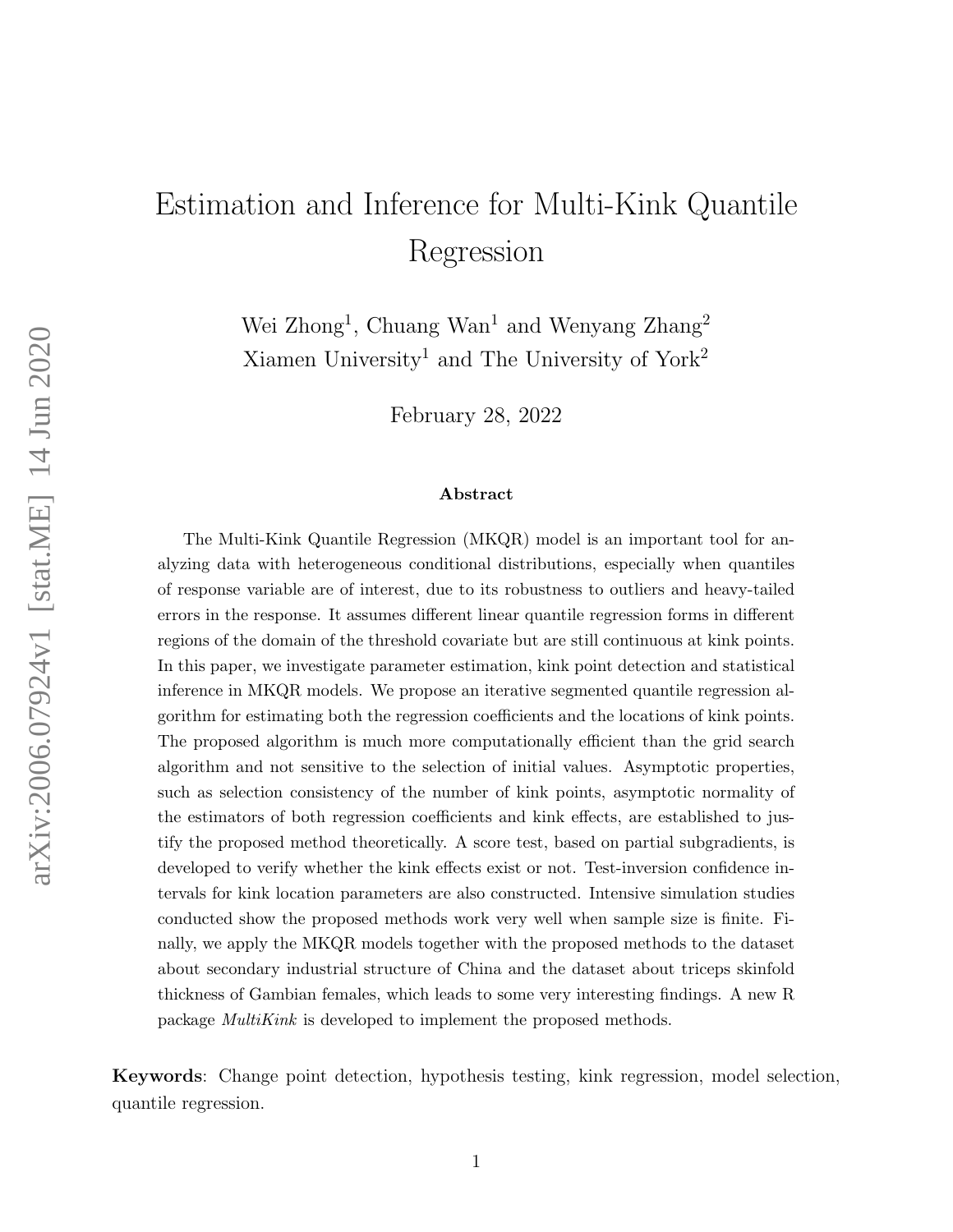#### 1. INTRODUCTION

The linear models are the most commonly used models in data analysis, however, the assumption of linearity on the relationship between response variable and covariates often does not hold in reality. Fully nonparametric modelling may suffer from "curse of dimensionality" and lack of interpretability, and some important information may not be used even if it is available. In data analysis, sometimes, some information about the shape of the underlying model is available, for example, [Li et al. \(2011\)](#page-38-0) proposed a bent line regression with one threshold point and showed that the logarithm of maximal running speed of land mammals linearly increases with the logarithm of mass up to a certain point and then decreases as the mass rises. Also, in our empirical study on secondary industrial structure of China, we find, see Figure [3,](#page-21-0) that the city-level proportion of the secondary industry increases quickly with the GDP per capita up to a certain threshold around 5000-6500 US dollars and then stabilizes with a slow increasing rate. Ignoring such information would eventually pay a price on variance side of the final estimators. Appealing more flexible parametric models by making use of the information about the shape of the underlying model would be a useful approach in data analysis.

The kink regression models [\(Hansen, 2017\)](#page-37-0), also referred to as bent line regression [\(Li](#page-38-0) [et al., 2011\)](#page-38-0) or continuous threshold regression, assume linear regression forms are separately modeled on two sides of an unknown threshold but still continuous at the threshold. It is a very useful tool to deal with nonlinearity in data analysis. Let  $Y_t$  be a response variable of interest,  $X_t$  a univariate threshold variable and  $\mathbf{Z}_t$  a p dimensional random vector of additional covariates,  $t = 1, 2, \dots, n$ . [Hansen \(2017\)](#page-37-0) considered the following kink regression model with an unknown threshold,

<span id="page-1-0"></span>
$$
Y_t = \alpha_0 + \alpha_1 (X_t - \delta) I(X_t \le \delta) + \alpha_2 (X_t - \delta) I(X_t > \delta) + \gamma^{\mathrm{T}} \mathbf{Z}_t + e_t, \tag{1.1}
$$

where  $e_t$  is the random error with  $E(e_t|X_t, \mathbf{Z}_t) = 0$ . In Model [\(1.1\)](#page-1-0), the threshold variable  $X_t$  has different slopes on different segments formed by  $\delta$ , and the regression function is continuous with respect to  $X_t$ . This kind of non-linear pattern is commonly referred to as kink effect [\(Hansen, 2017\)](#page-37-0) or bent line effect [\(Li et al., 2011\)](#page-38-0). The parameter  $\delta$  is therefore called "change point", "kink point" or "threshold" exchangeably to represent the point where the regression function form changes. Compared with the linear regression models, kink regression models relax the linearity assumption, therefore, are able to capture the necessary nonlinearity and make the models more flexible in applications. Compared with the nonparametric modelling, kink regression models have the better interpretability by maintaining linear regression models in different regions of the domain of  $X_t$ . Thus, kink regression models enjoy the interpretability of linear models as well as the flexibility of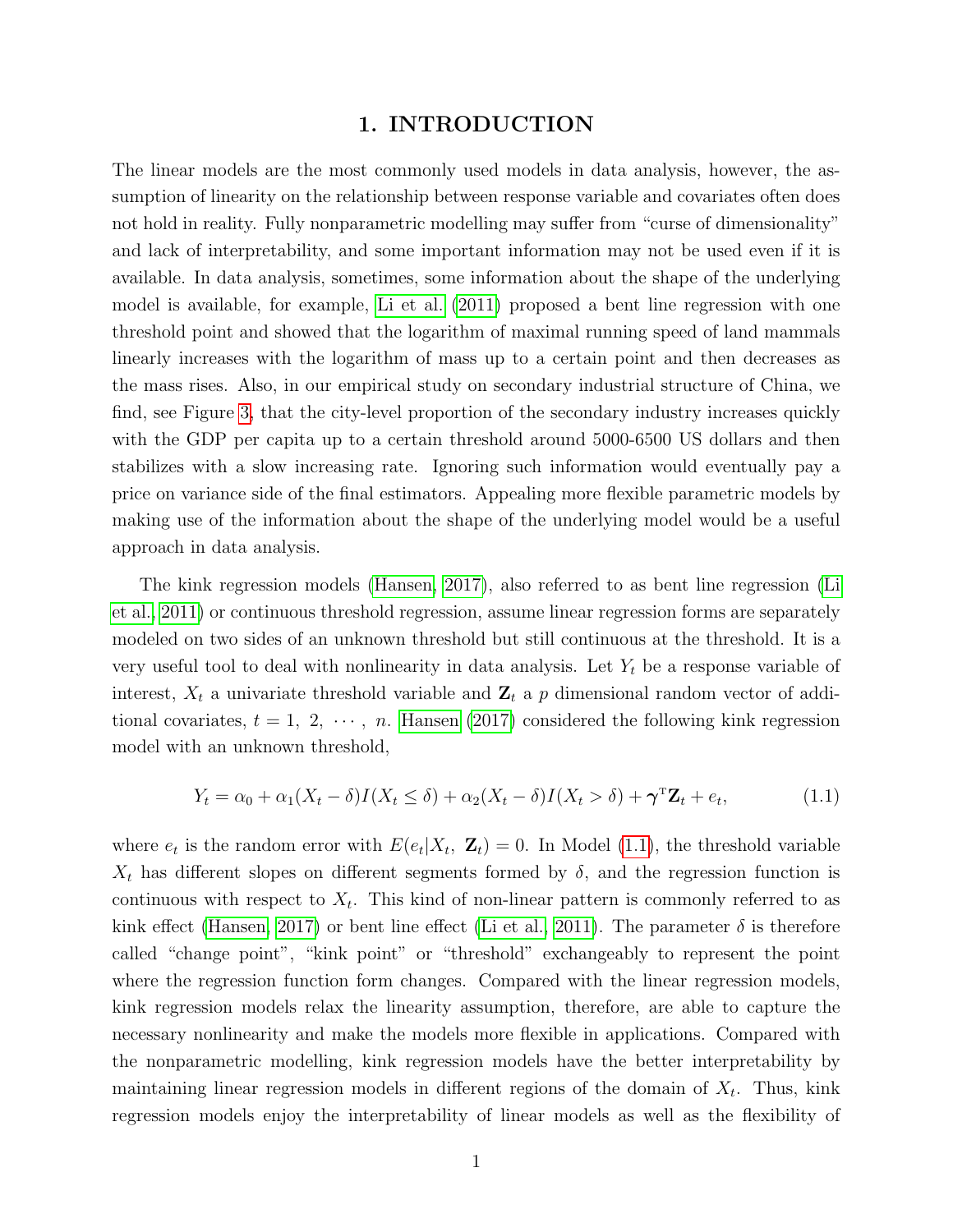nonparametric regression models.

In the literature, the kink regression models with a single unknown threshold point have been intensively studied. For example, [Li et al. \(2011\)](#page-38-0) proposed a continuous bent line quantile regression model and discussed three methods for testing the existence of a change point. [Hansen \(2017\)](#page-37-0) combined the least squares estimation and a grid search algorithm to estimate the regression coefficients and the kink point. The F-type statistic test was also proposed for testing  $H_0: \alpha_1 = \alpha_2$  in Model [\(1.1\)](#page-1-0). In the application, [Hansen \(2017\)](#page-37-0) demonstrated the famous inverted U-shaped relationship between the GDP growth rate and the ratio of debt to GDP [\(Reinhart and Rogoff, 2010\)](#page-38-1). [Zhang and Li \(2017\)](#page-39-0) studied estimation and hypothesis testing for a continuous threshold expectile model. [Fong \(2019\)](#page-37-1) developed fast bootstrap confidence intervals for continuous threshold linear regression. [Hidalgo et al.](#page-37-2) [\(2019\)](#page-37-2) discussed whether there experiences a discontinuous jump or a continuous kink at the threshold point by using the quasi-likelihood-ratio test and constructed a robust confidence interval for the threshold.

Apparently the kink regression models with one threshold point are not sufficient in some applications. In our second real data example, the logarithm of triceps skinfold thickness (TSF) as an important measure of body density decreases with the age in the childhood up to about 10 years old, then experiences a growth spurt at adolescence up to about 18-20 years old and finally stays almost stable for adults (see Figure [4\)](#page-23-0). The kink regression models with one threshold are clearly not appropriate for this case. It would be more sensible to consider the kink regression models with multiple threshold points. Moreover, To achieve the robustness to outliers and heavy-tailed errors which are often present in the data, we consider quantile regression to analyze data with heterogeneous conditional distributions. Quantile regression is able to provide a comprehensive picture of the conditional distribution of the response  $Y_t$ given the covariates, especially when its upper or lower quantiles are particularly of interest. Thus, we are motivated to consider a new Multi-Kink Quantile Regression (MKQR) model with K unknown kink points, for a given quantile level  $\tau \in (0,1)$ ,

<span id="page-2-0"></span>
$$
Q_{Y}(\tau|X_{t}, \mathbf{Z}_{t}) = \begin{cases} \alpha_{0}^{(1)} + \alpha_{1}^{(1)}X_{t} + \gamma^{\mathrm{T}}\mathbf{Z}_{t}, & \text{if } X_{t} \leq \delta_{1} \\ \alpha_{0}^{(2)} + \alpha_{1}^{(2)}X_{t} + \gamma^{\mathrm{T}}\mathbf{Z}_{t}, & \text{if } \delta_{1} < X_{t} \leq \delta_{2} \\ \vdots & \vdots & t = 1, \cdots, n, \quad (1.2) \\ \alpha_{0}^{(K)} + \alpha_{1}^{(K)}X_{t} + \gamma^{\mathrm{T}}\mathbf{Z}_{t}, & \text{if } \delta_{K-1} < X_{t} \leq \delta_{K} \\ \alpha_{0}^{(K+1)} + \alpha_{1}^{(K+1)}X_{t} + \gamma^{\mathrm{T}}\mathbf{Z}_{t}, & \text{if } X_{t} > \delta_{K} \end{cases}
$$
\nsubject to  $\alpha_{0}^{(k)} + \alpha_{1}^{(k)}\delta_{k} = \alpha_{0}^{(k+1)} + \alpha_{1}^{(k+1)}\delta_{k}, \text{ for } k = 1, \cdots, K,$ 

where  $Q_Y(\tau|X_t, \mathbf{Z}_t)$  is the  $\tau$ th conditional quantile of  $Y_t$  given  $X_t$  and  $\mathbf{Z}_t$ ,  $\alpha_0^{(k)}$  $\binom{k}{0}$  and  $\alpha_1^{(k)}$  $_1^{(\kappa)}$  are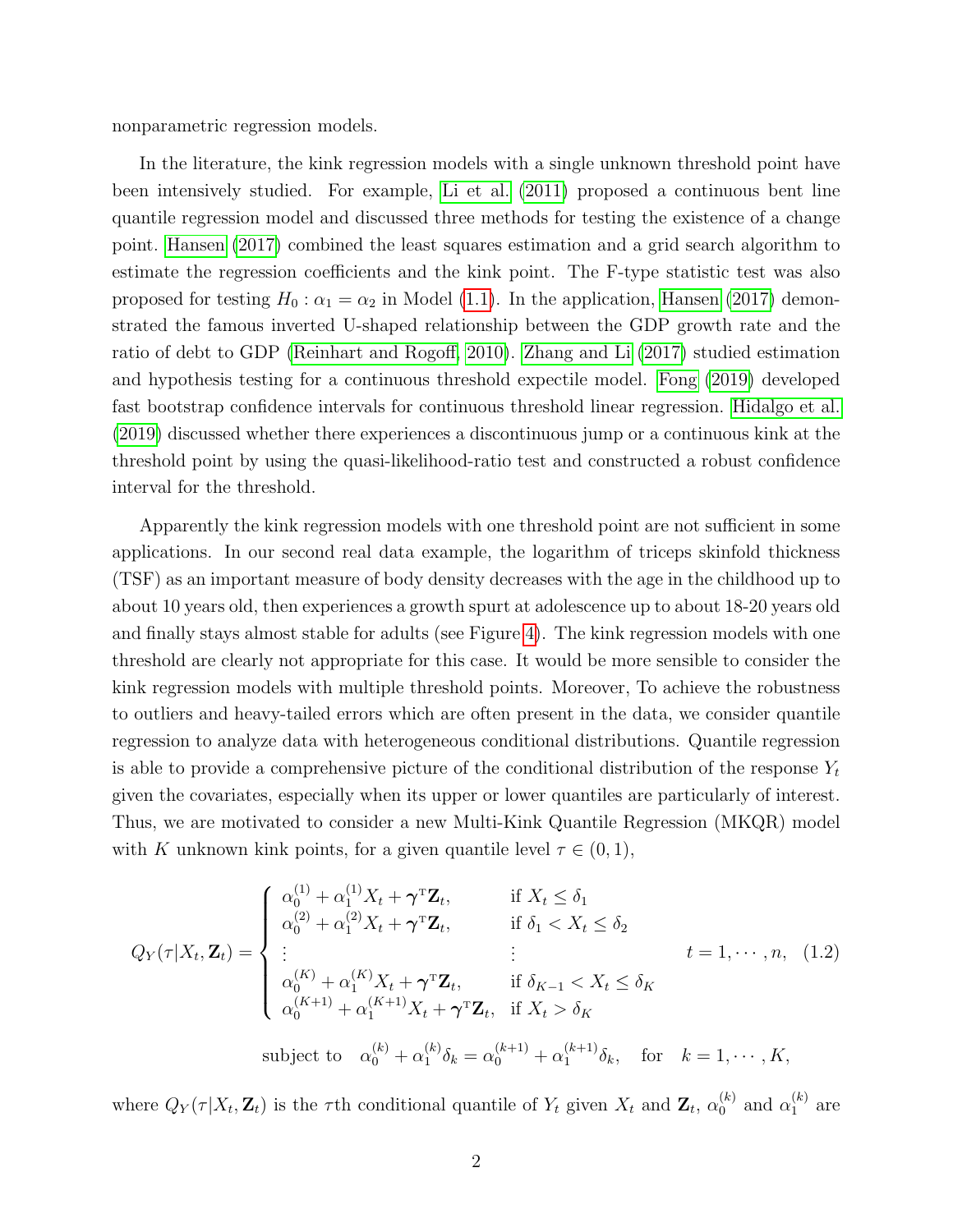the intercept and the slope of  $X_t$  in the kth segment for  $k = 1, \dots, K + 1$ , respectively, and  $\gamma$  is the coefficient vector of covariates  $\mathbf{Z}_t$ , which stay constant on the whole domain of  $\mathbf{Z}_t, \{\delta_k, k=1,\cdots,K\}$  represent the kink points or the locations where kink effects happen satisfying  $\delta_1 < \cdots < \delta_K$ , and the constraints are imposed to ensure the continuity of the regression curve at kink points. Thus, there are  $K + 1$  regimes in total divided by K kink points. The number of kink points  $K$  and their locations are both unknown. Note that all the unknown parameters depend on the quantile index  $\tau$ , but we omit the subscript  $\tau$  for ease of notations throughout the paper.

The MKQR model [\(1.2\)](#page-2-0) brings some technical challenges to both parameter estimation and statistical inference. From a computational perspective, the grid search approach commonly used in single kink regression models is no longer practicable especially when  $K$  is large, because its computational cost grows at an exponential rate of  $K$ . We remark that the MKQR model [\(1.2\)](#page-2-0) is different from traditional threshold regression models that specify different regression functions in subsamples segmented by a continuous threshold variable in the literature [\(Hansen, 2000;](#page-37-3) [Caner, 2002;](#page-36-0) [Li and Zhang, 2011;](#page-38-2) [Zhang et al., 2014\)](#page-39-1). The threshold regression models can be viewed as special cases of varying coefficient models, where the threshold variable is generally not an predictor in the regression. However, the threshold variable  $X_t$  in the MKQR model is also the predictor of interest in the regression. Meanwhile, the MKQR model requires that the regression curves are everywhere continuous on the whole domain of the threshold variable  $X_t$ , while jumps at the threshold points are allowed in the threshold regression models.

In this paper, we focus on parameter estimation, kink points detection and statistical inference for the MKQR model [\(1.2\)](#page-2-0) where the number of kink points and their locations are both unknown using quantile regression. We contribute the literature in the following several aspects. First, the MKQR model [\(1.2\)](#page-2-0) extends the existing kink regression with an unknown threshold to wider applications with unknown multiple kink points. We propose a Bootstrap Restarting Iterative Segmented Quantile (BRISQ) regression algorithm for estimating both the regression coefficients and kink effects. This algorithm is much more computationally efficient than the grid search algorithm and not sensitive to the initial values due to the bootstrap restarting idea of [Wood \(2001\)](#page-38-3). Furthermore, we suggest a backward elimination algorithm to identify the number of kinks by transforming change points detection into model selection problem based on quantile BIC criteria. Second, we theoretically demonstrate that the selection consistency of the number of kink points and the asymptotical normality of the estimators for both regression coefficients and kink effects. Third, the MKQR model is robust to outliers in the response and heavy-tailed errors and more flexible for modelling data with heterogeneous conditional distributions especially when upper or lower quantiles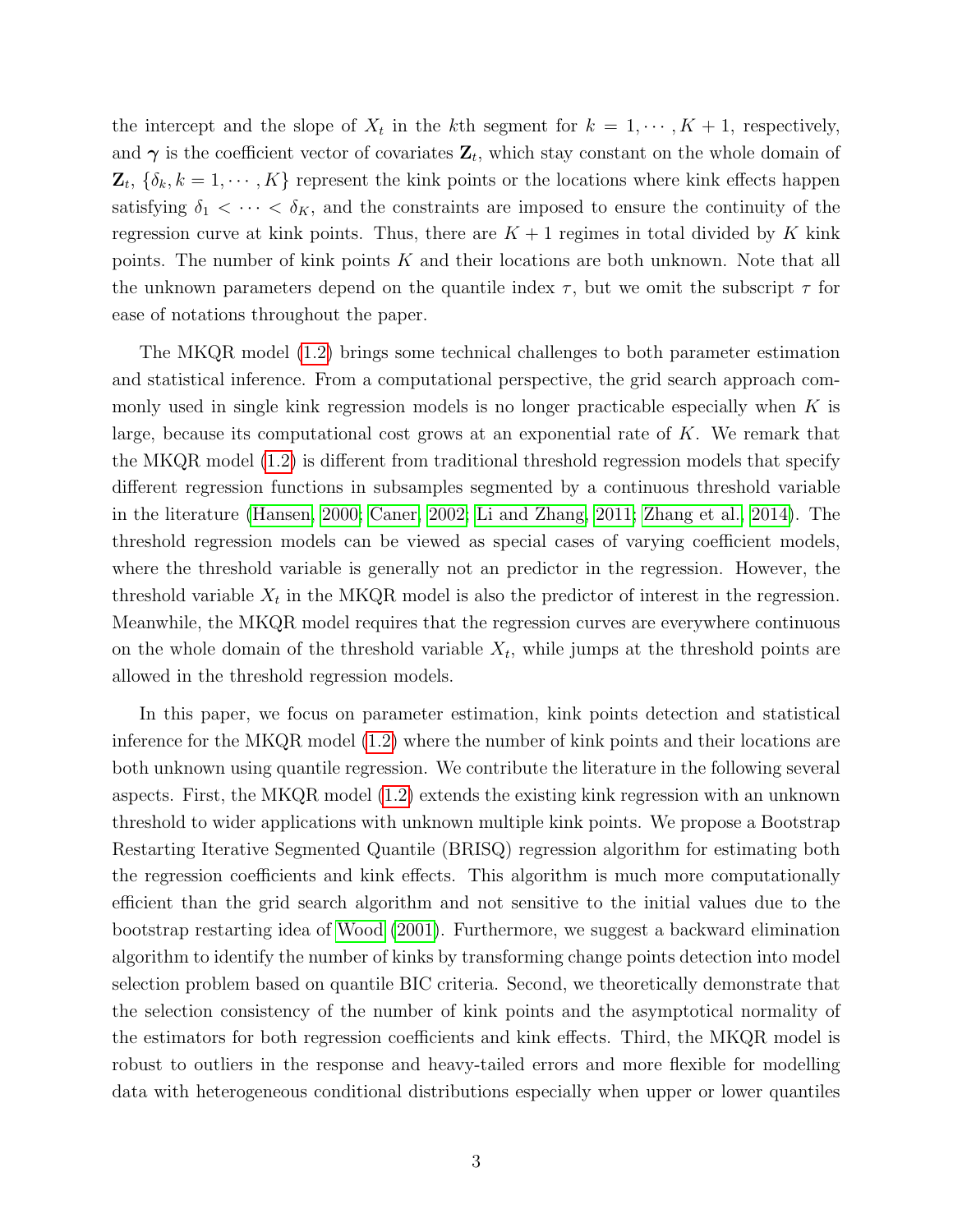of the response are particularly of interest. Forth, from the statistical inference perspective, we develop a score test based on partial subgradient of quantile objective function under the null hypothesis to verify whether the kink effects exist or not. A test-inversion confidence interval based on a smoothed rank score test for a kink location parameter is also proposed and can be extended to multiple kink parameters by sample splitting. Fifth, two real data on secondary industrial structure of China and triceps skinfold thickness for Gambian females are studied to identify the kink points which would be of interest for economists and biologists, respectively. Last, a new R package  $Multikink$  is developed to implement all the estimation and inference procedures, and is free to use.

The rest of the paper is structured as follows. In Section 2, we describe the estimation procedures for the MKQR model and investigate the asymptotic properties. Section 3 presents a testing procedure for the existence of kink effects and construct the test-inversion confidence intervals for the kink location parameters. The finite sample performances of the proposed methods are evaluated via simulation experiments in Section 4. In Section 5, two real data applications are studied to illustrate the proposed methodologies. Section 6 concludes the remarks. The technique proofs are presented in the Appendix.

## <span id="page-4-0"></span>2. ESTIMATION AND ALGORITHM

## 2.1 Parameter Estimation

Since the original multiple kink model [\(1.2\)](#page-2-0) is too complex with many redundant parameters and the continuity constraints, we reparameterize it as

$$
Q_Y(\tau|X_t, \mathbf{Z}_t) = \alpha_0 + \alpha_1 X_t + \sum_{k=1}^K \beta_k (X_t - \delta_k) I(X_t > \delta_k) + \boldsymbol{\gamma}^{\mathrm{T}} \mathbf{Z}_t, \tag{2.1}
$$

where  $\alpha_0 = \alpha_0^{(1)}$  $\alpha_0^{(1)}, \alpha_1 = \alpha_1^{(1)}$  $_1^{(1)}$  and  $\beta_k = \alpha_1^{(k+1)} - \alpha_1^{(k)}$  $1^{(k)}$ , which represents the difference in slopes for  $X_t$  between two adjacent segments. Thus,  $\beta_k \neq 0$  implies the existence of a kink effect at  $X_t = \delta_k$ . For notation convenience, we let  $\boldsymbol{\beta} = (\beta_1, \cdots, \beta_K)^T$ ,  $\boldsymbol{\eta} = (\alpha_0, \alpha_1, \boldsymbol{\beta}^T, \boldsymbol{\gamma}^T)^T$  and  $\boldsymbol{\delta} = (\delta_1, \cdots, \delta_K)^T$ . Notice that both the dimensions of  $\boldsymbol{\eta}$  and  $\boldsymbol{\delta}$  hinge on K.

Let  $\mathbf{W}_t = (X_t, \mathbf{Z}_t^{\mathrm{T}})^{\mathrm{T}}$  and  $\boldsymbol{\theta} = (\boldsymbol{\eta}^{\mathrm{T}}, \boldsymbol{\delta}^{\mathrm{T}})^{\mathrm{T}}$ . We rewrite the  $\tau$ th conditional quantile of  $Y_t$ given  $W_t$  as  $Q_Y(\tau;\theta|W_t)$  to emphasize the dependence on the parameter  $\theta$ . To estimate  $\boldsymbol{\theta} = (\boldsymbol{\eta}^{\mathrm{T}}, \boldsymbol{\delta}^{\mathrm{T}})^{\mathrm{T}}$ , we define the following objective function,

<span id="page-4-1"></span>
$$
S_n(\boldsymbol{\theta}) = n^{-1} \sum_{t=1}^n \rho_\tau \{ Y_t - Q_Y(\tau; \boldsymbol{\theta} | \mathbf{W}_t) \},
$$
\n(2.2)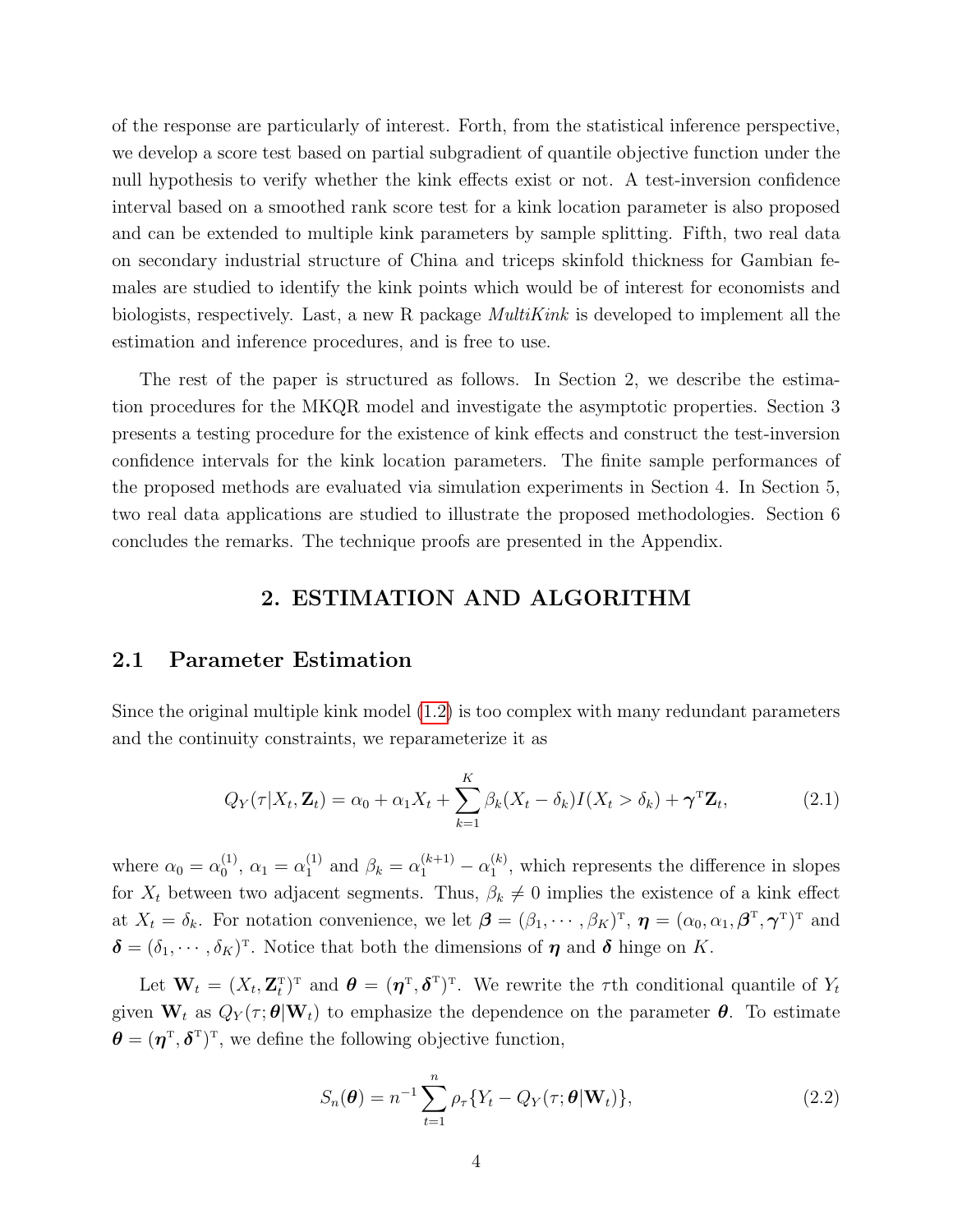where  $\rho_{\tau}(u) = u\{\tau - I(u < 0)\}\)$ . A common estimator for  $\boldsymbol{\theta}$  is thereby

$$
\widehat{\boldsymbol{\theta}} = (\widehat{\boldsymbol{\eta}}^{\mathrm{T}}, \widehat{\boldsymbol{\delta}}^{\mathrm{T}})^{\mathrm{T}} = \underset{\boldsymbol{\eta} \in \mathcal{B}, \boldsymbol{\delta} \in \Gamma}{\mathrm{arg\,min}} S_n(\boldsymbol{\theta}), \tag{2.3}
$$

where  $\mathcal{B} \subset \mathbb{R}^{2+K+p}$  and  $\Gamma \subset \Omega^K$  are compact sets, in which  $\Omega$  denotes the support of threshold variable  $X_t$ . If all kink locations parameters  $\delta$  are known, a simple quantile regression can be directly used for [\(2.1\)](#page-4-0). For the single kink regression with an unknown threshold, the greedy grid search algorithm [\(Li et al., 2011;](#page-38-0) [Hansen, 2017\)](#page-37-0) can be used to exhaustively seek the kink point. However, without any prior information, we have to assume that both the number of kink points K and the kink locations vector  $\delta$  are unknown in Model [\(2.1\)](#page-4-0). It makes the grid search approach inappropriate especially when  $K$  is large, because its computational cost grows at an exponential rate of  $K$ . Since the minimization problem in  $(2.2)$  is non-convex with respect to  $\delta$ , the convex optimization algorithms can not directly applied. To this end, we develop a new iterative segmented quantile regression algorithm to detect the number of kink points and estimate regression coefficients simultaneously.

#### 2.1.1 Bootstrap Restarting Iterative Segmented Quantile Algorithm

We begin our algorithm with a fixed K. Although K is given,  $(X - \delta_k)I(X > \delta_k)$  for  $k = 1, \dots, K$  are not observable and still non-differentiable at  $\delta_k$ 's. Given an initial location vector  $\boldsymbol{\delta}^{(0)} = (\delta_1^{(0)}$  $\lambda_1^{(0)}, \cdots, \delta_K^{(0)})^T$ , we employ the first-order Taylor expansion to approximate the nonlinear term  $(X_t - \delta_k)I(X_t > \delta_k)$  around  $\delta_k^{(0)}$  $\binom{(\mathsf{U})}{k}$ 

$$
(X_t - \delta_k)I(X > \delta_k) \approx (X_t - \delta_k^{(0)})I(X_t > \delta_k^{(0)}) - (\delta_k - \delta_k^{(0)})I(X_t > \delta_k^{(0)}).
$$

Then, Model [\(2.1\)](#page-4-0) can be approximated by

<span id="page-5-0"></span>
$$
Q_Y(\tau; \boldsymbol{\theta} | \mathbf{W}_t) \approx \alpha_0 + \alpha_1 X_t + \sum_{k=1}^K \beta_k \widetilde{U}_{kt} + \sum_{k=1}^K \phi_k \widetilde{V}_{kt} + \boldsymbol{\gamma}^{\mathrm{T}} \mathbf{Z}_t, \qquad (2.4)
$$

where  $\phi_k = \beta_k(\delta_k - \delta_k^{(0)})$  $(\binom{0}{k}), \ \widetilde{U}_{kt} = (X_t - \delta_k^{(0)})$  $\tilde{k}_{k}^{(0)}$ )  $I(X_t > \delta_k^{(0)})$  and  $\tilde{V}_{kt} = -I(X_t > \delta_k^{(0)})$  are two new covariates with coefficients  $\beta_k$  and  $\phi_k$ , respectively. Denote  $\boldsymbol{\beta} = (\beta_1, \cdots, \beta_K)^T$ and  $\phi = (\phi_1, \dots, \phi_K)^T$ . This local linear approximation technique has been also used in the change point detection, such as [Muggeo and Adelfio \(2010\)](#page-38-4) for the piecewise constant model. By fitting the standard linear quantile model [\(2.4\)](#page-5-0), a new estimator for  $\delta_k$  can be updated by  $\widehat{\delta}_k^{(1)} = \delta_k^{(0)} + \widehat{\phi}_k / \widehat{\beta}_k$ , for  $k = 1, \ldots, K$ . The estimator could be iteratively updated. However, if initial values are not appropriately chosen, some elements of  $\hat{\boldsymbol{\delta}}^{(i)}$  at the *i*th iteration are possible to jump out of the support of the threshold covariate  $X_t$  or be very close to another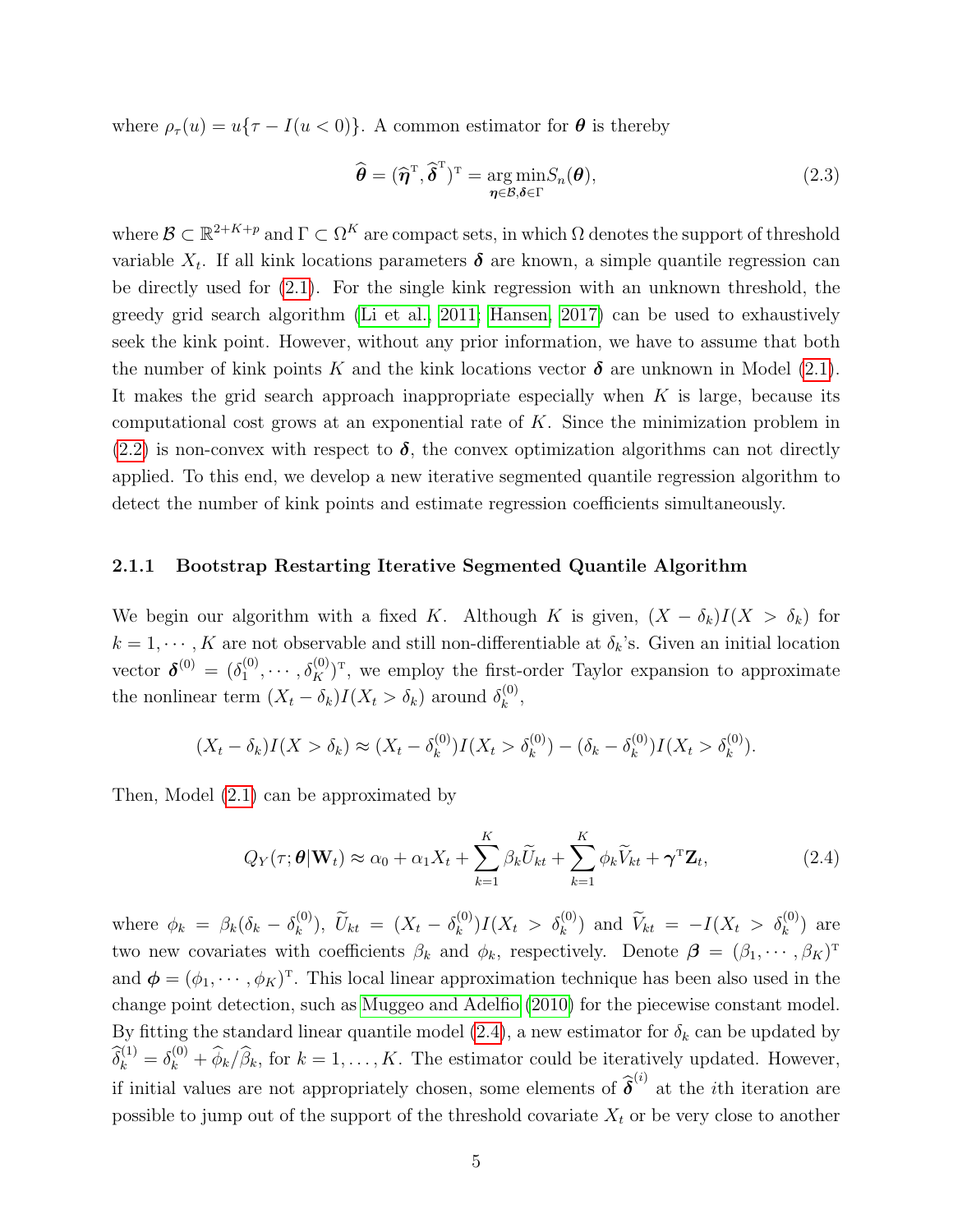kink point to make them hard to distinguish. We define the inadmissible set  $\mathcal T$  as

$$
\mathcal{T} = \left\{ \widehat{\delta}_k : (\widehat{\delta}_k \text{ jumps out of the support set } \Omega) \bigcup (\widehat{\delta}_k \text{ is very close to another } \widehat{\delta}_{k'}) \right\}.
$$

The underlying reason is that the local linear approximation technique is sensitive to the initial values  $\boldsymbol{\delta}^{(0)}$ , which makes the algorithm easy to get stuck in local optima. To deal with this drawback, we iteratively update the initial values using the bootstrap samples to make the new algorithm insensitive to the original initial values. It shares the similar spirit of the bootstrap restarting idea of [Wood \(2001\)](#page-38-3). Thus, we call it Bootstrap Restarting Iterative Segmented Quantile (BRISQ) regression algorithm.

The main idea of the BRISQ algorithm is illustrated as follows. We first initialize parameters  $\boldsymbol{\delta}^{(0)}$  evenly dispersed on the domain of  $X_t$  given K and obtain the estimator  $\hat{\boldsymbol{\theta}}_{(0)} = (\hat{\boldsymbol{\eta}}_{(0)}^{\mathrm{T}}, \hat{\boldsymbol{\delta}}_{(0)}^{\mathrm{T}})^{\mathrm{T}}$  by iteratively fitting the working model [\(2.4\)](#page-5-0). Then, we generate a bootstrap sample  $\mathcal{X}_n^*$  in the classic way that we randomly select original observations with replacement and estimate Model [\(2.4\)](#page-5-0) again using  $\delta_{(0)}$  as the initial kink locations to obtain the bootstrap estimator  $\tilde{\boldsymbol{\theta}}_{(1)}^* = (\tilde{\boldsymbol{\eta}}_{(1)}^{*\mathrm{T}}, \tilde{\boldsymbol{\delta}}_{(1)}^{*\mathrm{T}})$ . And then, we estimate Model [\(2.4\)](#page-5-0) again based on the original sample using the bootstrap estimator  $\tilde{\delta}_{(1)}^*$  as initial values and obtain the new estimator  $\tilde{\boldsymbol{\theta}}_{(1)} = (\tilde{\boldsymbol{\eta}}_{(1)}^T, \tilde{\boldsymbol{\delta}}_{(1)}^T)^T$ . Next, we compare  $S_n(\tilde{\boldsymbol{\theta}}_{(1)})$  with  $S_n(\hat{\boldsymbol{\theta}}_{(0)})$ . If  $S_n(\theta_{(1)})$  <  $S_n(\theta_{(0)})$ , we update  $\theta_{(1)} = \theta_{(1)}$ ; otherwise,  $\theta_{(1)} = \theta_{(0)}$ . Last, we repeat the previous procedure until convergence. The flowchart of this BRISQ algorithm is displayed in Figure [1.](#page-7-0) In practice, this algorithm can efficiently jump out of local minima and substantially improve the stability and accuracy of estimation, therefore less sensitive to the original initial values. The detailed procedures are summarized in Algorithm [1](#page-8-0) and easily implemented using the newly developed R package MultiKink.

#### 2.1.2 Backward Elimination Algorithm for Estimating  $K$

The aforementioned BRISQ algorithm works well when the exact number of kink points is given. However, the true number denoted by  $K_0$  is usually unknown in practice. To estimate  $K_0$ , we first start with a large initial value  $K_{\text{max}}(\gg K_0)$  and then iteratively fit the working model [\(2.4\)](#page-5-0) using the BRISQ algorithm in which we discard all  $\hat{\delta}_k$ 's and corresponding  $\tilde{U}_k$ 's and  $\widetilde{V}_k$ 's if  $\widehat{\delta}_k \in \mathcal{T}$  at each iteration. When it stops, we find an estimator for the number of kink points, denoted by  $K_*(< K_{\text{max}})$ .

However, we find that  $K_*$  often overestimates the true value  $K_0$  in practice. To improve the selection and estimation accuracy, one can evaluate each MKQR model with  $k = 0, 1, \dots, K_*$  kink points according to a prescribed information criterion and find the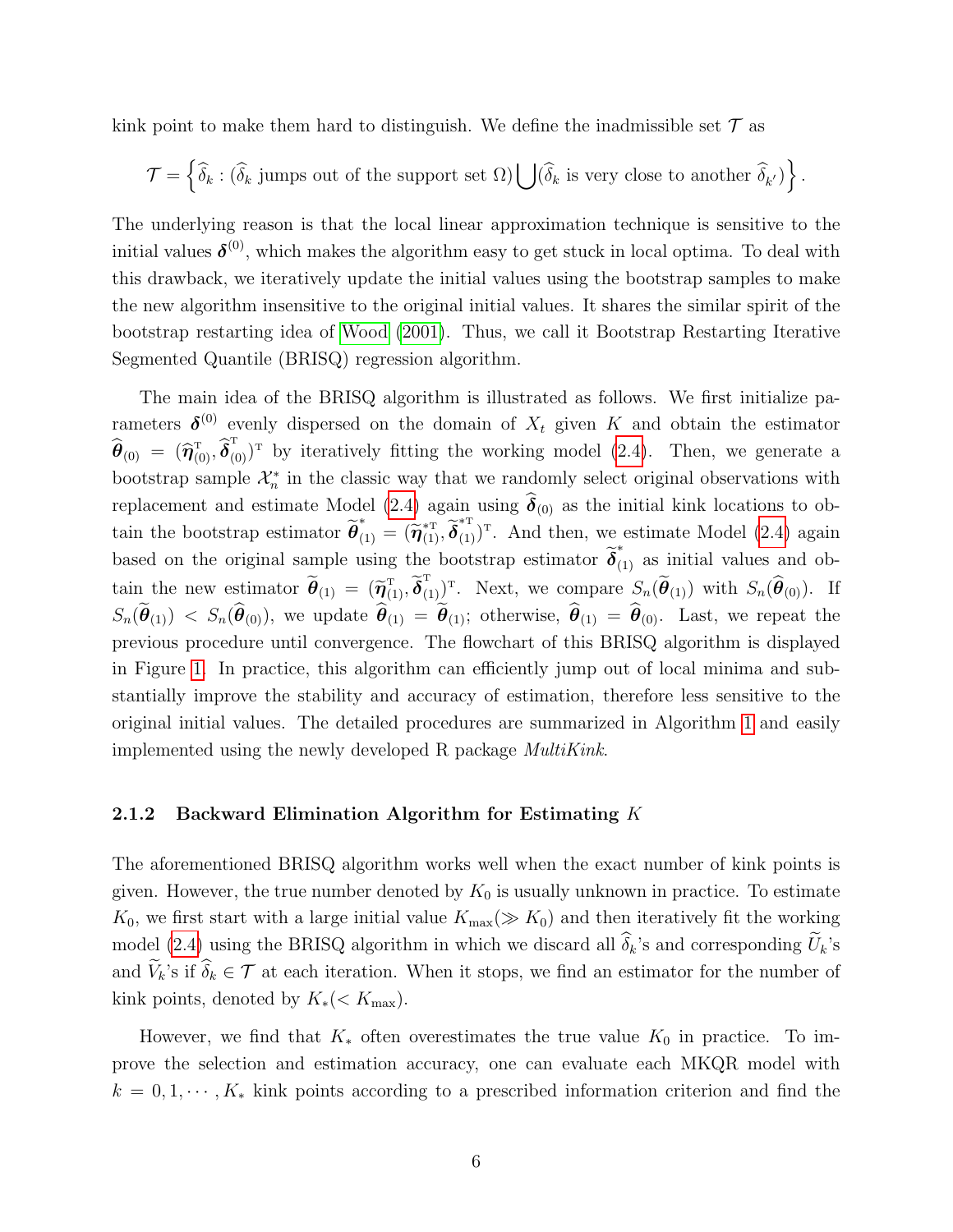<span id="page-7-0"></span>

Figure 1: The flowchart of the BRISQ algorithm. Stage I contains Steps 1-3 and Stage II contains Step 4 in the Algorithm [1.](#page-8-0)

final model with the smallest information criterion. In our algorithm, we suggest a strengthened quantile Bayesian information criterion (sBIC) to refine the kink points detection,

<span id="page-7-1"></span>
$$
sBIC(K) = \log\left(S_n(\widehat{\boldsymbol{\theta}}_K)\right) + N_K \frac{\log n}{2n} C_n,
$$
\n(2.5)

where  $\theta_K$  denotes the estimator of parameters  $\theta = (\eta^T, \delta^T)^T$  with K kink points,  $N_K$  equals to  $2+p+2K$  and  $C_n$  is a positive constant that allows to approach the infinity as n increases. When  $C_n = 1$ , sBIC in [\(2.5\)](#page-7-1) becomes the standard quantile BIC studied by [Lian \(2012\)](#page-38-5) for consistent model selection. When  $C_n > 1$ , it is similar to the modified BIC of [Lee et al.](#page-38-6) [\(2014\)](#page-38-6). The selection consistency of the sBIC selector will be demonstrated in the next section. The BIC-type criteria have been widely used in model selection. For example, [Wang et al. \(2007\)](#page-38-7) proved that the BIC tuning parameter selector is able to identify the true linear model consistently. [Chen and Chen \(2008\)](#page-36-1) further proposed an extended BIC (EBIC) to take into account both the model complexity and the sample size for consistent model selection. [Lee et al. \(2014\)](#page-38-6) showed that a modified BIC is consistent in model selection for high dimensional linear quantile regression.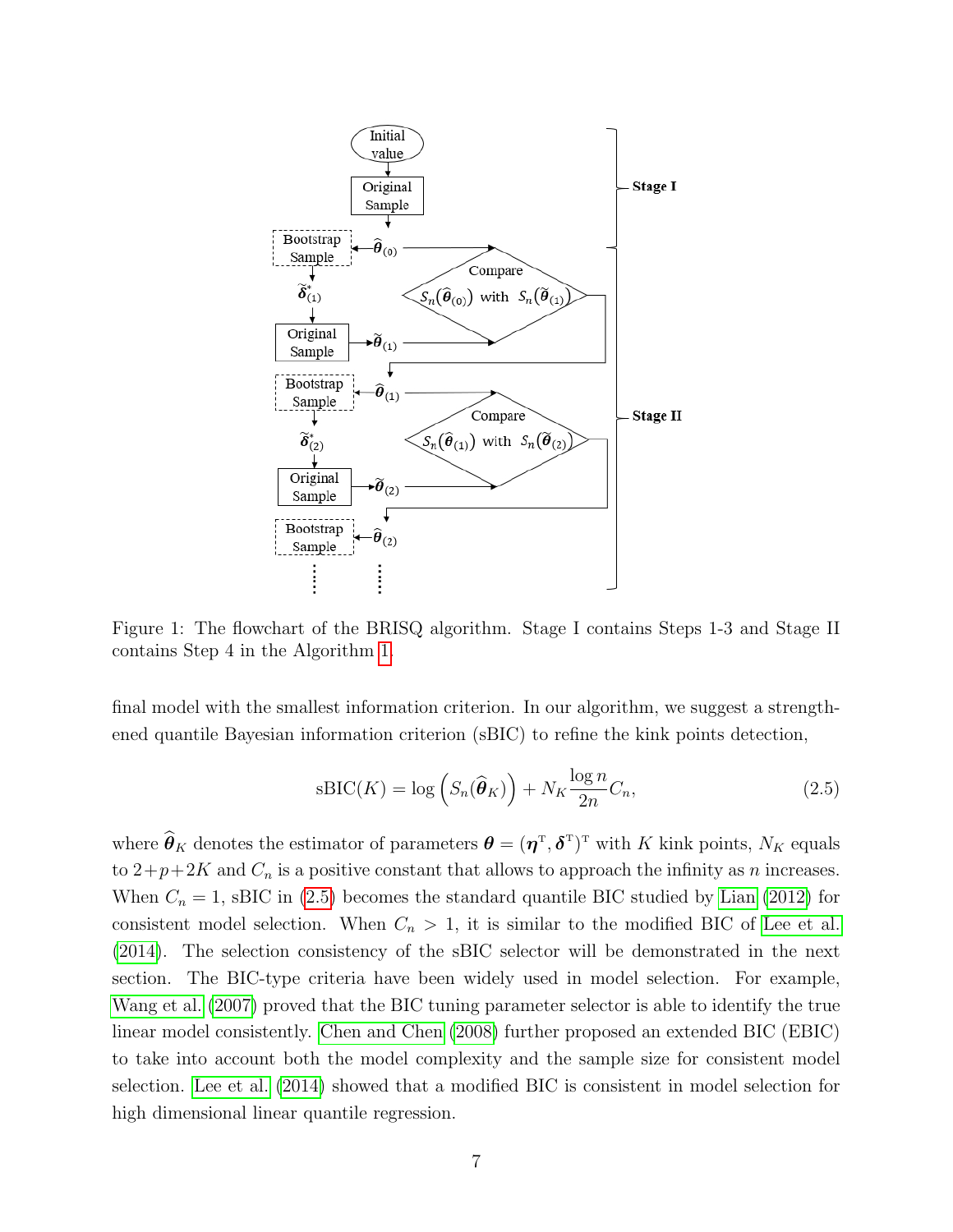Algorithm 1: Bootstrap Restarting Iterative Segmented Quantile (BRISQ) Algorithm.

<span id="page-8-0"></span>**Step 1.** Initialize parameters  $\boldsymbol{\delta}^{(0)}$  evenly dispersed on the domain of  $X_t$ ; Step 2. Fit Model [\(2.4\)](#page-5-0) using the standard linear quantile regression based on the initial kink locations  $\delta^{(0)}$  and obtain estimators  $\hat{\beta}^{(1)}$  and  $\hat{\phi}^{(1)}$  for  $\beta$  and  $\phi$ , respectively. Update the kink locations estimators  $\widehat{\boldsymbol{\delta}}^{(1)}$  by  $\widehat{\delta}_k^{(1)} = \delta_k^{(0)} + \widehat{\phi}_{k}^{(1)} / \widehat{\beta}_k^{(1)}$ , for  $k = 1, ..., K$ . **Step 3.** Repeat Step 2 iteratively until convergence or any  $\widehat{\delta}_k^{(i)}$  at the *i*th step falls into T. The resulting estimator is denoted by  $\hat{\boldsymbol{\theta}}_{(0)} = (\hat{\boldsymbol{\eta}}_{(0)}^{\mathrm{T}}, \hat{\boldsymbol{\delta}}_{(0)}^{\mathrm{T}})^{\mathrm{T}};$ Step 4. for  $b=1:B$  do Step 4.1. Generate a bootstrap sample  $\mathcal{X}_n^*$ . **Step 4.2.** Find  $\widetilde{\boldsymbol{\theta}}_{(b)}^* = (\widetilde{\boldsymbol{\eta}}_{(b)}^{*\mathrm{T}})$  ${}^{\ast\text{T}}_{(b)}, \widetilde{\boldsymbol{\delta}}_{(b)}^{\ast\bar{\text{T}}}$ <sup>\*\*</sup><sub>(b)</sub><sup>T</sup> for the bootstrap sample  $\mathcal{X}_n^*$  using  $\hat{\boldsymbol{\delta}}_{(b-1)}$  as the initial kink locations using the same procedures as Steps 2-3; **Step 4.3.** Find  $\widetilde{\boldsymbol{\theta}}_{(b)} = (\widetilde{\boldsymbol{\eta}}_{(b)}^{\mathrm{T}}, \widetilde{\boldsymbol{\delta}}_{(b)}^{\mathrm{T}})$  $(\alpha_b)^T$  for the original sample  $\mathcal{X}_n$  using  $\widetilde{\boldsymbol{\delta}}_{(n)}^*$  $(b)$  as the initial kink locations using the same procedures as Steps 2-3; Step 4.4. Compare  $S_n(\theta_{(b)})$  with  $S_n(\theta_{(b-1)})$ . If  $S_n(\theta_{(b)}) < S_n(\theta_{(b-1)})$ ,  $\theta_{(b)} = \theta_{(b)}$ ; otherwise,  $\boldsymbol{\theta}_{(b)} = \boldsymbol{\theta}_{(b-1)}$ . end **Step 5.** Obtain the final estimators  $\widehat{\boldsymbol{\theta}} = \frac{1}{B}$  $\frac{1}{B_{\epsilon}}\sum_{b_{\epsilon}} \boldsymbol{\theta}_{(b_{\epsilon})},$  where  $B_{\epsilon} = \#\left\{b_{\epsilon} : \right\}$  $S_n(\boldsymbol{\theta}_{(b_\epsilon)}) - S_n(\boldsymbol{\theta}_{\min})$  $\Big|\leq \epsilon\Big\}, \widehat{\boldsymbol{\theta}}_{\min} = \arg\min_{\{\widehat{\boldsymbol{\theta}}_{(b)}:1\leq b\leq B\}} S_n(\widehat{\boldsymbol{\theta}}_{(b)}).$ 

To further improve the computational efficiency, we employ the backward elimination procedure for estimating the true value  $K_0$ . Given  $K_*$ , we re-estimate the new MKQR model with  $K_* - 1$  kink points using the BRISQ algorithm, and then compare the sBIC values of two models. This procedure is repeated until the sBIC values does not decrease. Then, the final estimators for  $K_0$  and  $\theta$  are obtained corresponding to the minimum sBIC. The detailed algorithm is summarized in Algorithm [2.](#page-8-1) Simulations will illustrate that this algorithm is able to identify the true kink points consistently.

Algorithm 2: Backward Elimination Algorithm for Estimating  $K$ .

 $S_n(\boldsymbol{\theta}_{\min})$ 

<span id="page-8-1"></span>**Step [1](#page-8-0).** Given  $K_{\text{max}}$  initial kink points, repeat Step 2 of Algorithm 1 iteratively and remove any  $\widehat{\delta}_k$  at each iteration if  $\widehat{\delta}_k \in \mathcal{T}$  until convergence.  $K_*$  denotes the resulting estimated number of kink points. **Step 2.** Estimate the working model [\(2.4\)](#page-5-0) with  $K_* - 1$  initial kink points using Algorithm [1](#page-8-0) to obtain  $\widehat{\boldsymbol{\theta}}_{K_*-1}$  and sBIC( $K_* - 1$ ). Step 3. If sBIC( $K_* - 1$ ) < sBIC( $K_*$ ), then update  $K_* = K_* - 1$  and go to Step 2; If  $\text{BBC}(K_* - 1) \geq \text{BBC}(K_*)$ , then stop, set  $K = K_*$  and  $\boldsymbol{\theta} = \boldsymbol{\theta}_{K_*}$ . If  $K_* = 0$ , then stop and there is no kink point.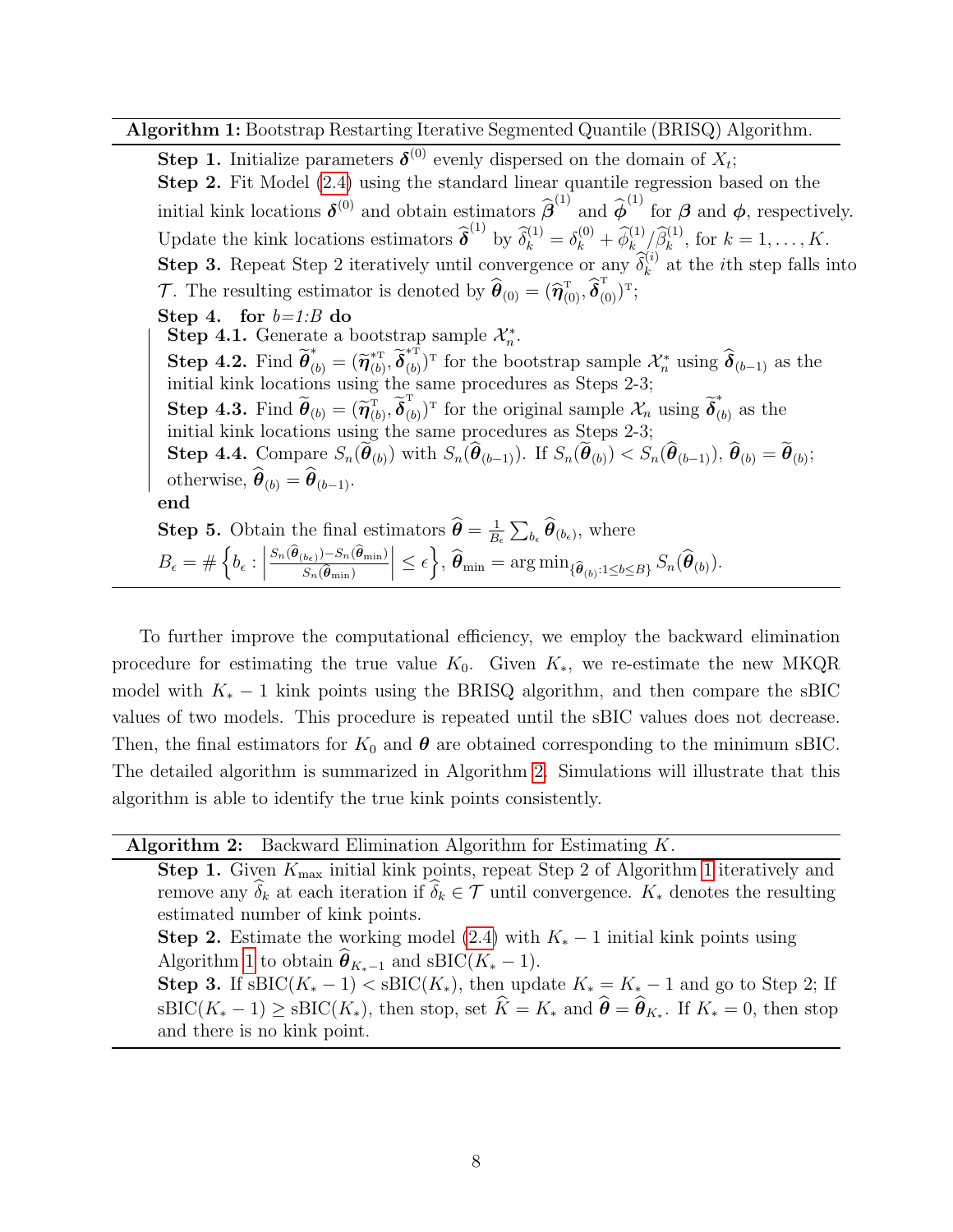#### 2.2 Asymptotic Properties

#### 2.2.1 Selection Consistency

To show the selection consistency of  $\hat{K}$ , we need to introduce some notations. Denote  $h(\mathbf{W}_t; \boldsymbol{\theta}) = (1, X_t, (X_t - \delta_1)_+, \cdots, (X_t - \delta_K)_+, \mathbf{Z}_t^{\mathrm{T}}, -\beta_1 I(X_t > \delta_1), \cdots, -\beta_K I(X_t > \delta_K))^{\mathrm{T}}$ and the  $\tau$ th conditional quantiles of  $e_t$  given  $\mathbf{W}_t$  as  $F_t^{-1}(\tau | \mathbf{W}_t) = \inf \{ u : F(u | \mathbf{W}_t) \geq 0 \}.$ We then make the following assumptions.

- (A1)  $F_t \equiv F(\cdot|\mathbf{W}_t)$  has a continuous density  $f_t(\cdot|\mathbf{W}_t)$  that satisfies  $0 < \inf_t f_t(\cdot) < \sup_t f_t(\cdot) <$  $\infty$  at the point  $F^{-1}(\tau | \mathbf{W}_t)$  for any sequence of values of  $\mathbf{W}_t$ .
- (A2) The matrix  $E\{h(\mathbf{W}_t;\boldsymbol{\theta})h^{\mathrm{T}}(\mathbf{W}_t;\boldsymbol{\theta})\}\)$  is finite and positive definite.
- $(A3)$   $C_n \log(n)$ √  $\overline{n} \to 0$  as  $n \to \infty$ .

Assumption (A1) is generally assumed in quantile regression. Assumption (A2) is similar to Assumption (A) in [Lian \(2012\)](#page-38-5). Assumption (A3) requires that  $C_n = o($ √  $\overline{n}/\log(n)$  which means  $C_n$  cannot diverge too fast to the infinity as n increases to avoid underfitting the true model.

<span id="page-9-0"></span>**Theorem 2.1.** Under Assumptions  $(A1)-(A3)$ , let  $K = \arg \min_{k=0,\dots,K*} sBIC(k)$ , we have  $P(\widehat{K} = K_0) \rightarrow 1$  as  $n \rightarrow \infty$ .

Theorem [2.1](#page-9-0) shows that the quantile sBIC is able to consistently select the true number of kink points. This result plays a fundamental role in statistical inference since we will study the limiting distribution of the parameter estimators  $\hat{\theta}$  given the true number of kink points.

#### 2.2.2 Limiting Distribution

Next, we derive the asymptotic properties for  $\hat{\theta}$ . Denote the true parameters as  $\theta_0 =$  $(\boldsymbol{\eta}_0^{\mathrm{T}}, \boldsymbol{\delta}_0^{\mathrm{T}})^{\mathrm{T}} = \arg \min S(\boldsymbol{\theta}), \text{ where } S(\boldsymbol{\theta}) = E\left[\rho_{\tau} \{Y_t - Q_Y(\tau; \boldsymbol{\theta} | \mathbf{W}_t)\}\right]$ . Define

$$
\mathbf{C}_n = E\left\{ \left( \frac{\partial S_n(\boldsymbol{\theta})}{\partial \boldsymbol{\theta}} \right) \left( \frac{\partial S_n(\boldsymbol{\theta})}{\partial \boldsymbol{\theta}} \right)^{\mathrm{T}} \right\} \Big|_{\boldsymbol{\theta} = \boldsymbol{\theta}_0} = n^{-1} \sum_{t=1}^n \tau (1 - \tau) E\{ h(\mathbf{W}_t; \boldsymbol{\theta}_0) h^{\mathrm{T}}(\mathbf{W}_t; \boldsymbol{\theta}_0) \},
$$
  

$$
\mathbf{D}_n = E\left\{ \frac{\partial^2 S_n(\boldsymbol{\theta})}{\partial \boldsymbol{\theta} \partial \boldsymbol{\theta}^{\mathrm{T}}} \right\} \Big|_{\boldsymbol{\theta} = \boldsymbol{\theta}_0} = n^{-1} \sum_{t=1}^n \frac{\partial}{\partial \boldsymbol{\theta}} E[\psi_\tau \{ Y_t - Q_Y(\tau; \boldsymbol{\theta} | \mathbf{W}_t) \} h(\mathbf{W}_t; \boldsymbol{\theta})] \Big|_{\boldsymbol{\theta} = \boldsymbol{\theta}_0},
$$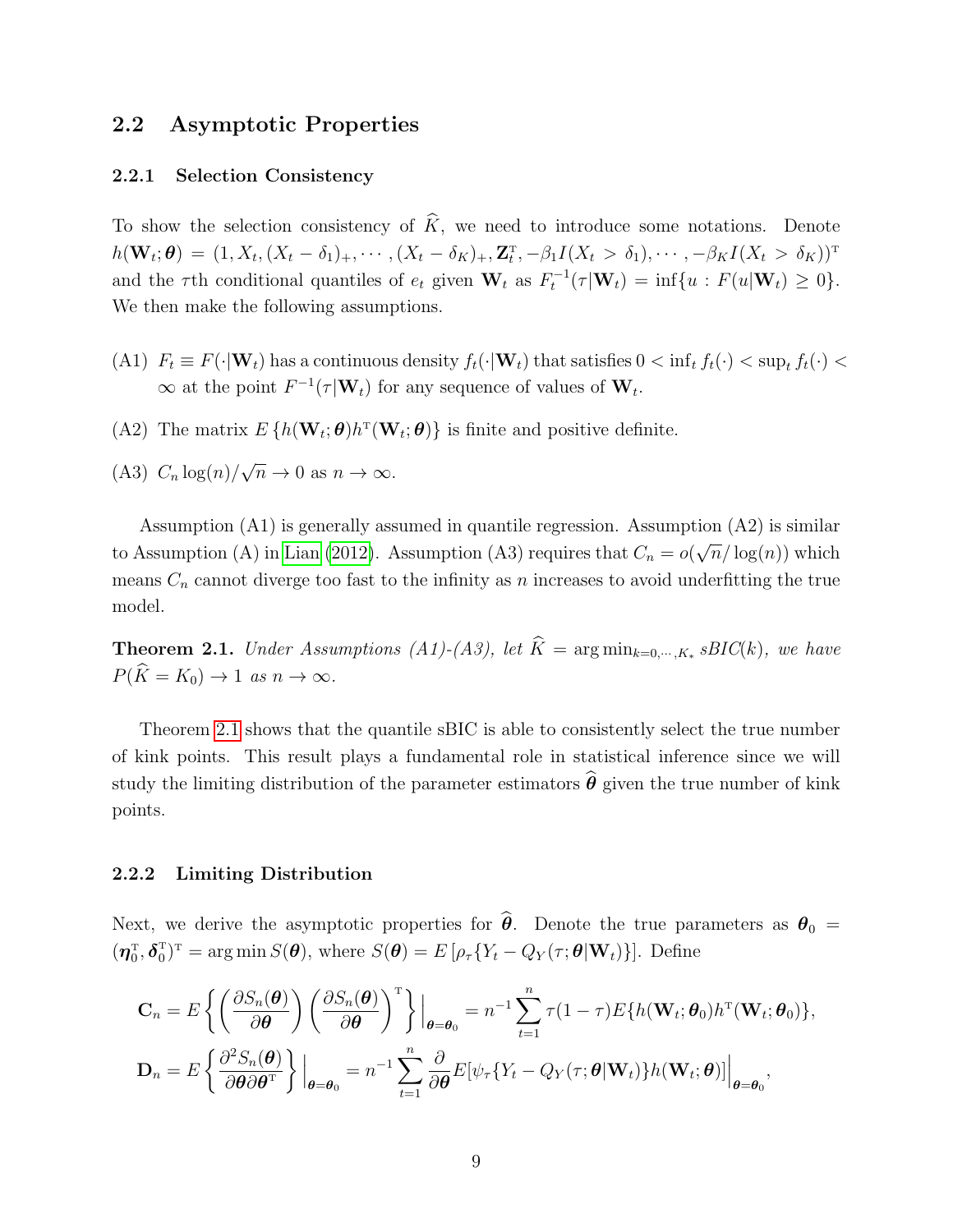where  $\psi_{\tau}(u) = \tau - I(u \leq 0)$ . To establish the asymptotic distribution of  $\hat{\theta}$ , we make the following assumptions.

- (A4) The objective function  $S(\theta)$  has a unique global minimum at  $\theta_0$ .
- (A5) The threshold variable  $X_t$  has a continuous density function with a compact support  $[-M, M]$ , where M is a positive constant.
- (A6)  $\max_{1 \leq t \leq n} \| \mathbf{Z}_t \| = o_p(n^{1/2})$  and  $E(\| \mathbf{Z} \|^3)$  is bounded.
- (A7) Given K and  $\beta \neq 0$ , there exist a nonnegative definite matrix C and a full rank matrix **D**, such that  $\lim_{n\to\infty} \mathbf{C}_n = \mathbf{C}$  and  $\lim_{n\to\infty} \mathbf{D}_n = \mathbf{D}$ .

Assumption (A4) ensures the identifiability of estimation. Assumptions (A5)-(A6) impose some conditions on the threshold variable and other covariates, respectively, which can also be found in [Li et al. \(2011\)](#page-38-0) and [Zhang et al. \(2017\)](#page-39-2). Assumptions (A1) and (A4)-(A6) are used for the proof of consistency of  $\hat{\theta}$  and additional Assumption (A7) suffices for the asymptotical normality. The following theorem demonstrates the limiting distribution of the proposed estimator for  $\theta_0$ .

<span id="page-10-0"></span>**Theorem 2.2.** Suppose the true number K of kink points in Model  $(2.1)$  is given and Assumptions (A1) and (A4)-(A7) hold, as  $n \to \infty$ , we have

$$
\sqrt{n}(\widehat{\boldsymbol{\theta}}-\boldsymbol{\theta}_0) \stackrel{d}{\longrightarrow} N(0,\boldsymbol{\Sigma}),
$$

where  $\Sigma = D^{-1}CD^{-1}$ .

According to Theorem [2.2,](#page-10-0) the regression coefficients  $\eta$  and the threshold parameters  $\delta$ are jointly asymptotically normal with  $\sqrt{n}$  convergence rate. In conventional jump threshold model, the threshold parameter estimators converge to a nonstandard asymptotic distribution with *n* convergence rate, see Hidalgo et al.  $(2019)$  for more details.

Moreover, we estimate  $\Sigma$  by a plugging estimator  $\Sigma_n = \mathbf{D}_n^{-1} \mathbf{C}_n \mathbf{D}_n^{-1}$ , where  $\mathbf{C}_n =$  $n^{-1}\sum_{t=1}^{n}\tau(1-\tau)h(\mathbf{W}_t;\widehat{\boldsymbol{\theta}})h^{\mathrm{T}}(\mathbf{W}_t;\widehat{\boldsymbol{\theta}})$  and  $\widehat{\mathbf{D}}_n=n^{-1}\sum_{t=1}^{n}\widehat{f}_t(\hat{e}_t)h(\mathbf{W}_t;\widehat{\boldsymbol{\theta}})h^{\mathrm{T}}(\mathbf{W}_t;\widehat{\boldsymbol{\theta}})$ .  $\widehat{\mathbf{D}}_n$  requires consistent estimate for conditional density function  $f_t(\cdot)$  of error term  $e_t$ . We suggest using the method called *Hendricks-Koenker Sandwich* based on the difference quotients discussed by [Hendricks and Koenker \(1992\)](#page-37-4). To select the bandwidth, two choices are often used. One is based on Edgeworth expansions of studentized quantiles described by [Hall](#page-37-5) [and Sheather \(1988\)](#page-37-5), the other is based on the minimum of the mean squared error of the density estimator suggested by Bofingeb  $(1975)$ . In our R package *MultiKink*, we provide both versions to estimate the covariance matrix.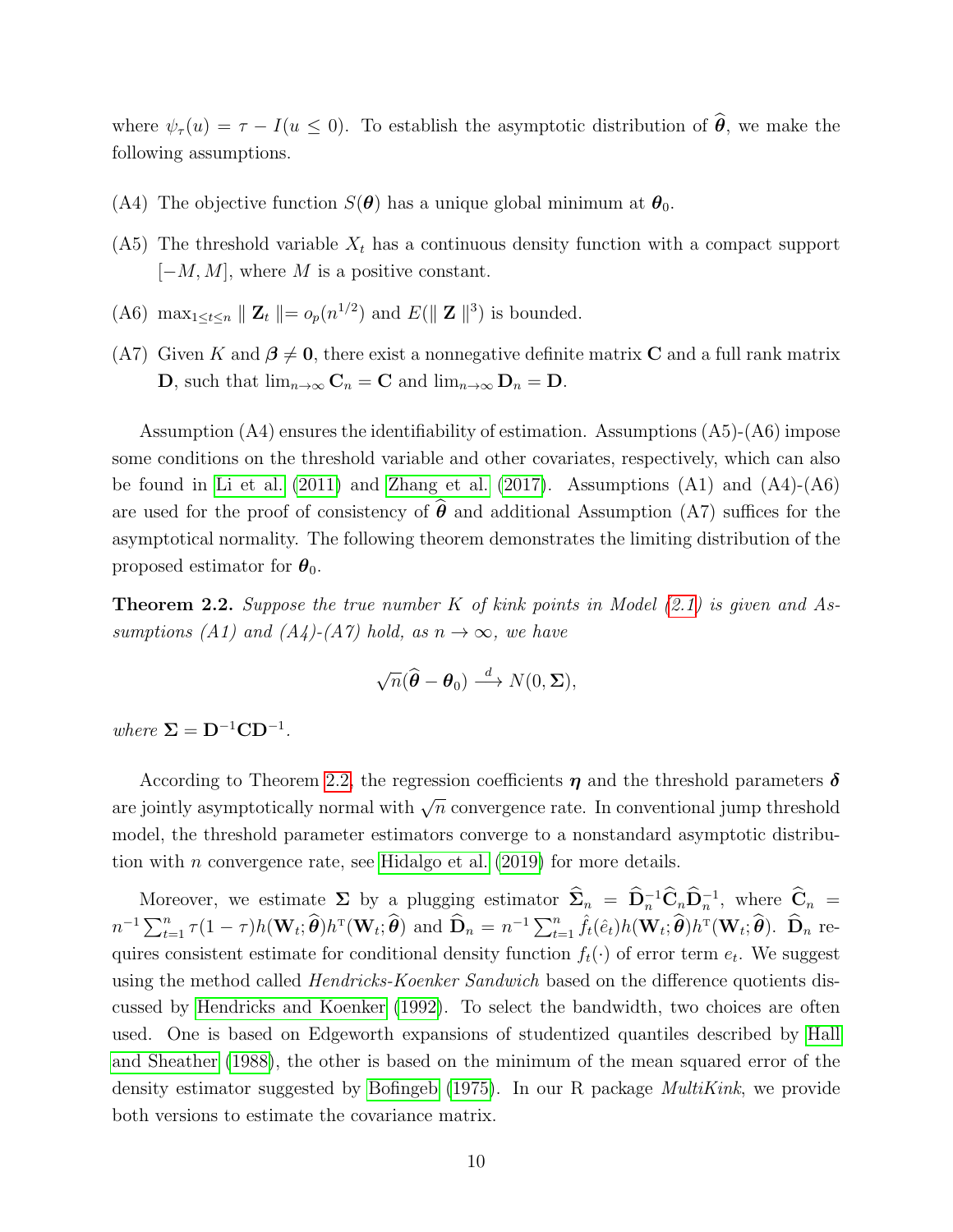#### 3. STATISTICAL INFERENCE

## <span id="page-11-0"></span>3.1 Testing the Existence of Kink Effects

The kink effect estimation is meaningful if and only if the kink effect truly exists. In this section, we are interested in testing the existence of kink effects in the conditional quantiles. For  $\tau \in (0, 1)$ , we consider the following null  $(H_0)$  and alternative  $(H_1)$  hypotheses for the quantile regression [\(2.1\)](#page-4-0),

$$
H_0: \beta_k = 0, \text{ for all } k = 1, \cdots, K. \text{ v.s. } H_1: \beta_k \neq 0, \text{ for some } k = 1, \cdots, K. \tag{3.1}
$$

Note that the parameters  $\beta_k$ 's depend on  $\tau$ . Under the null hypothesis, the MKQR model [\(2.1\)](#page-4-0) degenerates to an ordinary quantile regression without any kink point. Under the alternative hypothesis, there exists at least one statistically significant kink point at the  $\tau$ th quantile. Thus, we suggest the following score-based test statistic based on kink quantile regression with an unknown threshold,

<span id="page-11-1"></span>
$$
T_n(\tau) = \sup_{\delta \in \Gamma} |R_n(\delta)|,\tag{3.2}
$$

where  $R_n(\delta) = n^{-1/2} \sum_{t=1}^n \psi_\tau (Y_t - \widehat{\alpha}^T \mathbf{V}_t)(X_t - \delta) I(X_t \leq \delta), \psi_\tau(u) = \tau - I(u \leq 0), \delta$ denotes the location of an unknown threshold,  $\mathbf{V}_t = (1, X_t, \mathbf{Z}_t^{\mathrm{T}})^{\mathrm{T}}$ ,  $\boldsymbol{\alpha} = (\alpha_0, \alpha_1, \boldsymbol{\gamma}^{\mathrm{T}})^{\mathrm{T}}$  and  $\hat{\mathbf{\alpha}} = \arg \min_{\mathbf{\alpha}} \sum_{t=1}^{n} \rho_{\tau} (Y_t - \mathbf{\alpha}^{\mathsf{T}} \mathbf{V}_t)$ . Note that  $R_n(\delta)$  is essentially the partial subgradient of the objective function with respect to  $\beta_1$  evaluated at  $\beta_1 = 0$  and  $\alpha = \hat{\alpha}$  up to a constant in the model [\(2.1\)](#page-4-0) with  $K = 1$  \*.  $T_n(\tau)$  can be viewed as a weighted CUSUM test statistic based on the signs of quantile residuals. Intuitively, under the null hypothesis, residuals  $Y_t - \hat{\alpha}^T \mathbf{V}_t$  are evenly located below or above zero which result in a relatively small value of  $T_n(\tau)$ . On the other hand, under the alternative hypothesis, the model is misspecified and the residuals would be consistently positive or negative which implies the large values of  $T_n(\tau)$ . The idea of subgradient-based tests has been studied in the literature. For example, [Qu \(2008\)](#page-38-8) constructed the subgradient test statistic in quantile regression for testing the structural changes. [Zhang et al. \(2014\)](#page-39-1) proposed a score test based on the subgradient to test for the jumping threshold effect in threshold models. [Zhang and Li \(2017\)](#page-39-0) developed a related test for the continuous threshold effect in asymmetric least square regression.

Theorem [3.1](#page-12-0) in the following derives the asymptotic behavior of  $T_n(\tau)$ . We introduce some notations. Define  $\mathbf{H}_{1n}(\delta) = n^{-1} \sum_{t=1}^{n} E \{ \mathbf{V}_t(X_t - \delta) I(X_t < \delta) f_t(e_t) \}, \ \mathbf{H}_n =$ 

<sup>&</sup>lt;sup>\*</sup>In fact,  $R_n(\delta)$  is the partial subgradient of the quantile objective function with respect to  $\beta_1$  evaluated at  $\beta_1 = 0$  and  $\alpha = \hat{\alpha}$  up to a constant for the model  $Q_Y(\tau; \theta | \mathbf{W}_t) = \alpha_0 + \alpha_1 X_t + \beta_1 (X_t - \delta_k) I(X_t \le \delta) + \gamma^{\mathrm{T}} \mathbf{Z}_t$ , which is essentially same as the model  $(2.1)$  with  $K = 1$  after simple reparameterizations.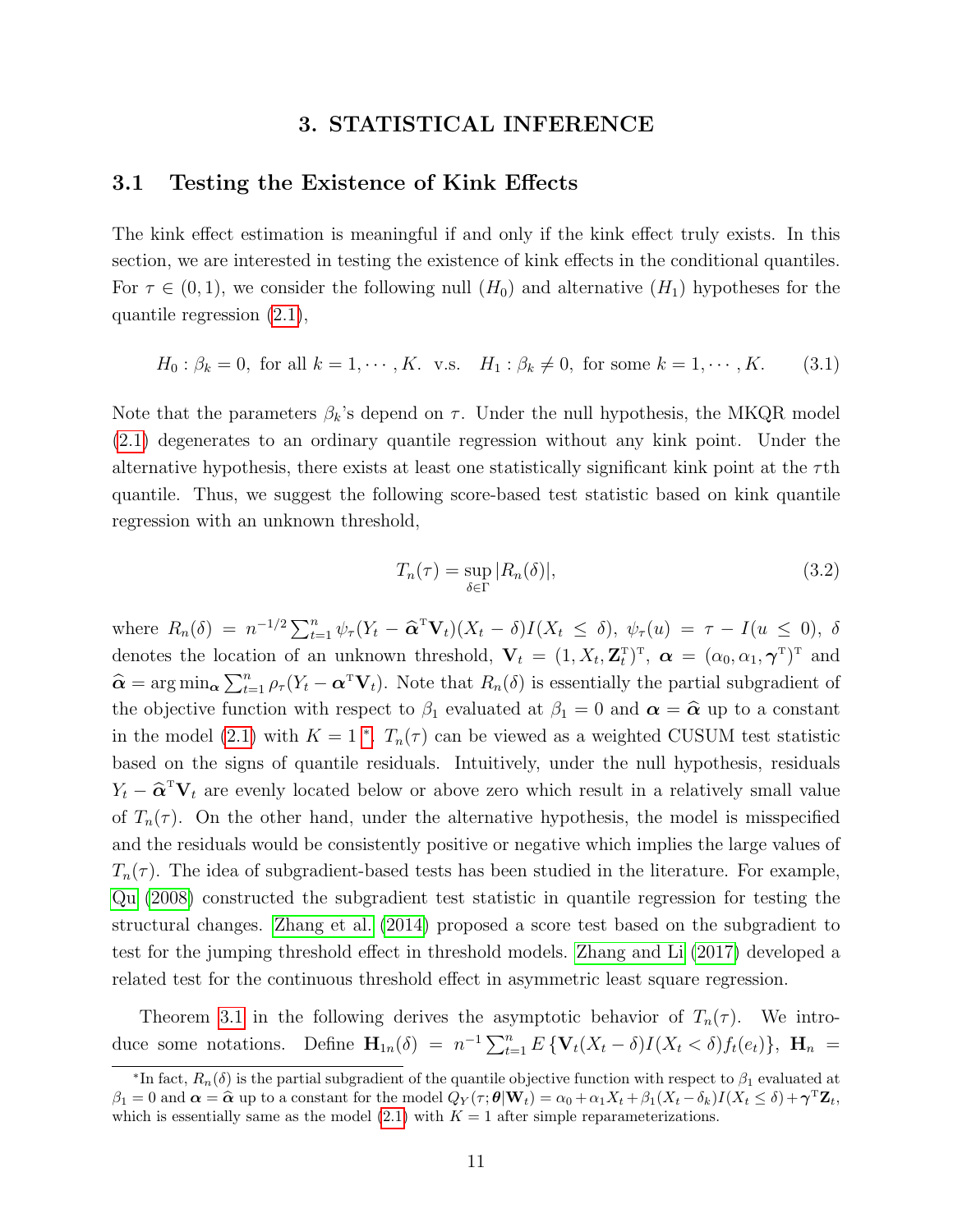$n^{-1} \sum_{t=1}^{n} E \{ \mathbf{V}_t \mathbf{V}_t^{\mathrm{T}} f_t(e_t) \}$  and  $\mathbf{H}_{2n}(\delta, \beta_1) = n^{-1} \sum_{t=1}^{n} E \{ \mathbf{V}_t \beta_1 (X_t - \delta) I(X_t > \delta) f_t(e_t) \}$ . We further assume that

- (A8)  $\lim_{n\to\infty}$   $\mathbf{H}_n = \mathbf{H}$ , where H is a positive definite matrix, and  $\lim_{n\to\infty}$   $\mathbf{H}_{1n} = \mathbf{H}_1$  and  $\lim_{n\to\infty} \mathbf{H}_{2n} = \mathbf{H}_2.$
- (A9) The density function of  $e_t$ ,  $f_t(\cdot)$  for  $t = 1, \dots, n$ , has a bounded first-order derivative.

<span id="page-12-0"></span>**Theorem 3.1.** Suppose Assumptions  $(A1)$  and  $(A8)$ - $(A9)$  hold, we have

$$
T_n(\tau) \Rightarrow \sup_{\delta} |R(\delta) + q(\delta, \beta_1)|,\tag{3.3}
$$

where " $\Rightarrow$ " denotes weak convergence,  $R(\delta)$  is a Gaussian process with mean zeros and covariance function  $W(\delta, \delta') = \tau(1-\tau)E[\{(X_t-\delta)I(X_t \leq \delta) - \mathbf{H}_1^T(\delta)\mathbf{H}^{-1}\mathbf{V}_t\} \{(X_t-\delta')I(X_t \leq \delta)I(X_t-\delta')I(X_t-\delta')\}]$  $\delta'$ ) –  $\mathbf{H}_{1}^{T}(\delta')\mathbf{H}^{-1}\mathbf{V}_{t}$ ] and  $q(\delta, \beta_{1}) = -\mathbf{H}_{1}(\delta)\mathbf{H}^{-1}\mathbf{H}_{2}(\delta, \beta_{1}).$ 

According to Theorem [3.1,](#page-12-0) under the null hypothesis,  $q(\delta, \beta_1) = 0$  and  $R_n(\delta)$  would converge to a Gaussian process  $R(\delta)$  with mean zeros. When the kink effect exists under the alternatives,  $q(\delta, \beta_1) \neq 0$  and  $T_n(\tau)$  would be significantly larger than zero. Therefore, large values of  $T_n(\tau)$  provide the evidence against the null hypothesis. The score-type statistic is only built on the null hypothesis without fitting models under the alternative hypothesis, so it can also be directly used to test the existence of multiple kink points. Since the asymptotical null distribution of  $T_n(\tau)$  is nonstandard, we approximate the P-values using wild bootstrap [\(Feng et al., 2011\)](#page-37-6). The detailed procedures are relegated to Algorithm [3](#page-35-0) in the Appendix.

#### 3.2 Confidence Intervals for Kink Parameters

Next, we provides three types of confidence intervals (CI) for kink location parameters. First, the traditional Wald-type  $(1 - \alpha)$ th CIs are constructed based on the asymptotical normality in Theorem [2.2,](#page-10-0) i.e.,  $\widehat{\delta}_k \pm z_{\alpha/2} \text{SE}(\widehat{\delta}_k)$ , for  $k = 1, \cdots, \widehat{K}$ , where  $z_{\alpha/2}$  is the  $\alpha/2$  upper tailed critical value of the standard normal distribution and  $SE(\widehat{\delta}_k)$  is the estimated standard error of  $\delta_k$ . The Wald-type intervals involve estimation of the covariance matrix. Second, the Bootstrap CIs are defined as  $[\delta_{k,\alpha/2}^*, \delta_{k,1-\alpha/2}^*]$ , the  $(\alpha/2)$ th and  $(1 - \alpha/2)$ th quantiles of bootstrap estimators  $\{\delta_{k,b}^*, b = 1, 2, \cdots, B\}$  with B paired bootstrap samples.

<span id="page-12-1"></span>Third, we construct a test-inversion confidence interval for  $\delta$  based on a smoothed rank score test. Consider the following hypotheses for a given  $\tilde{\boldsymbol{\delta}}$  in the domain of  $X_t$  and  $\tau \in (0,1)$ ,

$$
H_0: \delta = \widetilde{\delta} \quad \text{v.s.} \quad H_1: \delta \neq \widetilde{\delta}. \tag{3.4}
$$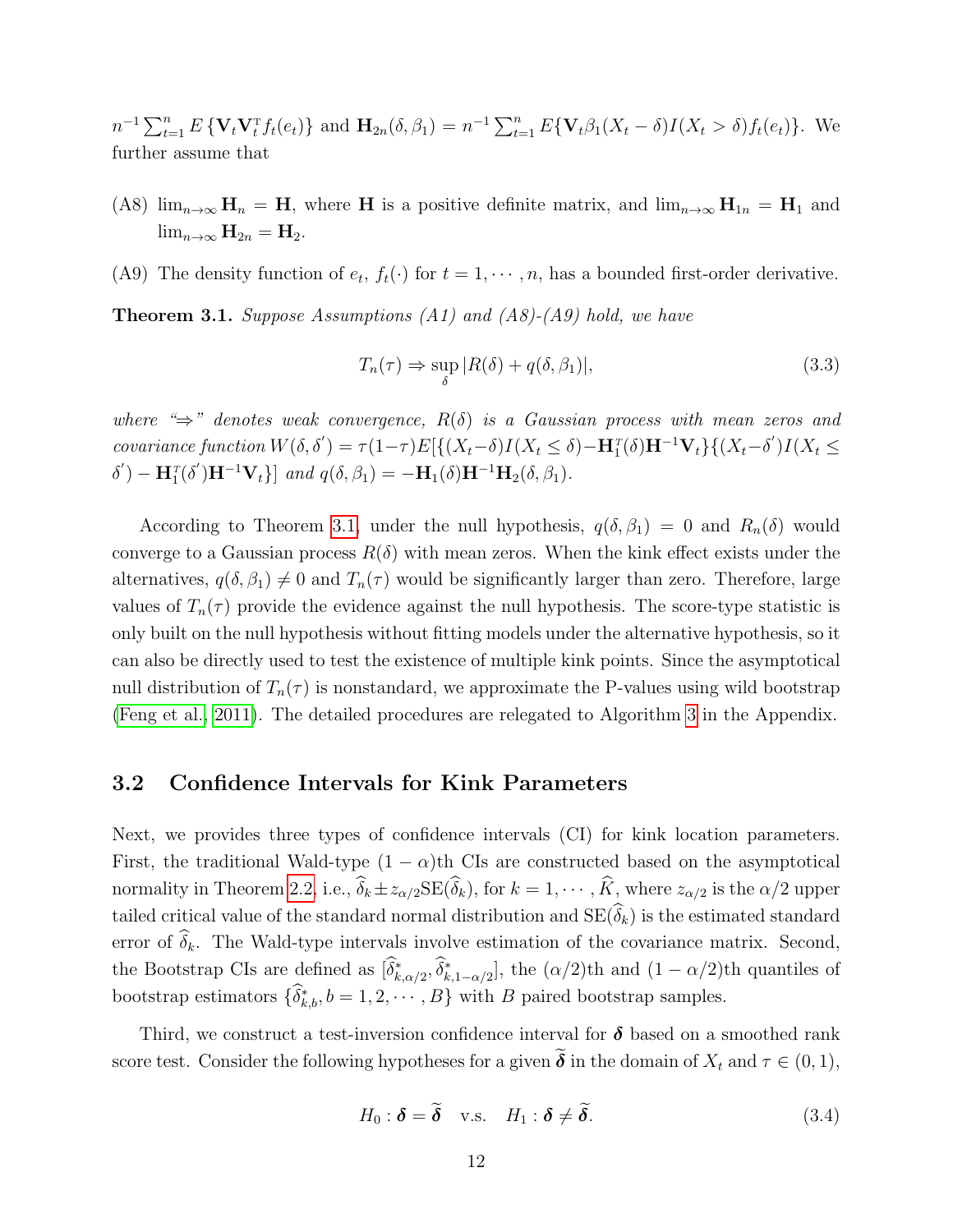Under  $H_0$ , we can obtain the estimator  $\hat{\eta}(\tilde{\boldsymbol{\delta}})$  of the regression coefficients  $\eta$  given  $\tilde{\boldsymbol{\delta}}$  by fitting the standard linear quantile regression. [Muggeo \(2017\)](#page-38-9) pointed that naive score statistic in threshold models may lower the test power due to the non-differentiable and non-smooth nature. To deal with the non-smoothness of the indicator function  $I(X_t > \delta_k)$ , we use the smoothed Gaussian distribution function  $\Phi((X_t - \delta_k)/h_k)$  to approximate  $I(X_t > \delta_k)$ , where  $h_k$  is the bandwidth. The smoothed objective function becomes

$$
\widetilde{Q}_Y(\tau; \boldsymbol{\eta}, \boldsymbol{\delta} | \mathbf{W}_t) = \alpha_0 + \alpha_1 X_t + \sum_{k=1}^K \beta_k (X_t - \delta_k) \Phi((X_t - \delta_k) / h_k) + \boldsymbol{\gamma}^{\mathrm{T}} \mathbf{Z}_t.
$$

Then, we take the first partial derivative of  $\tilde{Q}_Y(\tau; \eta, \delta | \mathbf{W}_t)$  with respect to  $\delta$  evaluated at  $\delta = \delta$  and  $\eta = \widehat{\eta}(\delta)$ , denoted by  $P_t(\tau; \widehat{\eta}(\delta), \delta) = (p_{t1}, \cdots, p_{tK})^T$ , where  $p_{tk} = -\beta_k \Phi((X_t - \widetilde{\delta})/(X_t - \widetilde{\delta})/(X_t - \widetilde{\delta})/(X_t - \widetilde{\delta})$  $(\widetilde{\delta}_k)/h_k) - \widehat{\beta}_k (X_t - \widetilde{\delta}_k) \phi((X_t - \widetilde{\delta}_k)/h_k) h_k^{-1}$  $\kappa^{-1}$  and  $\phi(\cdot)$  is the first derivative of  $\Phi(\cdot)$ . Motivated by the rank score tests in Gutenbrunner and Jurečková (1992), [Gutenbrunner et al. \(1993\)](#page-37-8) and [Zhang et al. \(2014\)](#page-39-1), we define a smoothed rank score (SRS) test statistic as

$$
SRS_n(\tau) = \mathbf{S}_n^{*\mathrm{T}} \mathbf{V}_n^{-1} \mathbf{S}_n^*,\tag{3.5}
$$

where  $\mathbf{S}_n^* = n^{-1/2} \sum_{t=1}^n \mathbf{P}_t^* \{ \tau; \hat{\boldsymbol{\eta}}(\tilde{\boldsymbol{\delta}}), \tilde{\boldsymbol{\delta}} \} \psi_\tau(\tilde{e}_t), \tilde{e}_t = Y_t - Q_Y \{ \tau; \hat{\boldsymbol{\eta}}(\tilde{\boldsymbol{\delta}}), \tilde{\boldsymbol{\delta}} | \mathbf{W}_t \}$  is the tth residual under  $H_0$ , and  $\mathbf{V}_n = n^{-1} \sum_{t=1}^n \tau(1-\tau) \mathbf{P}_t^* \{ \tau; \widehat{\boldsymbol{\eta}}(\widetilde{\boldsymbol{\delta}}), \widetilde{\boldsymbol{\delta}} \} \mathbf{P}_t^* \{ \tau; \widehat{\boldsymbol{\eta}}(\widetilde{\boldsymbol{\delta}}), \widetilde{\boldsymbol{\delta}} \}^{\mathrm{T}}.$  Here,  $\mathbf{P}_t^* \{ \tau; \widehat{\boldsymbol{\eta}}(\widetilde{\boldsymbol{\delta}}), \widetilde{\boldsymbol{\delta}} \}$ is defined as follows. Let  $\mathbf{M}_t(\boldsymbol{\delta}) = (1, X_t, (\underline{X}_t - \delta_1)_+, \cdots, (X_t - \delta_{\underline{K}})_+, \mathbf{Z}_t^{\mathrm{T}})^{\mathrm{T}}$  and  $\mathbf{M}(\boldsymbol{\delta}) =$  $(M_1(\tilde{\boldsymbol{\delta}}), \cdots, M_n(\tilde{\boldsymbol{\delta}}))^T$ . Let  $\mathbf{P} = (\mathbf{P}_1\{\tau; \widehat{\boldsymbol{\eta}}(\tilde{\boldsymbol{\delta}}), \tilde{\boldsymbol{\delta}}\}, \cdots, \mathbf{P}_n\{\tau; \widehat{\boldsymbol{\eta}}(\tilde{\boldsymbol{\delta}}), \tilde{\boldsymbol{\delta}}\})^T$ , and define  $\mathbf{P}^* =$  $(\mathbf{I}_n - \mathbf{\Lambda}) \mathbf{P},$  where  $\mathbf{I}_n$  is an  $n \times n$  identity matrix,  $\mathbf{\Lambda} = \mathbf{M}(\boldsymbol{\delta}) \{ \mathbf{M}^{\mathrm{T}}(\boldsymbol{\delta}) \mathbf{\Psi} \mathbf{M}(\boldsymbol{\delta}) \}^{-1} \mathbf{M}^{\mathrm{T}}(\boldsymbol{\delta}) \mathbf{\Psi},$  $\Psi = \text{diag}(\hat{f}_1(\tilde{e}_1), \cdots, \hat{f}_n(\tilde{e}_n)).$   $\mathbf{P}_t^* \{\tau; \hat{\boldsymbol{\eta}}(\tilde{\boldsymbol{\delta}}), \tilde{\boldsymbol{\delta}}\}$  is defined as the tth row of the  $n \times K$  matrix  $\mathbf{P}^*$  which is considered as the residuals by projecting the partial score vector **P** on  $\mathbf{M}(\boldsymbol{\delta})$ .

Intuitively, under  $H_0$ , the partial scores tend to be zero which implies that the test statistic is relatively small; otherwise, the large test statistic values provide the strong evidence against  $H_0$ . The following proposition demonstrates the null asymptotic distribution of  $\text{SRS}_n(\tau)$ .

<span id="page-13-0"></span>Proposition 3.1. Suppose that Assumptions (A1) and (A6)-(A9) hold. Under the null hypothesis H<sub>0</sub> in [\(3.4\)](#page-12-1) for any  $\tau \in (0,1)$ , as  $n \to \infty$ , we have  $SRS_n(\tau) \stackrel{d}{\longrightarrow} \chi^2_K$ .

For one kink point  $\delta$ , the confidence interval can be obtained by inverting the rank score test due to the fact that the test statistic  $SRS_n(\tau)$  is convex in  $\delta$ . Specially, we first obtain the estimator  $\hat{\delta}$  for  $\delta$  and then test  $H_0 : \delta = \tilde{\delta}$  for  $\tilde{\delta} = \hat{\delta} + \varrho$ , where  $\varrho$  is a small positive increment. If  $H_0$  is not rejected, then increase  $\widetilde{\delta}$  by  $\widetilde{\delta} = \widetilde{\delta} + \varrho$  and test  $H_0 : \delta = \widetilde{\delta}$  again. We repeat the previous testing procedure until  $H_0$  is rejected and set the upper bound of the confident interval for  $\delta$  as the minimum rejection point, denoted by  $\widehat{\delta}_u$ . In the similar way, we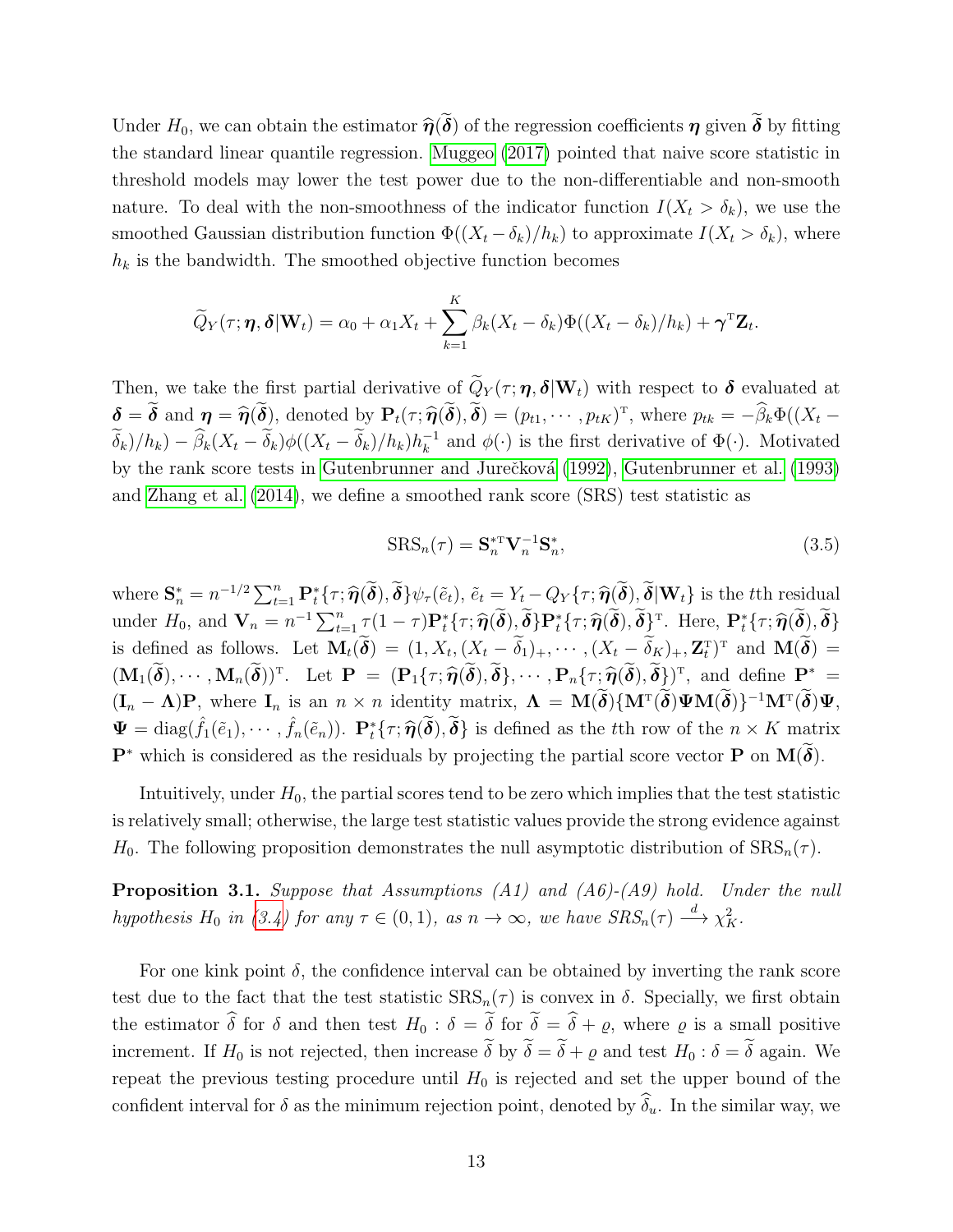obtain the lower bound  $\delta_l$ . Thus, we can obtain a  $(1 - \alpha)$ th confidence interval for  $\delta$ ,  $[\delta_l, \delta_u]$ . For multiple kink model [\(2.1\)](#page-4-0), we separately construct the confidence interval for each kink location parameter by controlling other kink estimators. The details are summarized in Algorithm [4](#page-36-3) of the Appendix.

#### 4. SIMULATION STUDIES

#### 4.1 Parameters Estimation

We generate data from the following model

$$
Y_t = \alpha_0 + \alpha_1 X_t + \sum_{k=1}^K \beta_k (X_t - \delta_k) I(X_t > \delta_k) + \gamma Z_t + \sigma(X_t, Z_t) e_t, \quad t = 1, ..., n, \quad (4.1)
$$

where  $X_t \sim U(-5, 5)$ ,  $Z_t \sim N(1, 1^2)$ ,  $e_t \sim N(0, 1)$  or  $t_3$  distribution and  $\sigma(X_t, Z_t)$  controls the heteroscedasticity. Specially,  $\sigma(X_t, Z_t)$  equals to 1 for a homoscedastic model and  $1 + 0.2X_t$ for a heteroscedastic model. We set  $\alpha_0 = 1, \alpha_1 = 1, \gamma = 1$  and consider three different cases for kink effects: (1)  $K = 1$ ,  $\beta_1 = -3$  and  $\delta_1 = 0.5$ ; (2)  $K = 2$ ,  $(\beta_1, \beta_2) = (-3, 4)$  and  $(\delta_1, \delta_2) = (-1, 2);$  (3)  $K = 3$ ,  $(\beta_1, \beta_2, \beta_3) = (-3, 4, -4)$  and  $(\delta_1, \delta_2, \delta_3) = (-3, 0, 3)$ .

We first check the selection consistency of Theorem [2.1.](#page-9-0) Since Condition (A3) requires that  $C_n \log(n)$ / √  $\overline{n} \to 0$  as  $n \to \infty$ , we consider  $C_n = 1$ ,  $\log(\log(n))$  and  $\log(n)$  in the definition of sBIC. We set the sample size  $n = 500$ . Table [1](#page-15-0) reports the percentages of correctly selecting  $\hat{K} = K$  based on 1000 replications under both homoscedastic and heteroscedastic models. All selection rates are very high and close to 100%, especially when  $C_n = \log(n)$ . It shows that a diverging number for  $C_n$  is favorable of identifying the true model when the number of parameters is not fixed. It is in accord with [Fryzlewicz \(2014\)](#page-37-9) which proposed a strengthened BIC for sequential change points detection. We set  $C_n = \log(n)$  for the rest of simulation studies. These results validate the selection consistency of Theorem [2.1.](#page-9-0)

Next, we evaluate the finite sample performance of parameter estimators to check the validity of Theorem [2.2.](#page-10-0) For Case (1) with single kink effect, we compare the proposed estimation method with the bent line quantile estimators proposed by [Li et al. \(2011\)](#page-38-0) and the kink regression least squares estimators proposed by [Hansen \(2017\)](#page-37-0). Both existing methods assume there is only a single kink effect. We denote two methods as SKQR and SKLS, short for Single Kink Quantile Regression and Single Kink Least Square, respectively. We conduct the simulations 500 times and report the estimation biases (Bias), the empirical standard deviations (SD) and the mean square errors (MSE) for each parameter based on 500 estimates as well as their average estimated standard errors (SE) based on the asymptotical variance in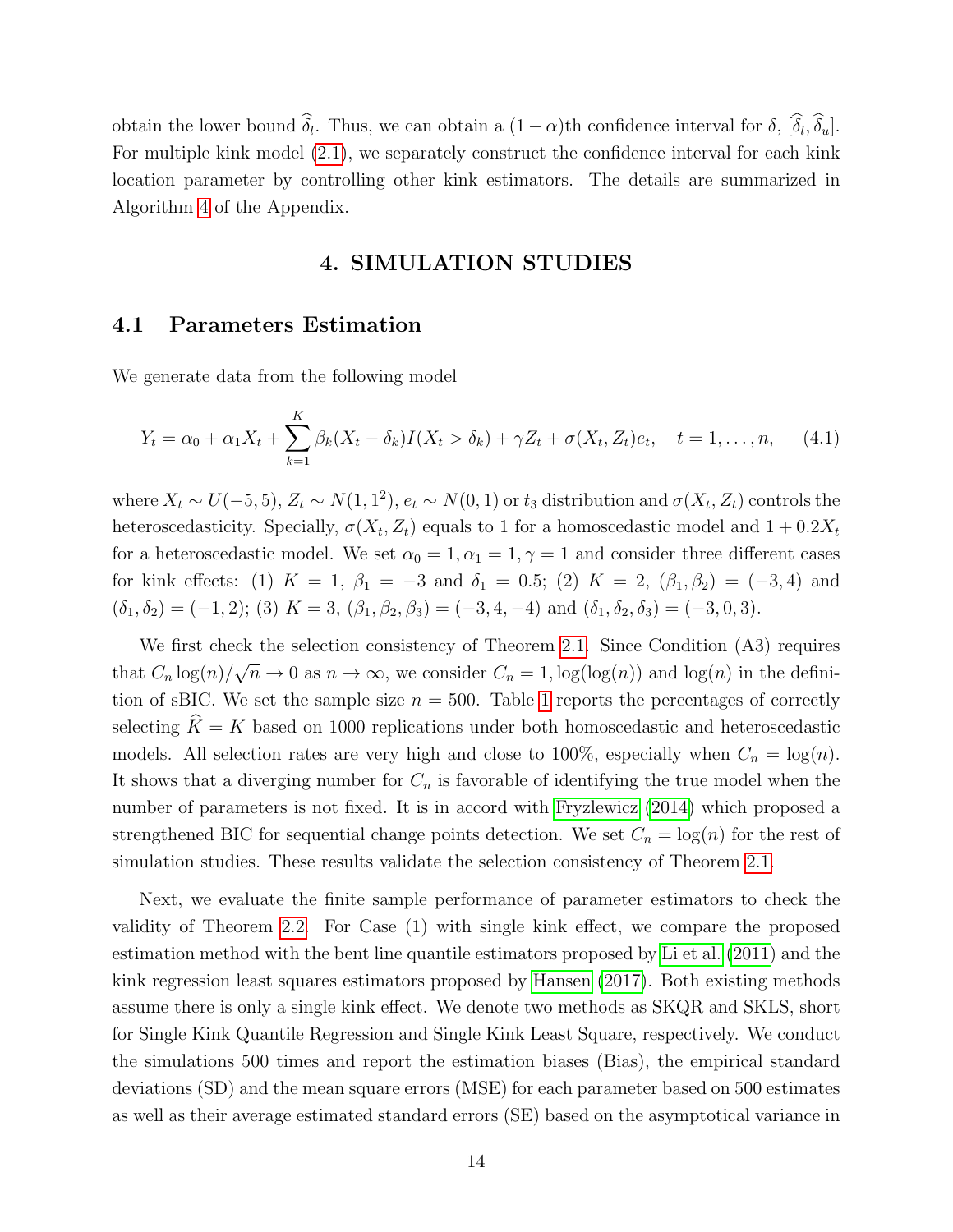| $e_t$ | $\tau$ | $K=1$        |             |           | $\overline{K}=2$ |                    |        | $K=3$ |             |        |
|-------|--------|--------------|-------------|-----------|------------------|--------------------|--------|-------|-------------|--------|
|       |        | $\mathbf{1}$ | log(log(n)) | log(n)    | 1                | log(log(n))        | log(n) | 1     | log(log(n)) | log(n) |
|       |        |              |             |           |                  | Homoscedasticity   |        |       |             |        |
| N     | 0.3    | 91.6%        | 99.8%       | 100.0%    | 92.8%            | 99.1%              | 99.6%  | 92.3% | 97.5%       | 98.5%  |
|       | 0.5    | 94.2%        | 100.0%      | 100.0%    | 92.4\%           | 99.6%              | 99.6%  | 95.6% | 99.0%       | 99.6%  |
|       | 0.7    | 91.1%        | 98.8%       | 100.0%    | 91.5%            | 99.6%              | 99.6%  | 94.8% | 97.7%       | 98.9%  |
| $t_3$ | 0.3    | 96.1%        | 99.8%       | 99.8%     | 95.5%            | 99.8%              | 99.6%  | 96.0% | 98.3%       | 97.5%  |
|       | 0.5    | 98.0%        | 100.0%      | 100.0%    | 96.8%            | 100.0%             | 99.8%  | 97.8% | 99.4%       | 99.0%  |
|       | 0.7    | 96.7%        | 99.8%       | 100.0%    | 95.3%            | 99.1%              | 99.8%  | 94.8% | 99.8%       | 96.6%  |
|       |        |              |             |           |                  | Heteroscedasticity |        |       |             |        |
| N     | 0.3    | 84.5%        | 97.3%       | $100.0\%$ | 86.8%            | 98.3%              | 99.8%  | 90.2% | 97.7%       | 97.7%  |
|       | 0.5    | 87.2%        | 96.2%       | 100.0%    | 87.0%            | 98.7%              | 99.8%  | 91.3% | 98.1%       | 98.6%  |
|       | 0.7    | 83.5%        | 97.1\%      | 100.0%    | 83.8%            | 97.6%              | 99.8%  | 89.3% | 97.1\%      | 98.8%  |
| $t_3$ | 0.3    | 89.5%        | 99.8%       | 99.8%     | 89.5%            | 98.0%              | 99.6%  | 95.4% | 98.8%       | 99.2%  |
|       | 0.5    | 91.6%        | 98.4%       | 100.0%    | 92.1\%           | 98.1%              | 99.8%  | 96.1% | 98.8%       | 97.9%  |
|       | 0.7    | 91.4%        | 98.6%       | 100.0%    | 91.6%            | 98.1%              | 99.4%  | 94.0% | 99.8%       | 99.8%  |

<span id="page-15-0"></span>Table 1: The percentages of correctly selecting  $\widehat{K} = K$  for  $C_n = 1$ ,  $\log(\log(n))$ ,  $\log(n)$ .

Theorem [2.2.](#page-10-0) All simulation results are summarized in Table [2.](#page-16-0) All estimates have ignorable biases, and the standard deviations (SD) are close to the estimated standard errors (SE). In the homoscedastic model with normal random errors, the SKLS estimators have smaller mean square errors (MSE) than others. However, when the model is heteroscedastic or the errors follow  $t_3$  distribution, our method works better than the other two in terms of MSE, which demonstrate the robustness and efficiency of the proposed estimators.

For the multi-kink models, both SKLS and SKQR methods are not able to detect the multiple kink points. Thus, we only present the simulation results of the proposed MKQR estimators for Case (2) with  $K = 2$  in Table [3.](#page-17-0) All the biases are sufficiently close to zero and the SEs are compatible with the SDs for both homoscedastic and heteroscedastic errors. To save the space, we omit the similar simulation results for Case  $(3)$  with  $K = 3$ . These results demonstrate the validity of Theorem [2.2](#page-10-0) for the multiple kink effects.

#### 4.2 Power Analysis

We now assess the power performances for testing the existence of kink effects in Section [3.1.](#page-11-0) We generate the data from Case (1) except  $\beta_1 = n^{-1/2}c$ , where  $n = 1000, c = 0, 2, 4, 6, 8, 10$ and  $c = 0$  corresponds to the null hypothesis. We compare our proposed test with two existing tests, the lack-of-fit  $(L.O.F)$  test proposed by He and Zhu  $(2003)$  and the F-type test proposed by [Hansen \(2017\)](#page-37-0). The lack-of-fit test is a general test for checking model specification, which was also used in [Li et al. \(2011\)](#page-38-0). For our score-based test, we compute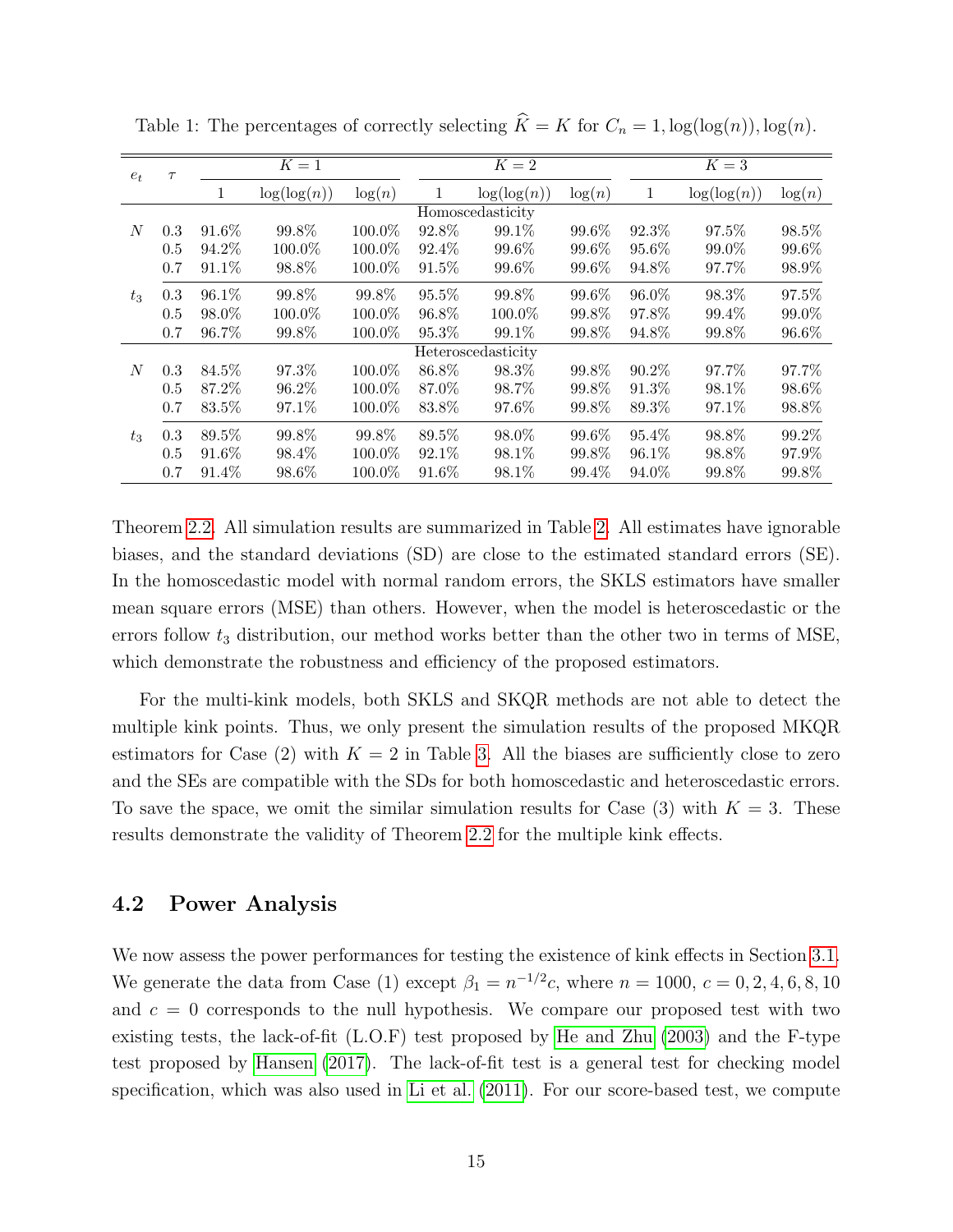|                  |             |                      |             |             | Homoscedasticity |          |          | Heteroscedasticity |            |           |           |             |
|------------------|-------------|----------------------|-------------|-------------|------------------|----------|----------|--------------------|------------|-----------|-----------|-------------|
| $e_t$            |             |                      | $\alpha_0$  | $\alpha_1$  | $\beta_1$        | $\gamma$ | $\delta$ | $\alpha_0$         | $\alpha_1$ | $\beta_1$ | $\gamma$  | $\delta$    |
| $\boldsymbol{N}$ | <b>SKQR</b> | <b>Bias</b>          | $-0.020$    | $-0.014$    | $-0.002$         | $-0.058$ | 0.089    | 0.054              | 0.001      | $-0.042$  | 0.022     | $-0.002$    |
|                  |             | ${\rm SD}$           | 1.481       | 0.480       | 0.572            | 0.795    | 0.875    | 1.081              | 0.236      | 0.246     | 1.086     | 0.888       |
|                  |             | $\operatorname{SE}$  | 1.415       | 0.470       | 0.576            | 0.808    | 0.752    | 1.110              | 0.272      | 0.368     | 1.018     | 0.829       |
|                  |             | <b>MSE</b>           | 0.218       | $\,0.023\,$ | $\,0.033\,$      | 0.063    | 0.077    | 0.117              | 0.006      | $0.006\,$ | 0.117     | 0.078       |
|                  | <b>SKLS</b> | <b>Bias</b>          | 0.068       | $-0.017$    | $-0.009$         | $-0.028$ | 0.019    | $\,0.096\,$        | $-0.118$   | $-0.003$  | $-0.005$  | $\,0.036\,$ |
|                  |             | ${\rm SD}$           | 1.124       | 0.444       | 0.358            | 0.612    | 0.669    | 1.074              | 0.519      | 0.261     | 0.863     | 0.683       |
|                  |             | $\operatorname{SE}$  | 1.132       | 0.444       | $0.377\,$        | 0.639    | 0.599    | 1.056              | 0.508      | 0.264     | 0.849     | $\,0.692\,$ |
|                  |             | <b>MSE</b>           | 0.126       | 0.020       | 0.013            | 0.037    | 0.045    | 0.116              | 0.028      | 0.007     | 0.074     | 0.047       |
|                  | <b>MKQR</b> | Bias                 | 0.051       | $-0.010$    | $-0.031$         | $-0.052$ | 0.114    | 0.077              | $-0.043$   | 0.007     | $0.011\,$ | $-0.014$    |
|                  |             | ${\rm SD}$           | 1.482       | 0.577       | 0.475            | 0.779    | 0.822    | $1.036\,$          | 0.243      | 0.226     | $1.075\,$ | 0.843       |
|                  |             | SE                   | 1.435       | 0.555       | 0.480            | 0.813    | 0.758    | 0.998              | 0.234      | 0.219     | $1.022\,$ | 0.818       |
|                  |             | $\operatorname{MSE}$ | 0.219       | 0.033       | 0.023            | 0.061    | 0.069    | 0.107              | 0.006      | 0.005     | 0.115     | 0.071       |
| $t_3$            | SKQR        | <b>Bias</b>          | 0.109       | 0.021       | $-0.059$         | 0.095    | $-0.101$ | 0.064              | 0.017      | 0.001     | $-0.026$  | $-0.097$    |
|                  |             | ${\rm SD}$           | 1.539       | 0.481       | 0.707            | 0.784    | 0.909    | 1.173              | 0.268      | 0.303     | $1.165\,$ | 1.024       |
|                  |             | SE                   | 1.606       | 0.543       | 0.641            | 0.923    | 0.865    | 1.304              | 0.335      | 0.478     | 1.152     | $\,0.936\,$ |
|                  |             | <b>MSE</b>           | 0.237       | 0.023       | 0.050            | 0.062    | 0.083    | 0.137              | $0.007\,$  | $0.009\,$ | $0.135\,$ | 0.105       |
|                  | <b>SKLS</b> | <b>Bias</b>          | $\,0.025\,$ | $-0.048$    | 0.019            | 0.033    | $-0.064$ | $-0.058$           | $-0.004$   | $-0.013$  | 0.104     | $-0.083$    |
|                  |             | ${\rm SD}$           | 1.907       | 0.766       | 0.613            | 1.037    | 1.029    | 1.887              | 0.857      | 0.481     | 1.487     | 1.322       |
|                  |             | $\operatorname{SE}$  | 1.893       | 0.741       | 0.628            | 1.084    | 1.010    | 1.764              | 0.852      | 0.440     | 1.449     | 1.170       |
|                  |             | <b>MSE</b>           | $0.362\,$   | 0.059       | 0.037            | 0.107    | 0.106    | 0.355              | 0.073      | 0.023     | 0.221     | $0.175\,$   |
|                  | <b>MKQR</b> | <b>Bias</b>          | 0.063       | $-0.055$    | 0.009            | 0.105    | $-0.086$ | 0.087              | $-0.001$   | 0.023     | $-0.054$  | $-0.080$    |
|                  |             | ${\rm SD}$           | 1.495       | 0.706       | 0.474            | 0.801    | 0.891    | 1.138              | 0.307      | 0.256     | 1.181     | 0.962       |
|                  |             | $\operatorname{SE}$  | 1.560       | 0.607       | 0.526            | 0.892    | 0.841    | 1.080              | 0.264      | 0.239     | 1.125     | 0.889       |
|                  |             | <b>MSE</b>           | 0.223       | 0.050       | 0.022            | 0.065    | 0.080    | 0.130              | 0.007      | 0.007     | 0.135     | 0.093       |

<span id="page-16-0"></span>Table 2: Estimation results (multiplied by a factor of 10) of three methods for Case (1).

Bias: the empirical bias; SD: the empirical standard deviation; MSE: the mean square error; SE: the average estimated standard error. The minimum MSE among three estimators is highlighted in bold.

the P-values using wild bootstrap in Algorithm [3](#page-35-0) with 300 replicates. Figure [2](#page-18-0) displays the power curves of three tests over different signal strength values of c. Under the null hypothesis when  $c = 0$ , all methods have satisfactory type I errors close to the nominal significance level 5% for homoscedastic errors. However, the L.O.F test can not control the type I errors when there exists heteroscedasticity. As c increases, i.e. the kink effect gets enhanced, the empirical powers to identify the kink effect for all methods gradually increase to one for each scenario. Our proposed test have the higher empirical powers than the other two tests, especially when the errors follow the  $t_3$  distribution or exist the heteroscedasticity.

## 4.3 Confidence Intervals

Last, we evaluate the finite sample performances of three confidence intervals for the kink location parameter  $\delta$ , the Wald-type CIs, the bootstrap CIs and the smoothed rank score (SRS) test-inversion CIs. We generate data from the MKQR model of Case  $(2)$  with  $K = 2$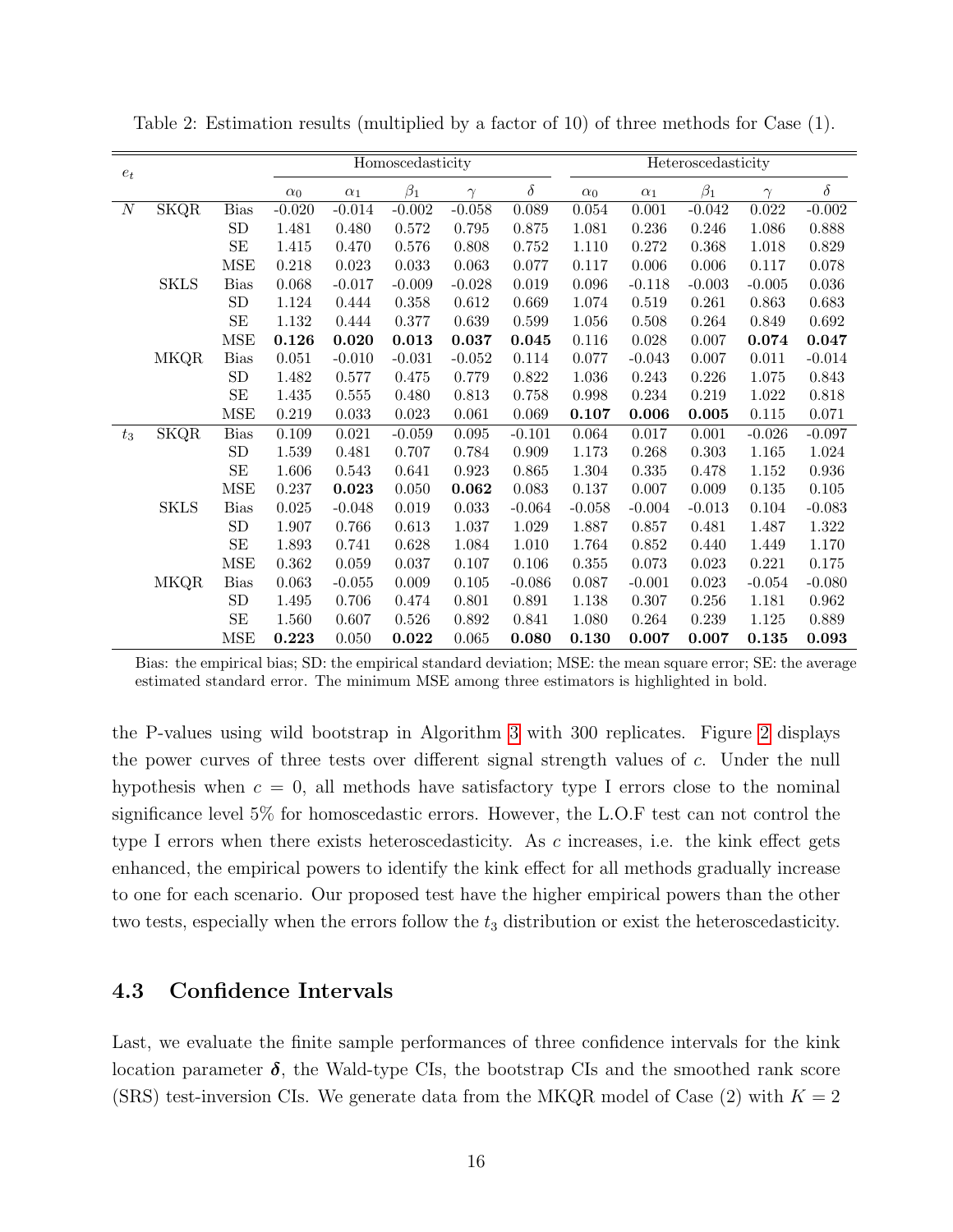| $\boldsymbol{e}_t$ | $\tau$    |                 | $\alpha_0$  | $\alpha_1$ | $\gamma$           | $\overline{\beta_1}$ | $\beta_2$   | $\overline{\delta_1}$ | $\delta_2$  |
|--------------------|-----------|-----------------|-------------|------------|--------------------|----------------------|-------------|-----------------------|-------------|
|                    |           |                 |             |            | Homoscedasticity   |                      |             |                       |             |
|                    | $\rm 0.2$ | <b>Bias</b>     | $0.001\,$   | 0.001      | $0.001\,$          | 0.000                | 0.000       | 0.000                 | 0.001       |
|                    |           | SD              | 0.067       | 0.020      | 0.014              | $0.037\,$            | 0.044       | 0.024                 | 0.019       |
|                    |           | SE              | 0.067       | 0.020      | 0.014              | 0.038                | 0.045       | 0.024                 | 0.019       |
|                    |           | <b>MSE</b>      | 0.005       | 0.000      | 0.000              | $0.001\,$            | 0.002       | 0.001                 | $0.000\,$   |
|                    | $\rm 0.5$ | <b>Bias</b>     | $-0.001$    | 0.000      | 0.000              | $-0.001$             | 0.002       | 0.000                 | $-0.001$    |
|                    |           | SD              | 0.061       | 0.019      | 0.014              | $\,0.035\,$          | 0.042       | 0.022                 | 0.019       |
|                    |           | $\rm SE$        | 0.065       | 0.019      | 0.017              | 0.043                | 0.049       | 0.026                 | $\,0.022\,$ |
| N(0,1)             |           | <b>MSE</b>      | 0.004       | 0.000      | 0.000              | $0.001\,$            | 0.002       | 0.000                 | 0.000       |
|                    |           |                 |             |            | Heteroscedasticity |                      |             |                       |             |
|                    | $\rm 0.2$ | Bias            | $0.002\,$   | 0.001      | 0.000              | $0.001\,$            | 0.000       | $-0.001$              | 0.001       |
|                    |           | ${\rm SD}$      | $\,0.032\,$ | 0.007      | 0.007              | 0.035                | 0.063       | 0.019                 | 0.027       |
|                    |           | SE              | 0.032       | 0.007      | 0.006              | $\,0.035\,$          | 0.064       | 0.019                 | 0.027       |
|                    |           | <b>MSE</b>      | $0.001\,$   | 0.000      | 0.000              | $0.001\,$            | $0.004\,$   | 0.000                 | $0.001\,$   |
|                    | $0.5\,$   | <b>Bias</b>     | $-0.001$    | 0.000      | 0.000              | 0.000                | 0.000       | $-0.001$              | $-0.002$    |
|                    |           | ${\rm SD}$      | 0.030       | 0.007      | 0.006              | $\,0.032\,$          | 0.059       | 0.018                 | $0.026\,$   |
|                    |           | SE              | 0.030       | 0.006      | 0.006              | $\,0.033\,$          | 0.060       | 0.018                 | 0.025       |
|                    |           | MSE             | 0.001       | 0.000      | 0.000              | 0.001                | 0.003       | 0.000                 | 0.001       |
|                    |           |                 |             |            | Homoscedasticity   |                      |             |                       |             |
|                    | $\rm 0.2$ | $\mathrm{Bias}$ | 0.007       | 0.001      | $-0.002$           | $-0.017$             | $\,0.021\,$ | 0.005                 | $-0.003$    |
|                    |           | ${\rm SD}$      | 0.333       | 0.101      | 0.072              | $0.175\,$            | 0.227       | 0.132                 | 0.097       |
|                    |           | SE              | 0.318       | 0.097      | 0.067              | 0.181                | 0.216       | 0.114                 | $\,0.093\,$ |
|                    |           | <b>MSE</b>      | $0.111\,$   | 0.010      | 0.005              | $\,0.031\,$          | 0.052       | 0.017                 | 0.009       |
|                    | $\rm 0.5$ | $\mathrm{Bias}$ | $-0.010$    | $-0.001$   | 0.002              | $-0.007$             | 0.013       | 0.004                 | $-0.003$    |
|                    |           | ${\rm SD}$      | 0.299       | 0.092      | 0.060              | $\,0.161\,$          | 0.196       | 0.119                 | 0.089       |
|                    |           | $\rm SE$        | $0.278\,$   | 0.085      | 0.060              | $0.158\,$            | 0.188       | 0.101                 | $\,0.081\,$ |
|                    |           | <b>MSE</b>      | 0.089       | 0.009      | 0.004              | 0.026                | 0.038       | 0.014                 | $0.008\,$   |
| $\sqrt{t_3}$       |           |                 |             |            | Heteroscedasticity |                      |             |                       |             |
|                    | $\rm 0.2$ | <b>Bias</b>     | 0.009       | 0.003      | $-0.001$           | $-0.016$             | 0.035       | 0.001                 | 0.002       |
|                    |           | ${\rm SD}$      | 0.147       | 0.032      | $\,0.033\,$        | $0.174\,$            | 0.320       | 0.098                 | 0.142       |
|                    |           | $\rm SE$        | 0.152       | 0.033      | 0.030              | 0.168                | 0.308       | 0.089                 | 0.130       |
|                    |           | <b>MSE</b>      | 0.022       | 0.001      | $0.001\,$          | $0.030\,$            | 0.104       | 0.010                 | $0.020\,$   |
|                    | $0.5\,$   | <b>Bias</b>     | $-0.005$    | $-0.001$   | 0.000              | $-0.005$             | 0.024       | 0.000                 | $0.001\,$   |
|                    |           | ${\rm SD}$      | $0.135\,$   | 0.030      | $0.026\,$          | $0.155\,$            | 0.278       | 0.087                 | $\rm 0.133$ |
|                    |           | SE              | $0.131\,$   | 0.028      | 0.026              | 0.148                | 0.269       | 0.080                 | 0.113       |
|                    |           | <b>MSE</b>      | 0.018       | 0.001      | $0.001\,$          | 0.024                | 0.078       | 0.008                 | 0.018       |

<span id="page-17-0"></span>Table 3: Estimation results (multiplied by a factor of 10) of the proposed MKQR method for Case (2) with  $K = 2$ .

Bias: the empirical bias; SD: the empirical standard deviation; MSE: the mean square error; SE: the average estimated standard error.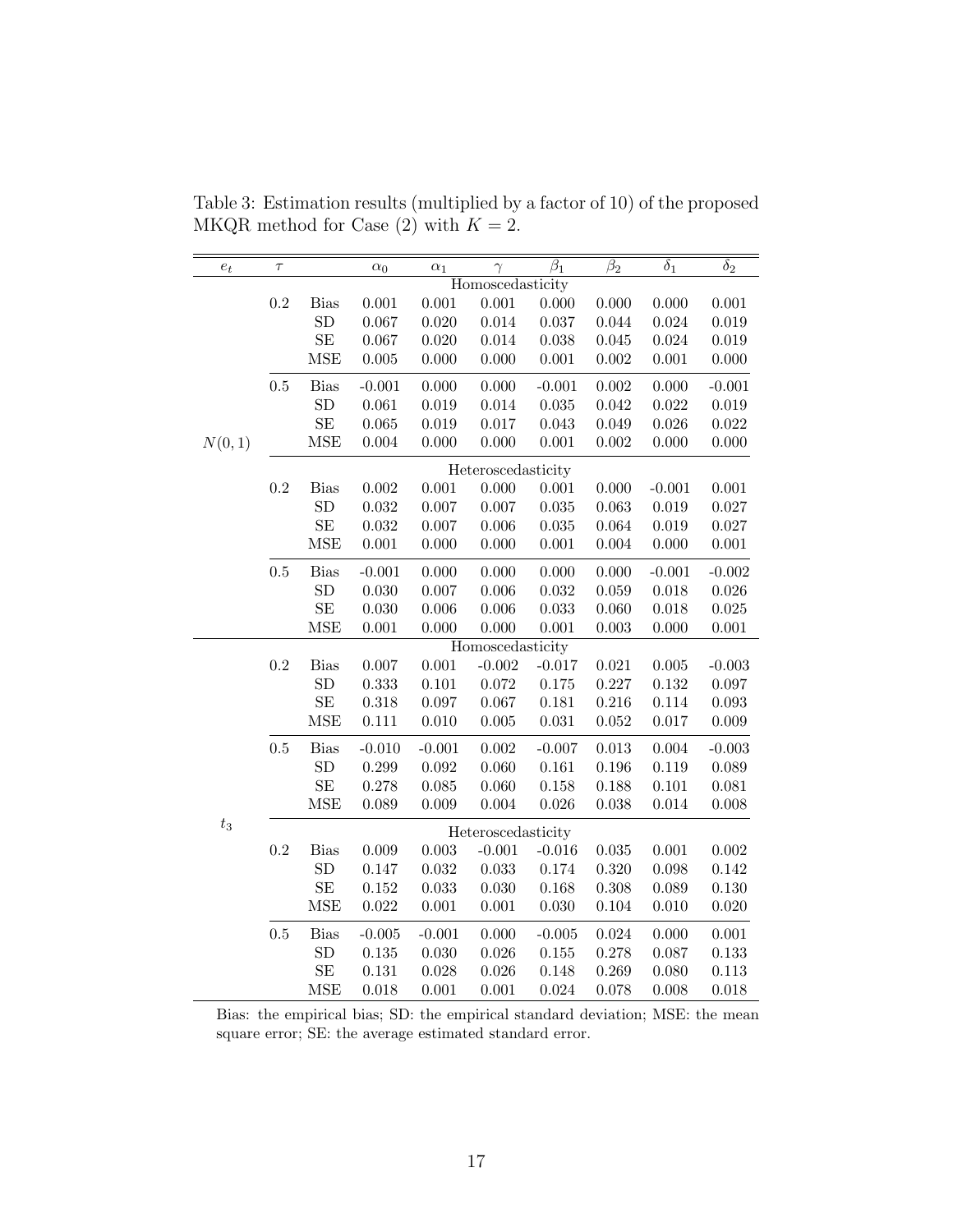<span id="page-18-0"></span>

Figure 2: Power comparison of the proposed test at  $\tau = 0.5$  (black circle), the lack-of-fit test at  $\tau = 0.5$  (brown triangle) and the F-type test (orange plus) at the significance level 5%.

and  $n = 500$ . To save the space, we only report the simulation results for the heteroscedastic model with the errors from  $t_3$  distribution. Table [4](#page-19-0) reports the coverage probabilities and the mean width of 95% confidence intervals as well as the average running time per replication at different quantile levels  $\tau = 0.3, 0.5, 0.8$  based on 1000 simulations.

From Table [4,](#page-19-0) the coverage probabilities of Wald-type intervals are generally lower than the 95% nominal level. [Hansen \(2017\)](#page-37-0) and [Fong et al. \(2017\)](#page-37-11) also found that Wald-type CIs have poor finite sample performance, especially for threshold parameters due to the parameter-effects curvature. The bootstrap intervals have the highest coverage rates, but they have the largest interval lengths and need much more computing time. The bootstrap method is less computationally efficient. The proposed smoothed rank score (SRS) test-inversion CIs provide a balance between the estimation accuracy and the computation efficiency. They have higher coverage probabilities than the Wald-type intervals and also need much less computing time than the Bootstrap intervals.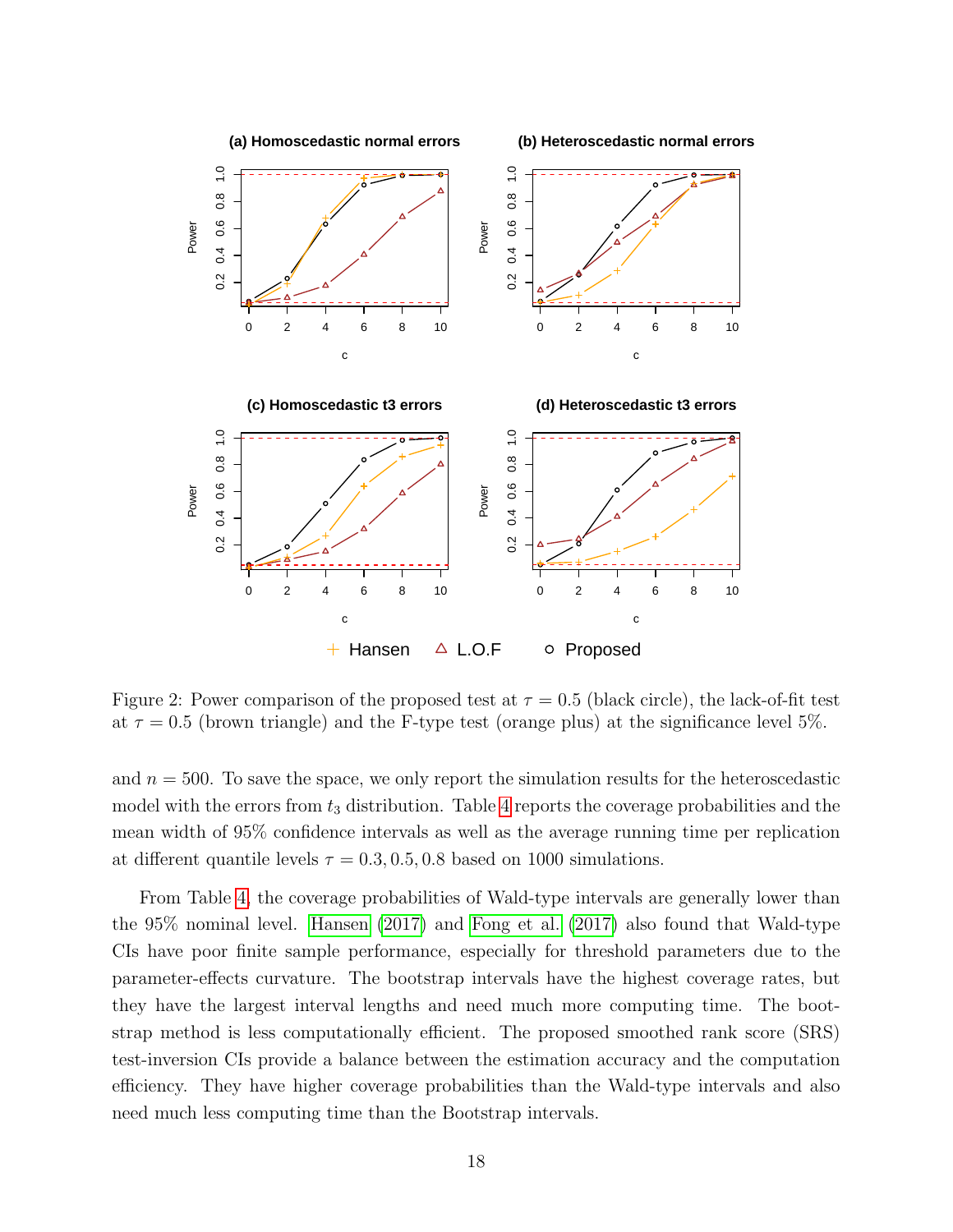| $\tau$ | Type        | Coverage probability |            | Mean interval length | Time(s)    |        |
|--------|-------------|----------------------|------------|----------------------|------------|--------|
|        |             | $\delta_1$           | $\delta_2$ | $\delta_1$           | $\delta_2$ |        |
| 0.3    | Wald        | 0.933                | 0.923      | 0.353                | 0.518      | 5.07   |
|        | <b>Boot</b> | 0.964                | 0.970      | 0.391                | 0.689      | 377.81 |
|        | Score       | 0.930                | 0.957      | 0.343                | 0.641      | 12.70  |
| 0.5    | Wald        | 0.923                | 0.933      | 0.307                | 0.436      | 4.45   |
|        | <b>Boot</b> | 0.968                | 0.982      | 0.323                | 0.575      | 375.07 |
|        | Score       | 0.927                | 0.953      | 0.303                | 0.530      | 11.38  |
| 0.8    | Wald        | 0.913                | 0.883      | 0.451                | 0.619      | 4.53   |
|        | <b>Boot</b> | 0.970                | 0.974      | 0.501                | 0.801      | 378.38 |
|        | Score       | 0.917                | 0.930      | 0.449                | 0.774      | 13.82  |

<span id="page-19-0"></span>Table 4: 95% confidence intervals for each kink point parameter in Case  $(2)$  in the heteroscedastic model with the  $t_3$  errors.

Wald: Wald-type CIs; Boot: bootstrap CIs; Score: SRS testinversion CIs. Time is the average running time for one simulation.

## 5. EMPIRICAL ANALYSIS

#### 5.1 Secondary Industrial Structure of China

The past few decades have witnessed the miracle of China's economic growth. Since China introduced the policy of reform and opening in 1978, GDP per capita has experienced a considerable growth and the industrial structure has also undergone tremendous changes. Classical development economic theory tells us that in the process of development, the proportion of first industry decreases while the tertiary industry instead increases gradually for one country. Meanwhile, the proportion of secondary industry experiences a process of increasing rapidly at first and then gradually stops growing or even decreases, which implies the presence of a kink pattern. The economic development model of China, as the biggest developing country in the world, has been aroused a great of research interest, see [Song et al.](#page-38-10) [\(2011\)](#page-38-10), [Brandt et al. \(2013\)](#page-36-4), [Cao and Birchenall \(2013\)](#page-36-5) and etc.

In this section, we aim to investigate whether there exist kink effects between secondary industrial structure and the economic growth from the quantile regression perspective using the prefecture-level cities data in China. After removing the missing values, we collect data for 280 Chinese prefecture-level cities of year 2016 from the Organisation for Economic Cooperation and Development (OECD) database available at [https://insights.ceicdata.](https://insights.ceicdata.com/) [com/](https://insights.ceicdata.com/). We consider the MKQR model

$$
Q_Y(\tau|X_t, \mathbf{Z}_t) = \alpha_0 + \alpha_1 X_t + \sum_{k=1}^K \beta_k (X_t - \delta_k) I(X_t > \delta_k) + \boldsymbol{\gamma}^{\mathrm{T}} \mathbf{Z}_t, \quad t = 1, \cdots, 280, \quad (5.1)
$$

where  $Y_t$  represents the proportion of secondary industry of the tth city,  $X_t$  is the GDP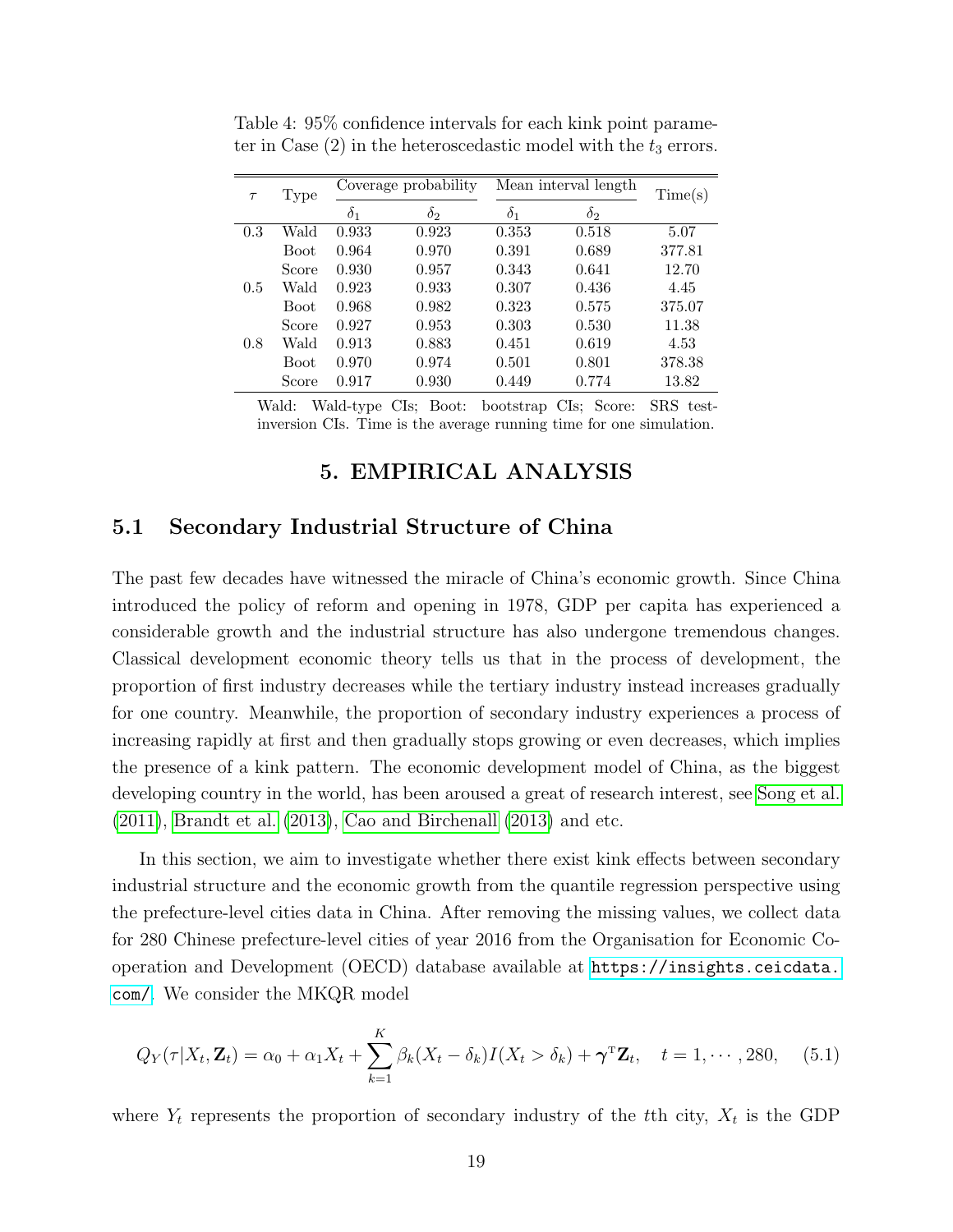|                      | $\tau=0.1$         | $\tau = 0.3$       | $\tau = 0.5$       | $\tau = 0.7$       | $\tau = 0.9$       |
|----------------------|--------------------|--------------------|--------------------|--------------------|--------------------|
| P-values             | 0.000              | 0.000              | 0.000              | 0.000              | 0.000              |
| Ŕ                    |                    |                    |                    |                    |                    |
| $\widehat{\alpha}_0$ | $-0.012_{(0.067)}$ | $0.184_{(0.057)}$  | $0.090_{(0.057)}$  | $0.182_{(0.057)}$  | $0.273_{(0.054)}$  |
| $\widehat{\alpha}_1$ | $0.114_{(0.022)}$  | $0.059_{(0.014)}$  | $0.102_{(0.019)}$  | $0.084_{(0.017)}$  | $0.074_{(0.015)}$  |
| $\widehat{\beta}_1$  | $-0.109_{(0.023)}$ | $-0.054_{(0.014)}$ | $-0.098_{(0.019)}$ | $-0.079_{(0.017)}$ | $-0.068_{(0.015)}$ |
| $\widehat{\delta}_1$ | $3.457_{(0.307)}$  | $4.490_{(0.355)}$  | $3.468_{(0.227)}$  | $3.571_{(0.191)}$  | $3.777_{(0.301)}$  |
| Wald                 | [2.856, 4.058]     | [3.794, 5.184]     | [3.023, 3.913]     | [3.195, 3.946]     | [3.187, 4.367]     |
| <b>Boot</b>          | [2.567, 7.377]     | [2.729, 4.831]     | [2.599, 4.801]     | [3.027, 4.834]     | [2.782, 6.552]     |
| Score                | [2.537, 4.561]     | [2.786, 4.808]     | [3.196, 4.967]     | [2.651, 5.410]     | [3.236, 4.409]     |
| $\widehat{\gamma}_1$ | $-0.985_{(0.405)}$ | $-0.916_{(0.229)}$ | $-0.711_{(0.159)}$ | $-0.828_{(0.199)}$ | $-0.687_{(0.252)}$ |
| $\widehat{\gamma}_2$ | $0.078_{(0.024)}$  | $0.086_{(0.020)}$  | $0.090_{(0.015)}$  | $0.098_{(0.014)}$  | $0.060_{(0.012)}$  |
|                      |                    |                    |                    |                    |                    |

<span id="page-20-0"></span>Table 5: Parameter estimation and test results of the MKQR model at different quantile levels for secondary industrial structure data of China.

The figures in parentheses denote the standard errors of estimators.

per capita (10<sup>4</sup> Chinese Yuan) and  $\mathbf{Z}_t$  includes the fiscal expenditure (FE) and fixed assets investment (FAI), which are generally deemed to be correlated with the industrial structure. To eliminate effect by the difference of economic scales, we divide the FE and FAI by the total GDP for each city, denoted by  $Z_{t1}$  and  $Z_{t2}$ , respectively<sup>\*</sup>. We let  $\tau = 0.1, 0.3, 0.5, 0.7$ and 0.9 to study the prefectural-level cities at different development levels.

Table [5](#page-20-0) reports P-values for testing the existence of kink effects based on 1000 bootstrap replicates, the estimated number of kink points, the estimated parameters as well as their the standard errors, and the confidence intervals for kink locations. Figure [3](#page-21-0) displays the scatter plot between secondary industrial proportions of 280 cities in China and their GDP per capita with the fitted MKQR curves at different quantile levels. According to Table [5,](#page-20-0) P-values are 0 and  $\widehat{K} = 1$  for all different quantiles, which indicate that there exists a significant kink point.  $\hat{\alpha}_1 > 0$  and  $\hat{\beta}_1 < 0$  for all quantiles are statistically significant which means that the second industrial proportions  $Y_t$  first quickly increase with GDP per capita and then stabilizes with a slow increasing rate of  $\hat{\beta}_1 + \hat{\alpha}_1$  (e.g.  $\hat{\beta}_1 + \hat{\alpha}_1 = 0.004$  for  $\tau = 0.5$ ). This empirical finding demonstrates the classical economic theory about the process of development. It is also of interest to observe that the estimated kink points are around 35000 to 45000 Chinese Yuan (roughly 5000-6500 United States Dollar). Based on the Chenery industrialization stage theory [\(Chenery et al., 1986\)](#page-36-6)[†](#page-0-0) , GDP per capita in this interval indicates that an economic

<sup>\*</sup>We also separately test the existence of kink effects between  $Y_t$  and  $Z_{t1}$ ,  $Y_t$  and  $Z_{t2}$  at different quantiles. The resulting p-values are all greater than 0.1 across all quantiles indicating no kink effect on FE and FAI.

<sup>†</sup>Professor Hollis B. Chenery at Harvard University believed that modern economic growth can be understood as a comprehensive transformation of the economic structure. He divided the structural transformation process of GDP per capita into three stages: Initial, Intermediate and Post-industrial stages, corresponding to the GDP per capita less than 1495 dollars, 1495-11214 dollars and greater than 11214 dollars.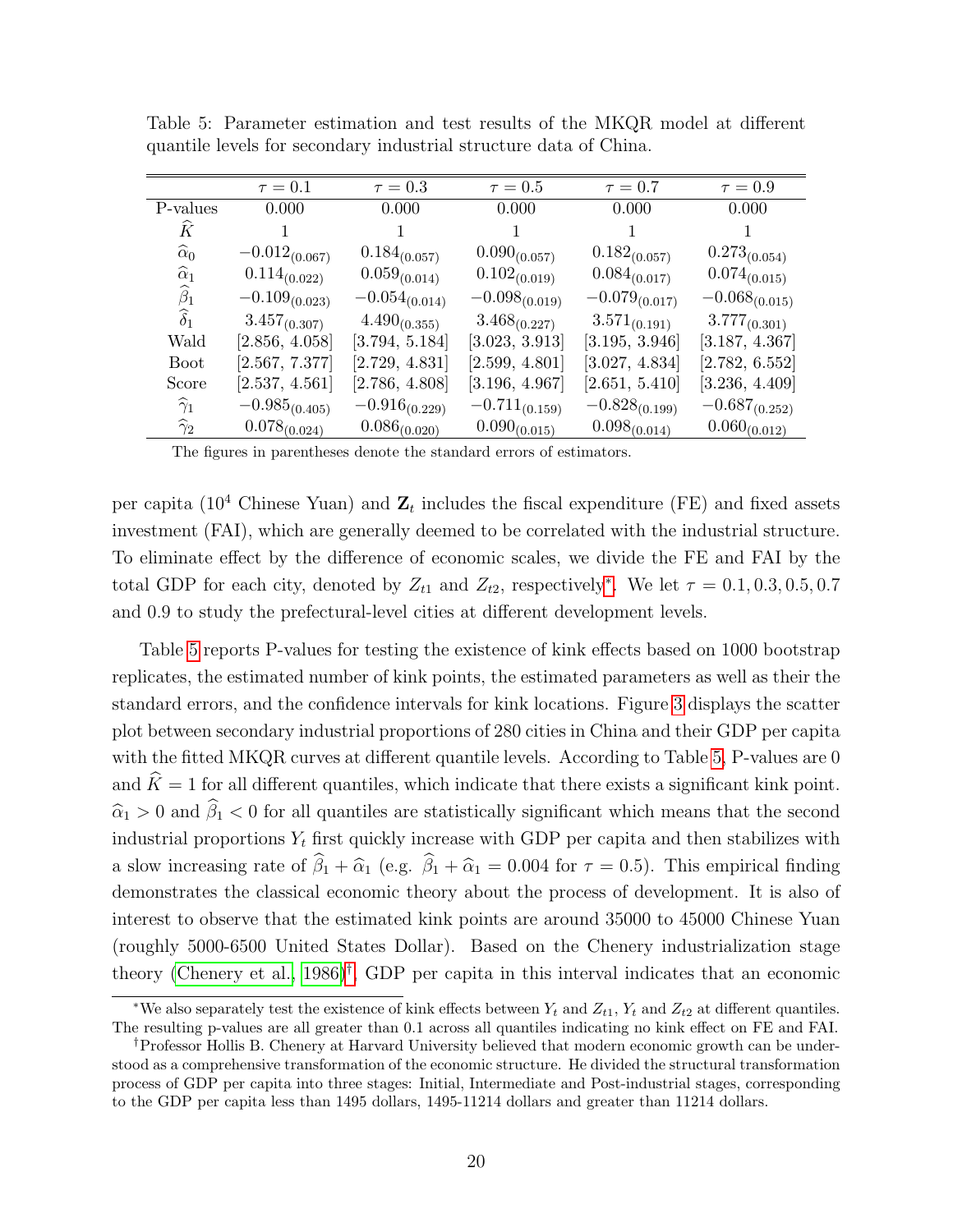<span id="page-21-0"></span>

Figure 3: Scatter plot between secondary industrial structure of China and GDP per capita with the fitted MKQR curves at different quantile levels.  $\blacktriangle$  denotes the estimated kink point.

entity is going through an important turning period. During this period, if one economy can skip the threshold value and achieve economic restructuring, it will move into highincome group. Otherwise, the middle-income trap may loom. In addition, both regressors  $Z_{t1}$  and  $Z_{t2}$  are statistically significant based on the Wald-type test. It is confirmed that the proportions of secondary industry are indeed correlated to the government fiscal expenditure and the fixed assert investment.

## 5.2 Triceps Skinfold Thickness of Gambian Females

Triceps skinfold thickness (TSF) as an important measure for body density experiences the dynamic changes with the increase of age. People whose TSFs are above the 85th percentile are more likely to suffer from obesity, while those whose TSFs are lower the 20th percentile are usually skinny. Exploring the relationship between TSF and age at different quantiles has been of great interest in biological and human health studies. For instance, [Durnin and](#page-37-12) [Womersley \(1974\)](#page-37-12) divided the 481 subjects aged from 16-72 into four subgroups based on the ages and used the linear regression to fit the logarithm of TSF and body densities for each subsample. The results showed that the regression coefficients of each group exhibited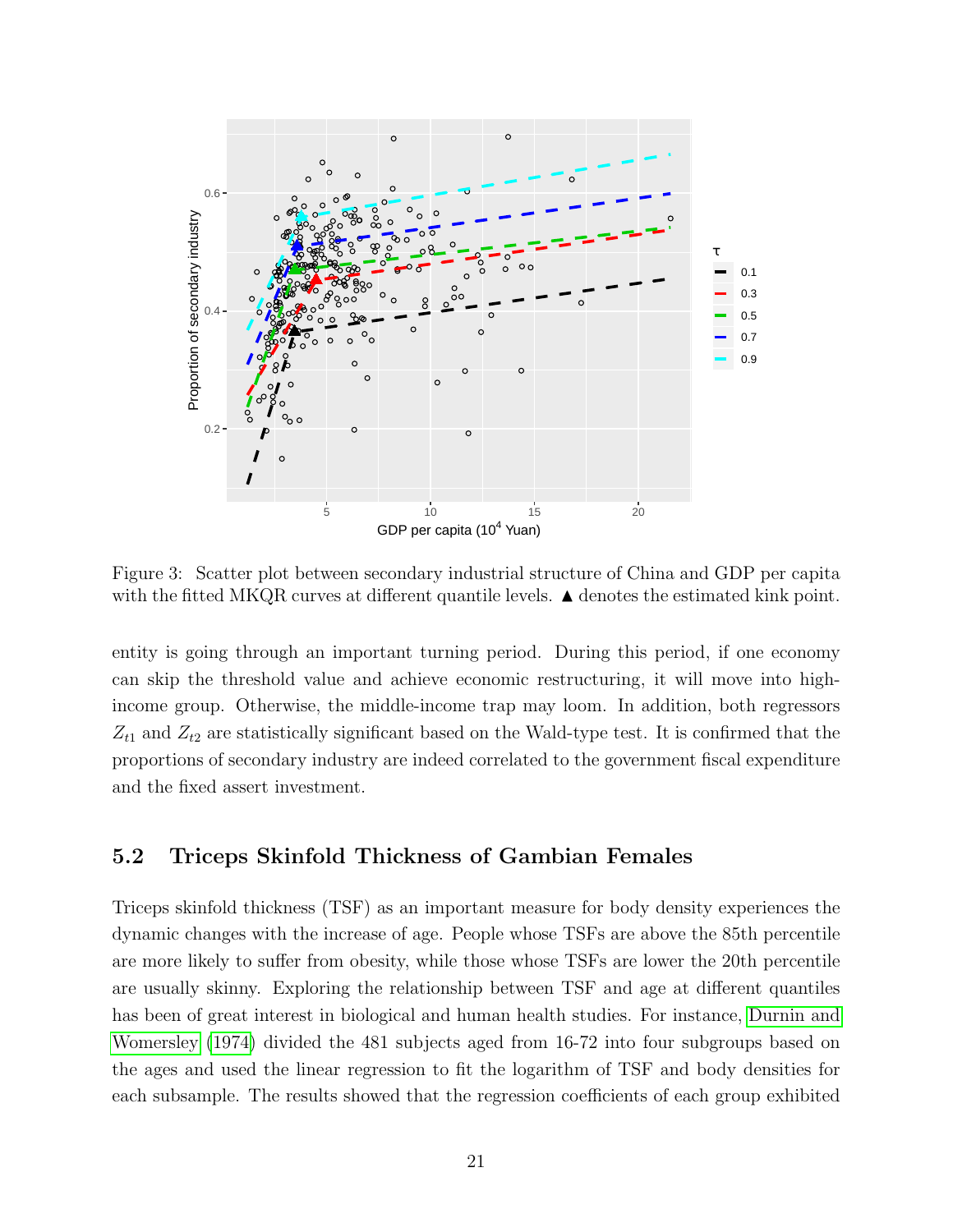significant differences from the others. [Cole and Green \(1992\)](#page-37-13) demonstrated that there existed cubic splines non-linear pattern between the logarithm of TSF and age by using the smooth fitting curves. [Perperoglou et al. \(2019\)](#page-38-11) fitted the Gambian females dataset using the spline regression to depict the nonlinearity between TSF and the age. Although the spline regression captures the nonlinear trend, it does not provide any information concerning thresholds and is lack of interpretability in each segment. The nonparametric spline method is either not robust to the outliers and heavy-tailed data.

We consider the dataset collected by [Royston and Sauerbrei \(2008\)](#page-38-12) from an anthropometry survey at three Gambian villages in 1989, containing 892 women between the ages of 0 and 55. To investigate the relationship between their TSFs and the age and identify the potential kink points at different quantiles, the following MKQR model is considered

$$
Q_Y(\tau|X_t) = \alpha_0 + \alpha_1 X_t + \sum_{k=1}^K \beta_k (X_t - \delta_k) I(X_t > \delta_k), \quad t = 1, \cdots, 892, \tag{5.2}
$$

where  $Y_t$  is log(TSF),  $X_t$  is the age, K is the unknown number of kink points. We set  $\tau = 0.1, 0.3, 0.5, 0.7$  and 0.9 to study the different conditional quantiles of log(TSF) on age.

Table [6](#page-23-1) reports P-values for testing the existence of kink effects based on 1000 bootstrap replicates, the estimated number of kink points, the estimated parameters as well as their the standard errors, and the confidence intervals for kink locations. The resulting P-values are all close to zeros, implying that log(TSF) has significant kink effects on the age for all quantiles. We estimate the MKQR models at different quantiles by setting 10 initial kink points and identify  $\hat{K} = 2$  kink points located round 10 years and 20 years. This result is in accord with the biological intuition. Two kink points split the domain of the age into the three growth periods of human beings: childhood, adolescence and adults. Figure [4](#page-23-0) also displays the scatter plot between log(TSF) and their GDP per capita with the fitted MKQR curves at different quantile levels. One can observe that the logarithm of TSF decreases quickly with the age in the childhood up to about 8-11 years old, then experiences a growth spurt at adolescence up to about 18-21 years old and finally stays almost stable after then for adults. The variance of TSF increases with the age, which makes quantile regression necessary to handle with the heteroscedasticity. It is also interesting to notice that the kink points estimators are heterogeneous across different quantiles. For the higher quantiles such as  $\tau = 0.9$ ,  $\log(TSF)$  tend to experience the smaller kink points locations than other quantiles, for example  $\hat{\delta}_1 = 8.604$  years for  $\tau = 0.9$ . It means that Gambian females with obesity reach the biological limits earlier, making their TSFs get changed sooner in the growth process.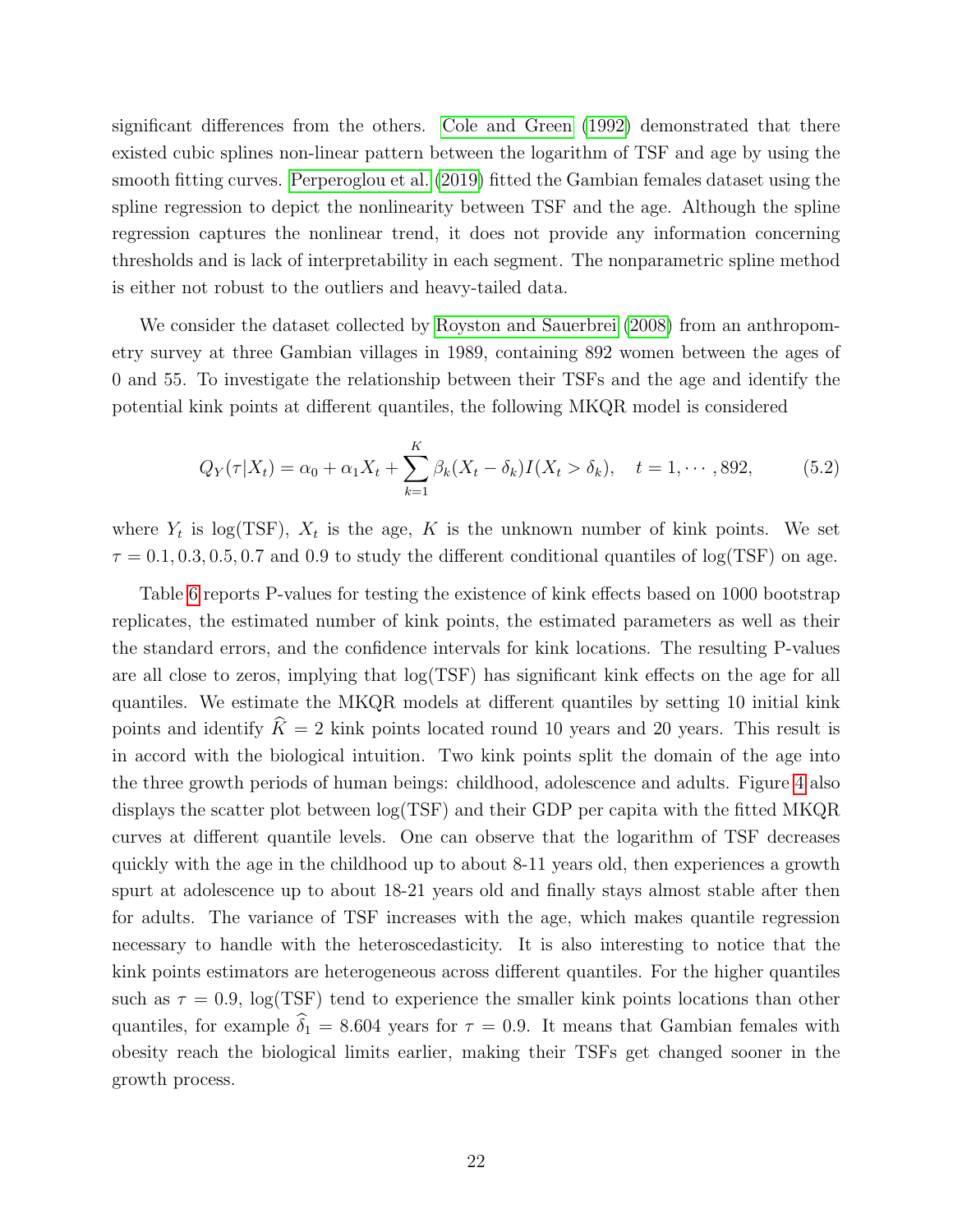|                      | $\tau = 0.1$       | $\tau = 0.3$       | $\tau = 0.5$       | $\tau = 0.7$       | $\tau = 0.9$       |
|----------------------|--------------------|--------------------|--------------------|--------------------|--------------------|
| P-values             | 0.000              | 0.000              | 0.000              | 0.000              | 0.007              |
| Ŕ                    | $\overline{2}$     | 2                  | 2                  | $\overline{2}$     | $\overline{2}$     |
| $\widehat{\alpha}_0$ | $1.895_{(0.021)}$  | $2.042_{(0.029)}$  | $2.183_{(0.027)}$  | $2.241_{(0.023)}$  | $2.426_{(0.037)}$  |
| $\widehat{\alpha}_1$ | $-0.041_{(0.002)}$ | $-0.040_{(0.005)}$ | $-0.046_{(0.005)}$ | $-0.037_{(0.003)}$ | $-0.049_{(0.008)}$ |
| $\widehat{\beta}_1$  | $0.096_{(0.013)}$  | $0.106_{(0.010)}$  | $0.129_{(0.010)}$  | $0.136_{(0.012)}$  | $0.144_{(0.015)}$  |
| $\widehat{\beta}_2$  | $-0.056_{(0.014)}$ | $-0.058_{(0.010)}$ | $-0.075_{(0.009)}$ | $-0.090_{(0.012)}$ | $-0.086_{(0.013)}$ |
| $\widehat{\delta}_1$ | $10.035_{(0.130)}$ | $10.117_{(0.379)}$ | $10.030_{(0.306)}$ | $10.635_{(0.425)}$ | $8.604_{(0.472)}$  |
| Wald                 | [9.781, 10.290]    | [9.373, 10.861]    | [9.430, 10.630]    | [9.803, 11.467]    | [7.679, 9.530]     |
| <b>Boot</b>          | [8.206, 12.988]    | [9.086, 12.235]    | [9.425, 12.050]    | [8.223, 12.202]    | [7.737, 10.679]    |
| Score                | [8,217, 13.930]    | [8.979, 12.393]    | [9.418, 12.478]    | [7.663, 12.758]    | [7.665, 10.967]    |
| $\widehat{\delta}_2$ | $20.414_{(2.927)}$ | $19.689_{(1.525)}$ | $18.993_{(1.048)}$ | $18.964_{(0.845)}$ | $18.720_{(1.489)}$ |
| Wald                 | [14.678, 26.150]   | [16.700, 22.678]   | [16.939, 21.047]   | [17.307, 20.621]   | [15.801, 21.639]   |
| <b>Boot</b>          | [14.530, 47.470]   | [17.280, 29.735]   | [17.562, 23.226]   | [18.067, 24.724]   | [16.588, 24.821]   |
| Score                | [17.487, 49.680]   | [16.639, 42.566]   | 17.945, 25.282]    | [18.119, 25.728]   | [15.742, 26.166]   |

<span id="page-23-1"></span>Table 6: Parameter estimation and test results of the MKQR model at different quantile levels for triceps skinkfold thickness data for Gambian females.

<span id="page-23-0"></span>

Figure 4: Scatter plot between the logarithm of TSF and ages for Gambian females with the fitted MKQR curves at different quantile levels.  $\blacktriangle$  denotes the estimated kink point.

As a comparison, we also analyze the dataset by using SKLS and SKQR methods. Both methods can only detect with a single kink point at around 6-8 years, which is much lower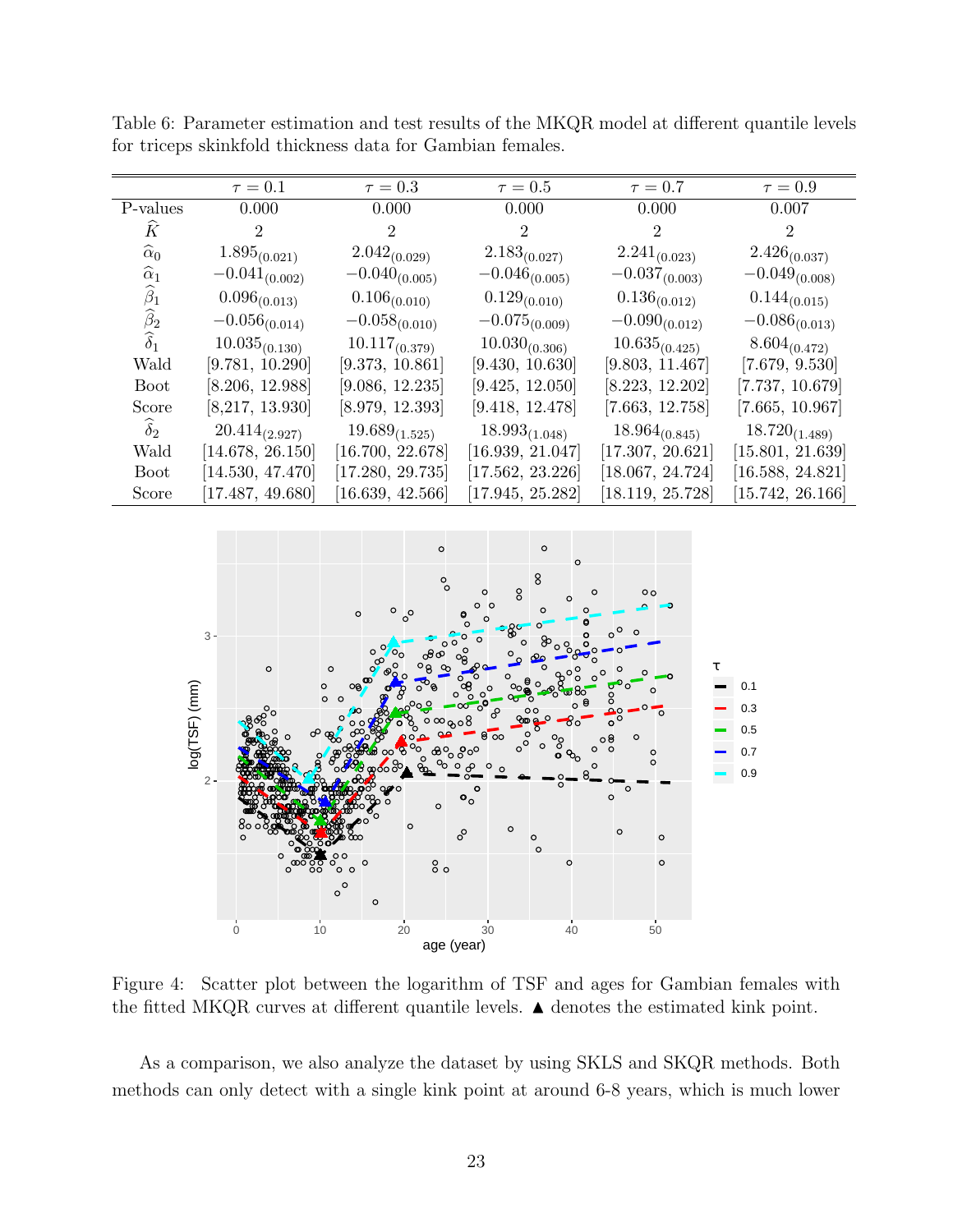than our first threshold estimator  $\hat{\delta}_1$ . However, if the Wald-type test of [Li et al. \(2011\)](#page-38-0) and the F-type test of [Hansen \(2017\)](#page-37-0) to check the existence of kink effects using subsmaple in the second segment divided by the threshold estimator, we find that both tests reject the null hypothesis indicating that some potential kink effect is ignored. In contrast, our MKQR method is flexible and robust in practice to capture multi-kink effects.

## 6. CONCLUSION

In this article, we studied the flexible multi-kink quantile regression (MKQR) model without knowing the number of kink points. It is robust to outliers and heavy-tailed errors and more flexible for modelling data with heterogeneous conditional distributions. We proposed a BRISQ algorithm for estimating parameters. It is much more computationally efficient and not sensitive to the initial values. The selection consistency and the asymptotic normality were established and the statistical inference for kink effects were also developed. A R package MultiKink has been developed for all the estimation and inference procedures. Extensions to other regressions such as generalized linear models, Cox proportional hazards models or censored models are relegated to the future research.

#### APPENDIX

#### A.1 Proof of Theorem [2.1:](#page-9-0)

Theorem [2.1](#page-9-0) is equvalent to

<span id="page-24-0"></span>
$$
P\left(\min_{K \neq K_0} sBIC(K) > sBIC(K_0)\right) \to 1. \tag{A.1}
$$

To prove [A.1,](#page-24-0) we identify two different cases i.e Case 1 for  $K < K_0$  and Case 2 for  $K > K_0$ .

**Case 1:** when  $K < K_0$ , we need first prove  $E \rho_\tau \{ Y - Q_Y(\tau; \theta_K | \mathbf{W}) \} > E \rho_\tau \{ Y - Q_Y(\tau; \theta_K | \mathbf{W}) \}$  $Q_Y(\tau; \boldsymbol{\theta}_{K_0} | \mathbf{W})\}$ . From Knight's identity, for any  $a, b \in \mathbb{R}$ ,

$$
\rho_{\tau}(a-b) - \rho_{\tau}(a) = b\{I(a \le 0) - \tau\} + \int_0^b \{I(a \le s) - I(a \le 0)\} ds
$$

We can directly obtain that

$$
\rho_{\tau}\{Y - Q_{Y}(\tau;\boldsymbol{\theta}_{K}|\mathbf{W})\} - \rho_{\tau}\{Y - Q_{Y}(\tau;\boldsymbol{\theta}_{K_{0}}|\mathbf{W})\}
$$
\n
$$
= \{Q_{Y}(\tau;\boldsymbol{\theta}_{K}|\mathbf{W}) - Q_{Y}(\tau;\boldsymbol{\theta}_{K_{0}}|\mathbf{W})\}\{I(e_{0} \leq 0) - \tau\}
$$
\n
$$
+ \int_{0}^{Q_{Y}(\tau;\boldsymbol{\theta}_{K}|\mathbf{W}) - Q_{Y}(\tau;\boldsymbol{\theta}_{K_{0}}|\mathbf{W})}\{I(e_{0} \leq s) - I(e_{0} \leq 0)\},
$$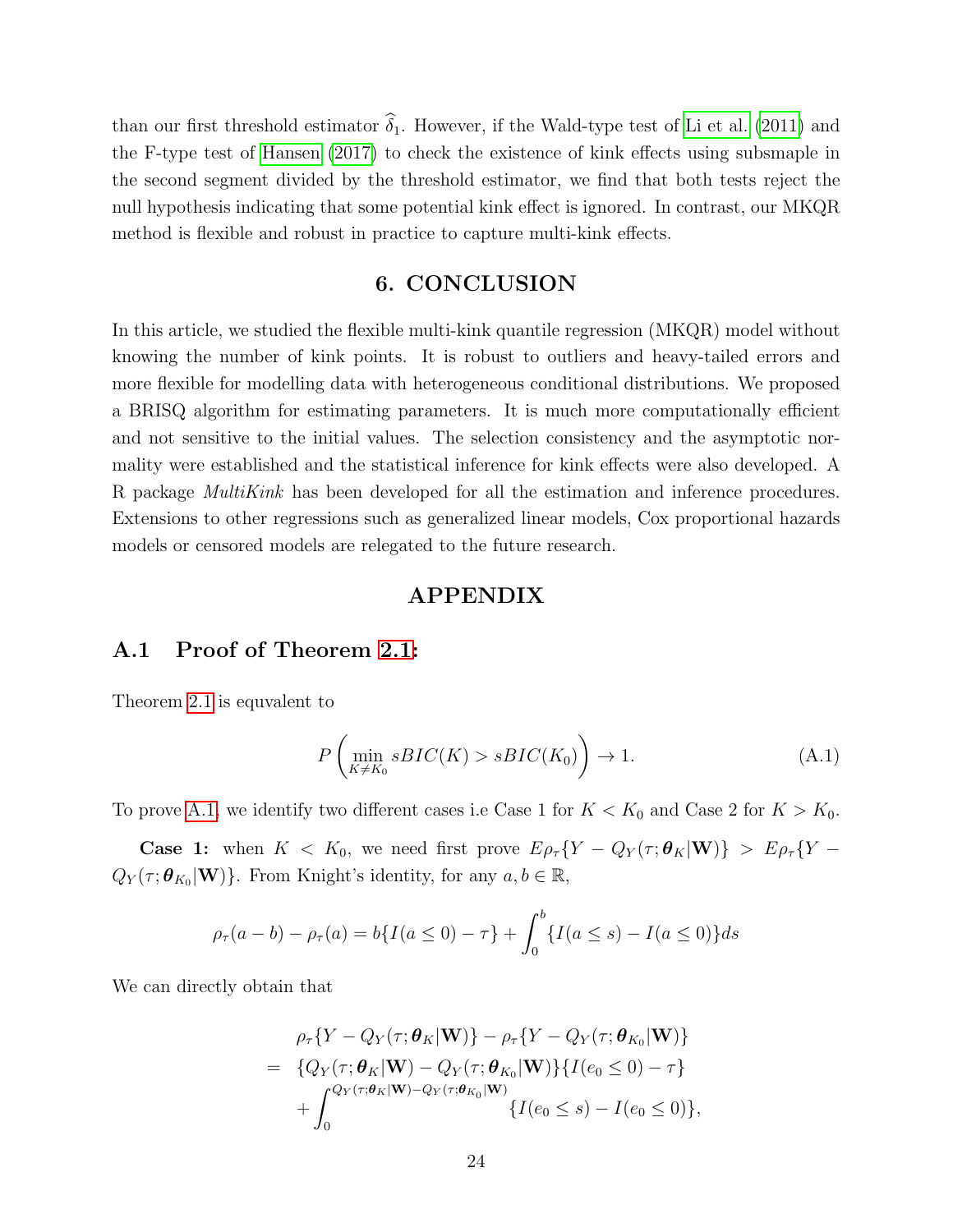and therefore

$$
E[\rho_\tau\{Y - Q_Y(\tau;\boldsymbol{\theta}_K|\mathbf{W})\}] - E[\rho_\tau\{Y - Q_Y(\tau;\boldsymbol{\theta}_{K_0}|\mathbf{W})\}]
$$
  
= 
$$
E\int_0^{Q_Y(\tau;\boldsymbol{\theta}_K|\mathbf{W}) - Q_Y(\tau;\boldsymbol{\theta}_{K_0}|\mathbf{W})} [F_0(s) - F_0(0)]ds.
$$

From Assumption (A1), density value  $f_0(\cdot|\mathbf{W})$  is always bounded away from zero. We can immediately obtain that  $E \int_0^{Q_Y(\tau;\theta_K|W)-Q_Y(\tau;\theta_{K_0}|W)}$  $\int_0^{\mathcal{C}_{\mathbf{V}}(\tau;\mathbf{\boldsymbol{\theta}}_K|\mathbf{W}) - \mathcal{Q}_Y(\tau;\mathbf{\boldsymbol{\theta}}_{K_0}|\mathbf{W})}[F_0(s) - F_0(0)]ds > 0$  no matter  $Q_Y(\tau;\theta_K|\mathbf{W}) - Q_Y(\tau;\theta_{K_0}|\mathbf{W})$  is positive or negative. Thus,  $E\rho_\tau\{Y - Q_Y(\tau;\theta_K|\mathbf{W})\} >$  $E \rho_{\tau} \{ Y - Q_Y(\tau; \boldsymbol{\theta}_{K_0} | \mathbf{W}) \}$  holds.

Next, by using similar arguement in Theorem [2.2,](#page-10-0) it can be shown that  $\|\hat{\theta} - \theta\|$  =  $O(n^{-1/2})$ . Using Knight's identity once again, we have

<span id="page-25-0"></span>
$$
\sum_{t=1}^{n} \rho_{\tau} \{ Y_t - Q_Y(\tau; \widehat{\boldsymbol{\theta}}_K | \mathbf{W}_t) \} - \sum_{t=1}^{n} \rho_{\tau} \{ Y_t - Q_Y(\tau; \boldsymbol{\theta}_K | \mathbf{W}_t) \}
$$
\n
$$
= \sum_{t=1}^{n} \{ Q_Y(\tau; \widehat{\boldsymbol{\theta}}_K | \mathbf{W}_t) - Q_Y(\tau; \boldsymbol{\theta}_K | \mathbf{W}_t) \} \{ I(e_t \le 0) - \tau \}
$$
\n
$$
+ \int_0^{Q_Y(\tau; \widehat{\boldsymbol{\theta}}_K | \mathbf{W}_t) - Q_Y(\tau; \boldsymbol{\theta}_K | \mathbf{W}_t)} \{ I(e_t \le s) - I(e_t \le 0) \} ds \tag{A.2}
$$

By Assumption (A1)-(A3) along with the fact that  $\|\hat{\theta} - \theta\| = O(n^{-1/2})$ , taking the expectation for the second term of  $(A.2)$  conditional on  $W_t$  leads to

<span id="page-25-1"></span>
$$
\sum_{t=1}^{n} \int_{0}^{Q_Y(\tau;\widehat{\boldsymbol{\theta}}_K|\mathbf{W}_t) - Q_Y(\tau;\boldsymbol{\theta}_K|\mathbf{W}_t)} \{F_t(s) - F_t(0)\} ds
$$
  
= 
$$
\left(\sum_{t=1}^{n} f_t(0) \{Q_Y(\tau;\widehat{\boldsymbol{\theta}}_K|\mathbf{W}_t) - Q_Y(\tau;\boldsymbol{\theta}_K|\mathbf{W}_t)\}\right) (1+o(1)) = O(n^{1/2}).
$$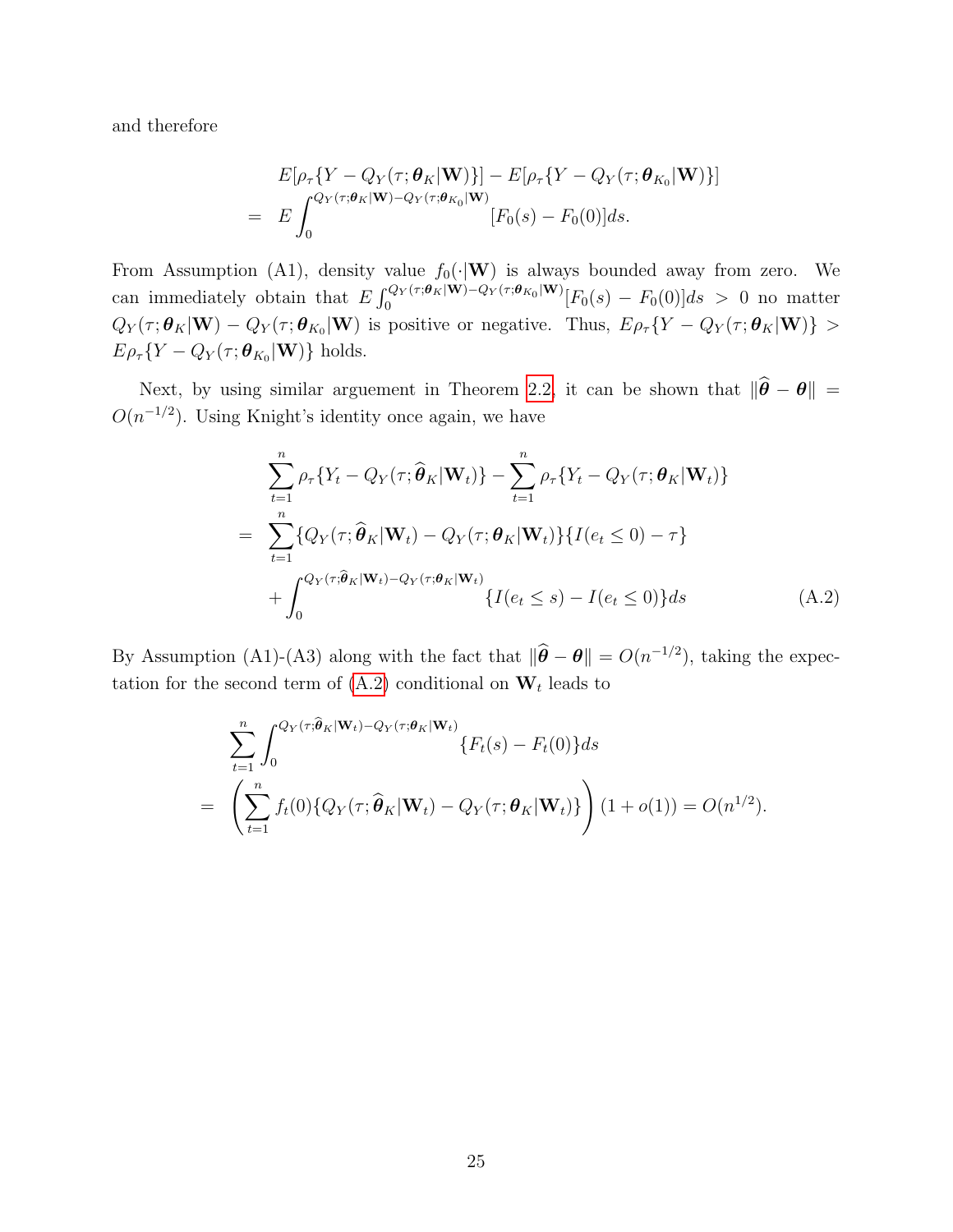Therefore,

$$
sBIC(K) - sBIC(K_0)
$$
\n
$$
= \log \left( 1 + \frac{\sum_{t=1}^{n} \rho_{\tau} \{ Y_t - Q_Y(\tau; \hat{\theta}_K | \mathbf{W}_t) \} / n - \sum_{t=1}^{n} \rho_{\tau} \{ Y_t - Q_Y(\tau; \theta_{K_0} | \mathbf{W}_t) \} / n}{\sum_{t=1}^{n} \rho_{\tau} \{ Y_t - Q_Y(\tau; \theta_{K_0} | \mathbf{W}_t) \} / n} \right)
$$
\n
$$
-O\left( \frac{\log n}{n} C_n \right)
$$
\n
$$
= \log \left( 1 + \frac{\sum_{t=1}^{n} \rho_{\tau} \{ Y_t - Q_Y(\tau; \theta_K | \mathbf{W}_t) \} / n - \sum_{t=1}^{n} \rho_{\tau} \{ Y_t - Q_Y(\tau; \theta_{K_0} | \mathbf{W}_t) \} / n}{\sum_{t=1}^{n} \rho_{\tau} \{ Y_t - Q_Y(\tau; \theta_{K_0} | \mathbf{W}_t) \} / n} \right)
$$
\n
$$
+ \frac{O(n^{-1/2})}{\sum_{t=1}^{n} \rho_{\tau} \{ Y_t - Q_Y(\tau; \theta | \mathbf{W}_t) \} / n} - O\left( \frac{\log n}{n} C_n \right)
$$
\n
$$
\geq \log \left( 1 + \frac{O(n^{-1/2})}{\sum_{t=1}^{n} \rho_{\tau} \{ Y_t - Q_Y(\tau; \theta | \mathbf{W}_t) \} / n} \right) - O\left( \frac{\log n}{n} C_n \right)
$$
\n
$$
= O\left( \frac{1}{\sqrt{n}} \right) - O\left( \frac{\log n}{n} C_n \right)
$$

where "≥" is aroused by the fact that  $\lim_{n\to\infty}\sum_{t=1}^n \rho_{\tau}\{Y_t - Q_Y(\tau;\boldsymbol{\theta}_K|\mathbf{W}_t)\}/n - \sum_{t=1}^n \rho_{\tau}\{Y_t - Q_Y(\tau;\boldsymbol{\theta}_K|\mathbf{W}_t)\}$  $Q_Y(\tau;\bm{\theta}_{K_0}|\mathbf{W}_t)\}/n = E\rho_\tau\{Y-Q_Y(\tau;\bm{\theta}_K|\mathbf{W})\}-E\rho_\tau\{Y-Q_Y(\tau;\bm{\theta}_{K_0}|\mathbf{W})\}>0$  from the law of large numbers. Therefore  $sBIC(K) - sBIC(K_0) > 0$  for  $K < K_0$  when n goes to infinity.

**Case 2:** i.e. when  $K > K_0$ , following the similar argument in  $(A.2)$ , it is easy to show that  $\sum_{t=1}^n \rho_\tau \{ Y_t - Q_Y(\tau; \widehat{\boldsymbol{\theta}}_K | \mathbf{W}_t) \} / n - \sum_{t=1}^n \rho_\tau \{ Y_t - Q_Y(\tau; \boldsymbol{\theta}_{K_0} | \mathbf{W}_t) \} / n \} = O(1/n)$ . We thus have

$$
sBIC(K) - sBIC(K_0)
$$
  
=  $\log \left( 1 + \frac{\sum_{t=1}^{n} \rho_{\tau} \{ Y_t - Q_Y(\tau; \hat{\theta}_K | \mathbf{W}_t) \} / n - \sum_{t=1}^{n} \rho_{\tau} \{ Y_t - Q_Y(\tau; \theta_{K_0} | \mathbf{W}_t) \} / n}{\sum_{t=1}^{n} \rho_{\tau} \{ Y_t - Q_Y(\tau; \theta_{K_0} | \mathbf{W}_t) \} / n} \right)$   
+  $(K - K_0) \frac{\log n}{2n} C_n$   
=  $\log \left( 1 + \frac{\sum_{t=1}^{n} \rho_{\tau} \{ Y_t - Q_Y(\tau; \theta_{K_0} | \mathbf{W}_t) \} / n - \sum_{t=1}^{n} \rho_{\tau} \{ Y_t - Q_Y(\tau; \theta_{K_0} | \mathbf{W}_t) \} / n}{\sum_{t=1}^{n} \rho_{\tau} \{ Y_t - Q_Y(\tau; \theta_{K_0} | \mathbf{W}_t) \} / n} \right)$   
+  $\frac{O(1/n)}{\sum_{t=1}^{n} \rho_{\tau} \{ Y_t - Q_Y(\tau; \theta_{K_0} | \mathbf{W}_t) \} / n} + (K - K_0) \frac{\log n}{2n} C_n$   
=  $(K - K_0) \frac{\log n}{2n} C_n + O\left(\frac{1}{n}\right).$ 

Since  $K - K_0 > 0$ , then sBIC(K) – sBIC(K<sub>0</sub>) > 0 with probability approaching to one. The proof of Theorem [2.1](#page-9-0) is now completed.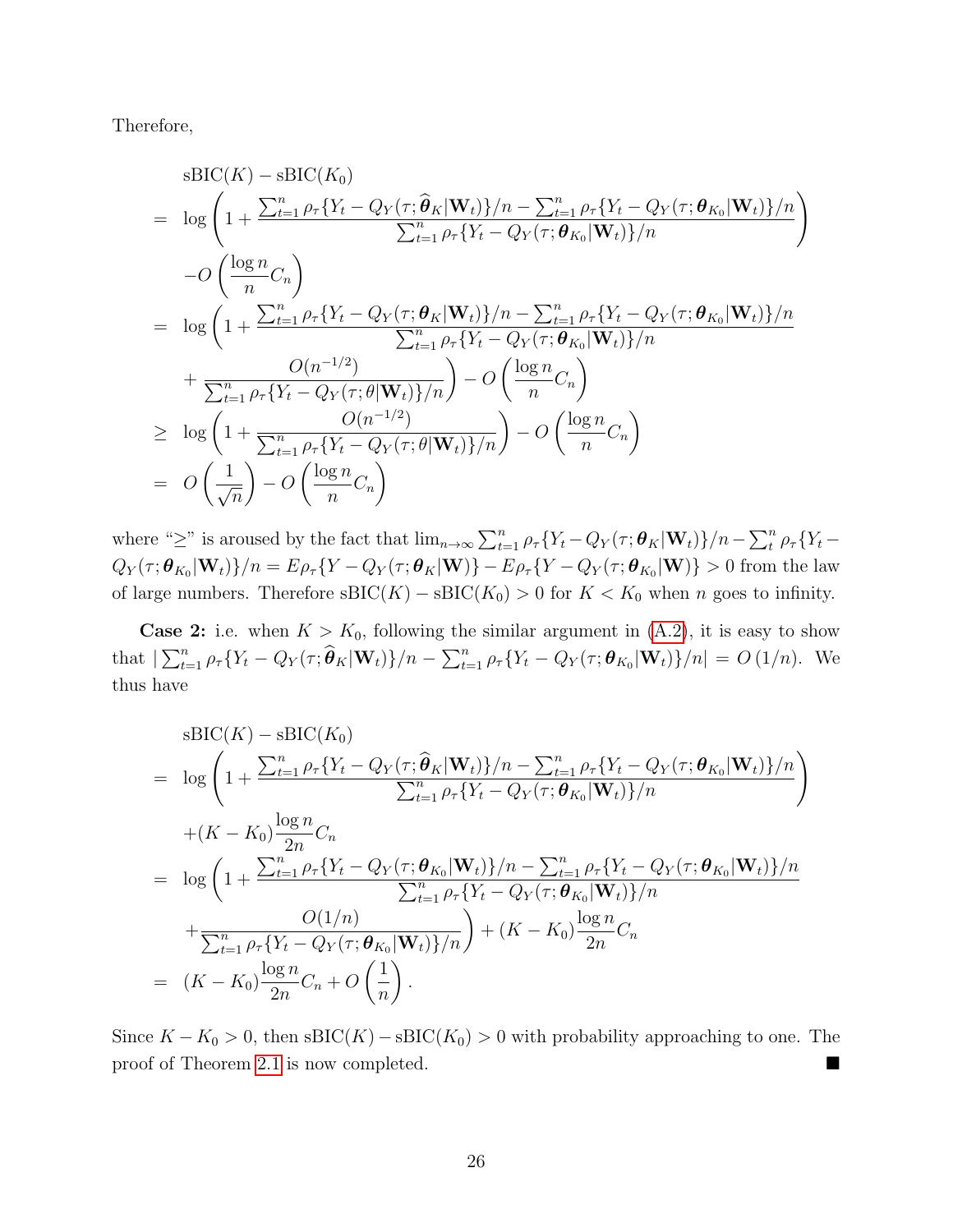## A.2 Proof of Theorem [2.2](#page-10-0)

To show the asymptotic normality of  $\hat{\theta}$ , we need derive its consistency at first.

<span id="page-27-0"></span>**Lemma A.1.** Under Assumptions (A1) and (A4)-(A6),  $\hat{\theta}$  is a consistent estimator of  $\theta_0$ .

PROOF OF LEMMA [A.1:](#page-27-0) We first need to show that  $\sup_{\theta \in \Theta} |S_n(\theta) - S(\theta)| \stackrel{p}{\longrightarrow} 0$  as  $n \to \infty$ . Notice that  $S(\theta)$  is continuous and has the following first derivative

$$
\frac{\partial S(\boldsymbol{\theta})}{\partial \boldsymbol{\theta}} = \mathrm{E}\left[\psi_{\tau}\{Y_t - Q_Y(\tau;\boldsymbol{\theta}|\mathbf{W}_t)\}h(\mathbf{W}_t;\boldsymbol{\theta})\right].
$$

By the Assumptions (A5) and (A6), we can get that  $E \sup_{\theta} |h(\mathbf{W}_t; \theta)| < \infty$ . Together with  $\psi_{\tau}\{Y_t-Q_Y(\tau;\boldsymbol{\theta}|\mathbf{W}_t)\}\leq \max(\tau,1-\tau),$  we can show that  $\text{E}\sup_{\boldsymbol{\theta}\in\Theta}\psi_{\tau}\{Y_t-Q_Y(\tau;\boldsymbol{\theta}|\mathbf{W}_t)\}h(\mathbf{W}_t;\boldsymbol{\theta})$ is finite. By using the mean-value theorem, for any  $\theta^1, \theta^2 \in \Theta$ , there exists a  $\theta^*$  such that

$$
S_n(\boldsymbol{\theta}^1) - S_n(\boldsymbol{\theta}^2) = \frac{1}{n} \sum_{t=1}^n \left[ \psi_\tau \{ Y_t - Q_Y(\tau; \boldsymbol{\theta}^* | \mathbf{W}_t) \} h(\mathbf{W}_t; \boldsymbol{\theta}^*) \right]^{\mathrm{T}} (\boldsymbol{\theta}^1 - \boldsymbol{\theta}^2)
$$

By using Assumptions (A5) and (A6) again,

$$
\mathrm{E}\Big|\frac{1}{n}\sum_{t=1}^n\psi_\tau\{Y_t-Q_Y(\tau;\boldsymbol{\theta}^*|\mathbf{W}_t)\}h(\mathbf{W}_t;\boldsymbol{\theta}^*)\Big|\leq B_n<\infty,
$$

where  $B_n = \mathrm{E} \sup_{\theta \in \Theta} \left| \max(\tau, 1 - \tau) h(\mathbf{W}_t; \theta) \right|$ . Hence  $B_n = O_p(1)$  and  $|S_n(\theta^1) - S_n(\theta^2)| \le$  $B_n \|\theta^1 - \theta^2\|$  for every  $\mathcal{X}_n$ . By applying the Lemma 2.9 of [Newey and McFadden \(1994\)](#page-38-13), we have  $\sup_{\theta \in \Theta} |S_n(\theta) - S(\theta)| \stackrel{p}{\longrightarrow} 0$  for  $\theta \in \Theta$ .

Since  $S_n(\theta)$  is continuous w.r.t  $\theta$ , and  $S(\theta)$  uniquely reaches its global minimum at  $\theta_0$ (Assumption (A4)), together with  $\sup_{\theta \in \Theta} |S_n(\theta) - S(\theta)| \stackrel{p}{\longrightarrow} 0$ , then we can immediately induce that  $\hat{\theta} \stackrel{p}{\longrightarrow} \theta_0$  as  $n \to \infty$  by using the Theorem 2.1 of [Newey and McFadden \(1994\)](#page-38-13).

The following lemma is sufficient for deriving the Bahadur representation of  $\theta$ .

<span id="page-27-1"></span>**Lemma A.2.** Suppose Assumptions (A1) and (A5)-(A6) hold, for any positive sequence  $d_n$ converging to zero, we have

$$
\sup_{\|\boldsymbol{\theta}-\boldsymbol{\theta}_0\| \le d_n} \left\| n^{-1/2} \sum_{t=1}^n [\psi_\tau \{Y_t - Q_Y(\tau; \boldsymbol{\theta} | \mathbf{W}_t) \} h(\mathbf{W}_t; \boldsymbol{\theta}) - \psi_\tau \{Y_t - Q_Y(\tau; \boldsymbol{\theta}_0 | \mathbf{W}_t) \} \times h(\mathbf{W}_t; \boldsymbol{\theta}_0)] - n^{-1/2} E\left[ \sum_{t=1}^n \psi_\tau \{Y_t - Q_Y(\tau; \boldsymbol{\theta} | \mathbf{W}_t) \} h(\mathbf{W}_t; \boldsymbol{\theta}) \right] \right\| = o_p(1)
$$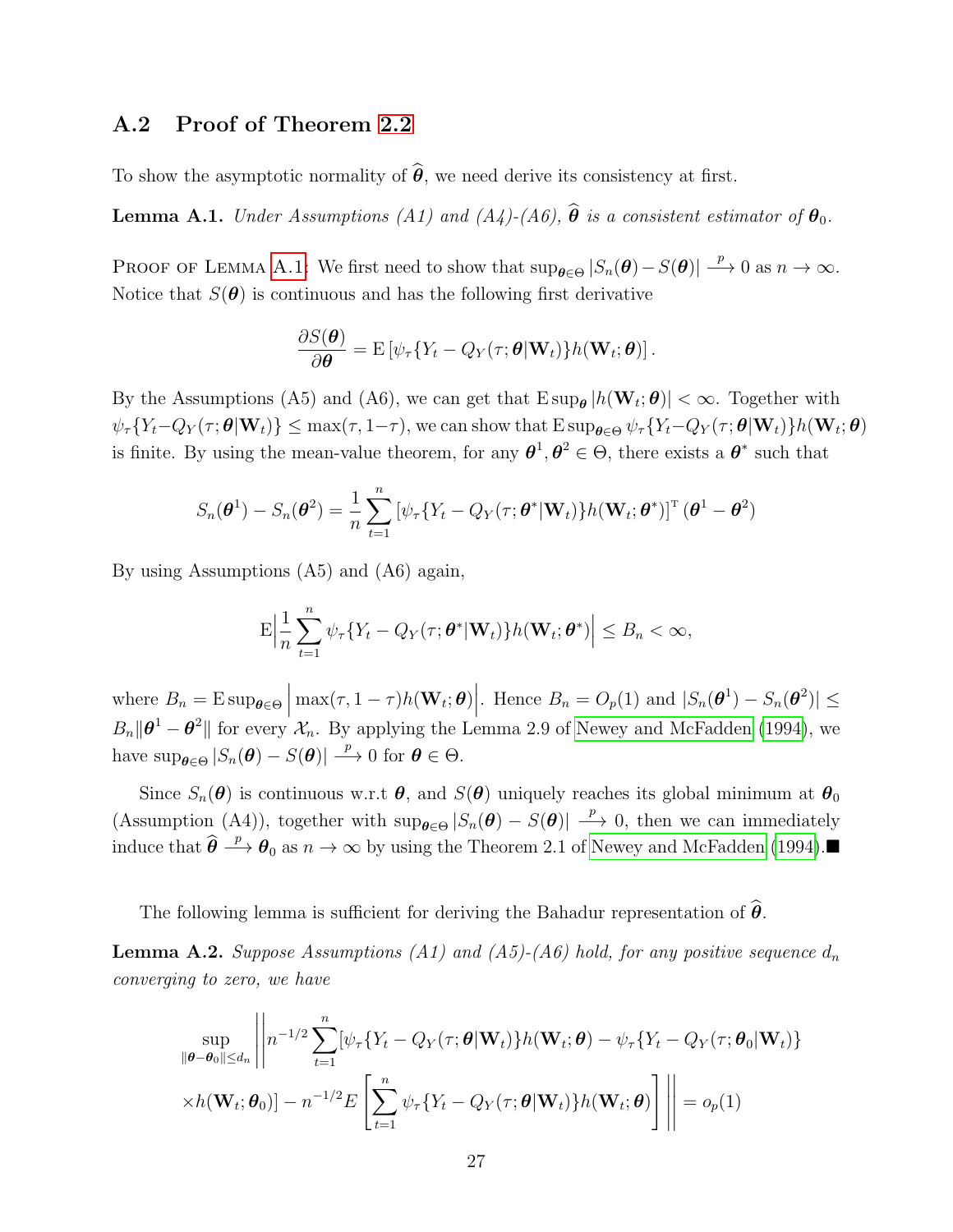PROOF OF LEMMA [A.2:](#page-27-1) Define

$$
u_t(\boldsymbol{\theta}, \boldsymbol{\theta}_0) = \sum_{k=1}^{K_0+1} \left[ \psi_\tau \{ Y_t - Q_Y(\tau; \boldsymbol{\theta} | \mathbf{W}_t) \} h(\mathbf{W}_t; \boldsymbol{\theta}) - \psi_\tau \{ Y_t - Q_Y(\tau; \boldsymbol{\theta}_0 | \mathbf{W}_t) \} \right]
$$
  
\n
$$
= \sum_{k=1}^{K_0+1} u_{t,k}(\boldsymbol{\theta}, \boldsymbol{\theta}_0)
$$

For any  $\delta_k \in (\delta_{k-1,0}, \delta_{k+1,0}), u_{t,k}(\theta, \theta_0)$  can be partitioned into several parts based on the range of  $X_t$ ,

$$
u_{t,k}(\boldsymbol{\theta}, \boldsymbol{\theta}_0) = u_{t,k}(\boldsymbol{\theta}, \boldsymbol{\theta}_0) I\{\max(\delta_k, \delta_{k,0}) < X_t < \delta_{k+1,0}\} + u_{t,k}(\boldsymbol{\theta}, \boldsymbol{\theta}_0) \cdot I\{\delta_{k-1,0} < X_t < \min(\delta_k, \delta_{k,0})\} + u_{t,k}(\boldsymbol{\theta}, \boldsymbol{\theta}_0) I(\delta_k \leq X_t < \delta_{k,0})
$$
\n
$$
+ u_{t,k}(\boldsymbol{\theta}, \boldsymbol{\theta}_0) I(\delta_{k,0} \leq X_t < \delta_k)
$$
\n
$$
= u_{t,k,1}(\boldsymbol{\theta}, \boldsymbol{\theta}_0) + u_{t,k,2}(\boldsymbol{\theta}, \boldsymbol{\theta}_0) + u_{t,k,3}(\boldsymbol{\theta}, \boldsymbol{\theta}_0) + u_{t,k,4}(\boldsymbol{\theta}, \boldsymbol{\theta}_0)
$$

To prove Lemma [A.2,](#page-27-1) it is sufficient to show  $\sup_{\|\boldsymbol{\theta}-\boldsymbol{\theta}_0\|\leq d_n} \|n^{-1/2} \sum_{t=1}^n [u_{t,k,j} - E(u_{t,k,j})]\|$  =  $o_p(1)$  for  $k = 1, \dots, K_0$  and  $j = 1, \dots, 4$ . The proofs directly follow from the result of Lemma 4.6 in [He and Shao \(1996\)](#page-37-14). We only take  $u_{t,k,1}(\theta, \theta_0)$  for illustration and the remaining are the same. For this, we need to check the conditions  $(B1)$ ,  $(B3)$  and  $(B5')$  in [He and Shao](#page-37-14) [\(1996\)](#page-37-14).

The measurability is straightforward for (B1). For (B3), by using mean-value theorem , we have

$$
E_{Y_t}[\Vert u_{t,k,1}(\boldsymbol{\theta},\boldsymbol{\theta}_0)\Vert^2 \vert \mathbf{W}_t] \leq L d_n f_t^* \Vert \mathbf{U}_t \Vert^3,
$$

where L is some positive constant,  $U_t = (1, X_t, \mathbf{Z}_t^{\mathrm{T}})^{\mathrm{T}}$  and  $f_t^*$  is some intermediate density satisfying  $f_t^* \to f_t(0)$  almost surely when  $n \to \infty$ . It is obvious to obtain (B3). For (B5'), let  $A_n = L \sum_t f_t^* ||\mathbf{U}_t||^3$ . Under Assumptions (A5) and (A6), we have  $A_n = O_p(n)$ , and  $\max_{1 \leq t \leq n} ||u_{t,k,1}(\theta, \theta_0)|| = O_p(n^{1/2})$ . Thus,  $(B5')$  is satisfied. By using Lemma 4.6 of [He and](#page-37-14) [Shao \(1996\)](#page-37-14), Lemma 2 is therefore established.

PROOF OF THEOREM [2.2:](#page-10-0) Based on Lemmas [A.1](#page-27-0) and [A.2,](#page-27-1) we have

$$
n^{-1/2} \sum_{t=1}^{n} \left[ \psi_{\tau} \{ Y_t - Q_Y(\tau; \widehat{\boldsymbol{\theta}} | \mathbf{W}_t) \} h(\mathbf{W}_t; \widehat{\boldsymbol{\theta}}) - \psi_{\tau} \{ Y_t - Q_Y(\tau; \boldsymbol{\theta}_0 | \mathbf{W}_t) \} h(\mathbf{W}_t; \boldsymbol{\theta}_0) \right]
$$
  

$$
-n^{-1/2} \left[ E \sum_{t=1}^{n} \psi_{\tau} \{ Y_t - Q_Y(\tau; \boldsymbol{\theta} | \mathbf{W}_t) \} h(\mathbf{W}_t; \boldsymbol{\theta}) \right] \Big|_{\boldsymbol{\theta} = \widehat{\boldsymbol{\theta}}} = o_p(1) \tag{A.3}
$$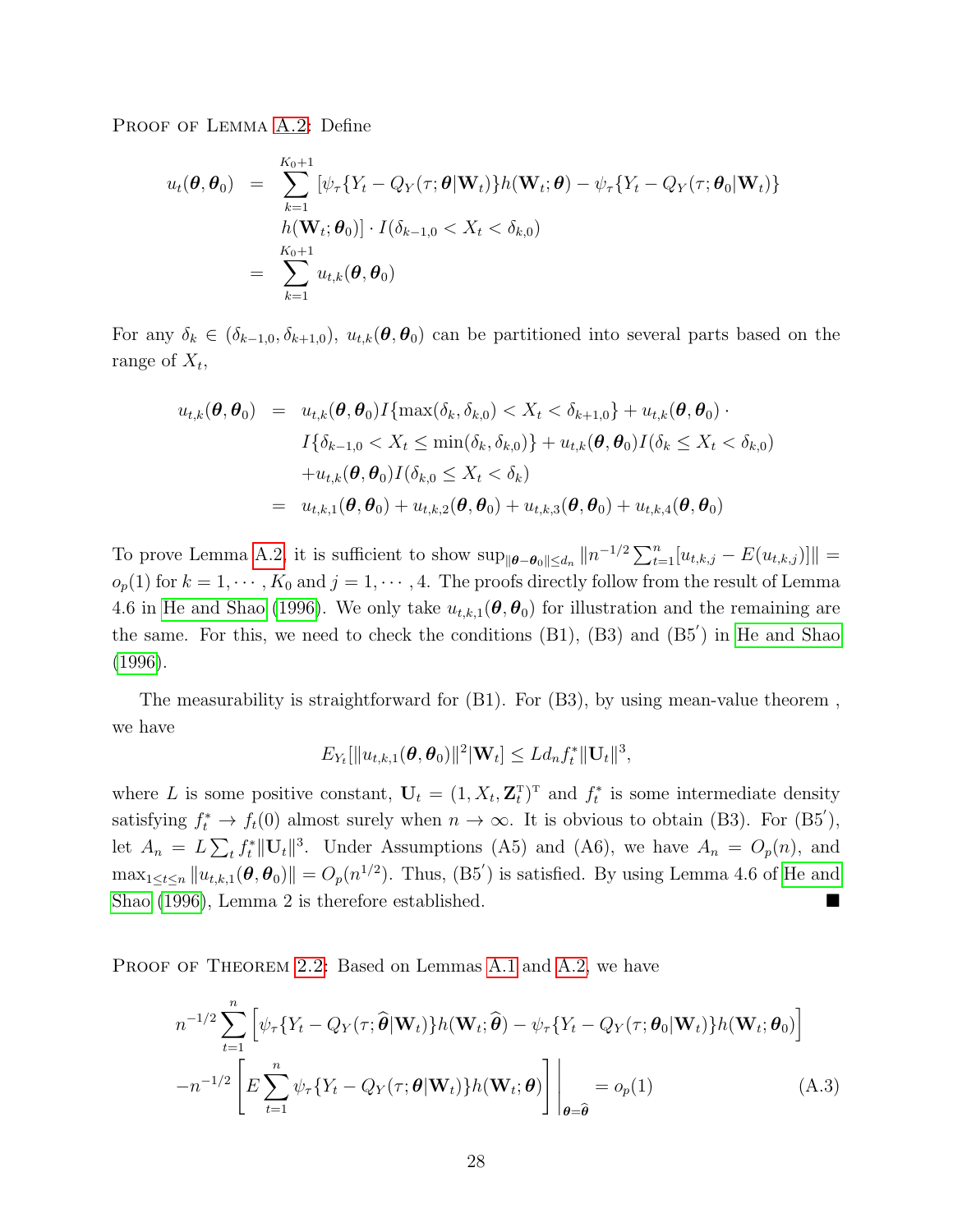Applying the Taylor expansion, we obtain

$$
\left[ E \sum_{t=1}^{n} \psi_{\tau} \{ Y_t - Q_Y(\tau; \boldsymbol{\theta} | \mathbf{W}_t) \} h(\mathbf{W}_t; \boldsymbol{\theta}) \right] \bigg|_{\boldsymbol{\theta} = \widehat{\boldsymbol{\theta}}} = n \mathbf{D}_n(\widehat{\boldsymbol{\theta}} - \boldsymbol{\theta}_0) + O_p(n(\widehat{\boldsymbol{\theta}} - \boldsymbol{\theta}_0)^2)
$$
 (A.4)

where

<span id="page-29-0"></span>
$$
\mathbf{D}_{n} = n^{-1} \sum_{t=1}^{n} \frac{\partial E \psi_{\tau} \{ Y_{t} - Q_{Y}(\tau; \boldsymbol{\theta} | \mathbf{W}_{t}) \} h(\mathbf{W}_{t}; \boldsymbol{\theta})}{\partial \boldsymbol{\theta}} \Big|_{\boldsymbol{\theta} = \boldsymbol{\theta}_{0}} \n= n^{-1} \sum_{t=1}^{n} \frac{\partial([\tau - F_{t} \{ Y_{t} - Q_{Y}(\tau; \boldsymbol{\theta} | \mathbf{W}_{t}) \}] h(\mathbf{W}_{t}; \boldsymbol{\theta}))}{\partial \boldsymbol{\theta}} \Big|_{\boldsymbol{\theta} = \boldsymbol{\theta}_{0}} \n= n^{-1} \sum_{t=1}^{n} \Big( [-f_{t} \{ Y_{t} - Q_{Y}(\tau; \boldsymbol{\theta}_{0} | \mathbf{W}_{t}) \} h(\mathbf{W}_{t}; \boldsymbol{\theta}_{0}) h^{\mathrm{T}}(\mathbf{W}_{t}; \boldsymbol{\theta}_{0}) ] \n+ [\tau - F_{t} \{ Y_{t} - Q_{Y}(\tau; \boldsymbol{\theta}_{0} | \mathbf{W}_{t}) \}] \frac{\partial h(\mathbf{W}_{t}; \boldsymbol{\theta}_{0})}{\partial \boldsymbol{\theta}} \Big) \n= n^{-1} \sum_{t=1}^{n} [-f_{t} \{ Y_{t} - Q_{Y}(\tau; \boldsymbol{\theta}_{0} | \mathbf{W}_{t}) \} h(\mathbf{W}_{t}; \boldsymbol{\theta}_{0}) h^{\mathrm{T}}(\mathbf{W}_{t}; \boldsymbol{\theta}_{0}) ].
$$

Combined with the subgradient condition of quantile regression, we have

<span id="page-29-1"></span>
$$
n^{-1/2} \sum_{t=1}^{n} \psi_{\tau} \{ Y_t - Q_Y(\tau; \widehat{\boldsymbol{\theta}} | \mathbf{W}_t) \} h(\mathbf{W}_t; \widehat{\boldsymbol{\theta}}) = o_p(1)
$$
 (A.5)

Together with  $(A.3)$ ,  $(A.4)$  and  $(A.5)$ , we have

$$
-n^{-1/2}\sum_{t=1}^n[\psi_\tau\{Y_t-Q_Y(\tau;\boldsymbol{\theta}_0|\mathbf{W}_t)\}h(\mathbf{W}_t;\boldsymbol{\theta}_0)]
$$
  
= 
$$
n^{1/2}\mathbf{D}_n(\widehat{\boldsymbol{\theta}}-\boldsymbol{\theta}_0)+O_p(n^{1/2}(\widehat{\boldsymbol{\theta}}-\boldsymbol{\theta}_0)^2)+o_p(1).
$$

Therefore,

$$
n^{1/2}(\widehat{\boldsymbol{\theta}}-\boldsymbol{\theta}_0)=-\mathbf{D}_n^{-1}n^{-1/2}\sum_{t=1}^n\psi_\tau\{Y_t-Q_Y(\tau;\boldsymbol{\theta}_0|\mathbf{W}_t)\}h(\mathbf{W}_t;\boldsymbol{\theta}_0)+o_p(1).
$$

By Assumption (A5), it follows that  $n^{1/2}(\hat{\theta} - \theta_0)$  is asymptotically normal with mean zero and variance matrix  $D^{-1}CD^{-1}$ , following central limit theorem. This completes the proof of Theorem [2.1.](#page-9-0)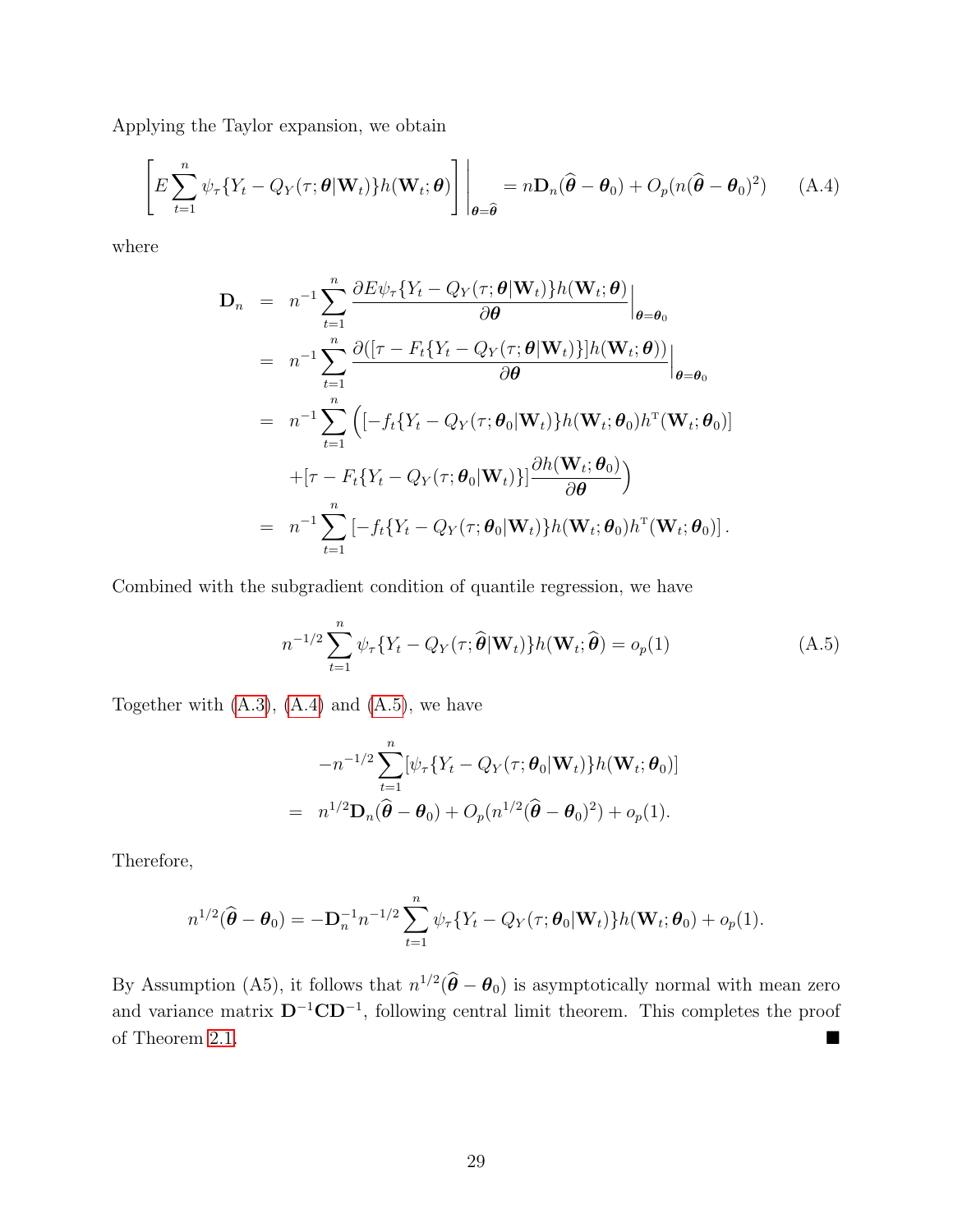#### A.3 Proof of Theorem [3.1](#page-12-0)

The following lemma is used for proving the Theorem [3.1.](#page-12-0)

<span id="page-30-0"></span>**Lemma A.3.** Under the Assumptions (A1), (A5)-(A6) and (A8), as  $n \to \infty$ , we have

$$
(I) \sup_{\delta} |n^{-1} \sum_{t=1}^{n} \hat{f}_t(\hat{e}_t) \mathbf{V}_t(X_t - \delta) I(X_t < \delta) - \mathbf{H}_1(\delta)| \xrightarrow{p} 0;
$$
  
\n
$$
(II) \sup_{\delta} |n^{-1} \sum_{t=1}^{n} \hat{f}_t(\hat{e}_t) \mathbf{V}_t \hat{\beta}_1(X_t - \delta) I(X_t > \delta) - \mathbf{H}_2(\delta, \beta_1)| \xrightarrow{p} 0;
$$
  
\n
$$
(III) \sup_{\delta} |n^{-1} \sum_{t=1}^{n} \mathbf{V}_t \mathbf{V}_t^T \hat{f}_t(\hat{e}_t) - \mathbf{H}| \xrightarrow{p} 0.
$$

PROOF OF LEMMA [A.3:](#page-30-0) We only give the proof for  $(I)$ , since the proof for  $(II)$  and  $(III)$ are the same. For  $(I)$ , it is sufficient to show that  $\sup_{\delta} |\mathbf{H}_1(\delta) - \mathbf{H}_1(\delta)| = o_p(1)$ , where  $\widehat{\mathbf{H}}_1(\delta) = n^{-1} \sum_{t=1}^n \widehat{f}_t(\widehat{e}_t) \mathbf{V}_t(X_t - \delta) I(X_t < \delta)$ . We have

$$
\widehat{\mathbf{H}}_{1}(\delta) - \mathbf{H}_{1}(\delta)
$$
\n
$$
= n^{-1} \sum_{t=1}^{n} \{ \widehat{f}_{t}(\hat{e}_{t}) - f_{t}(\hat{e}_{t}) \} \mathbf{V}_{t}(X_{t} - \delta) I(X_{t} < \delta) + \n\left\{ n^{-1} \sum_{t=1}^{n} f_{t}(\hat{e}_{t}) \mathbf{V}_{t}(X_{t} - \delta) I(X_{t} < \delta) - \mathbf{H}_{1n}(\delta) \right\} + \{ \mathbf{H}_{1n}(\delta) - \mathbf{H}_{1}(\delta) \}
$$
\n
$$
= (a) + (b) + (c) \tag{A.6}
$$

 $\sup_{\delta} |(a)| = o_p(1)$  holds directly by the uniform convergence property of kernel estimator. For  $(b)$ , note that

$$
|(b)| \leq n^{-1} \sum_{t=1}^{n} \mathbf{V}_t(X_t - \delta) I(X_t < \delta) \max_{1 \leq t \leq n} \{ f_t(Y_t - \widehat{\mathbf{\alpha}}^T \mathbf{V}_t) - f_t(Y_t - \mathbf{\alpha}^T \mathbf{V}_t) \}
$$

By our Assumptions (A1), (A5) and (A9), and  $\|\hat{\boldsymbol{\alpha}} - \boldsymbol{\alpha}\| = o_p(n^{-1/2})$  in Lemma [A.4,](#page-31-0) together with the mean value theorem, we have

$$
\max_{1 \leq t \leq n} \{ f_t(Y_t - \widehat{\mathbf{\alpha}}^{\mathrm{T}} \mathbf{V}_t) - f_t(Y_t - \mathbf{\alpha}^{\mathrm{T}} \mathbf{V}_t) \} \leq \max_{1 \leq t \leq n} \|\mathbf{V}_t\| \cdot |f'(Y_t - \boldsymbol{\xi}^{\mathrm{T}} \mathbf{V}_t)| \cdot \|\widehat{\mathbf{\alpha}} - \mathbf{\alpha}\| = o_p(1).
$$

where  $\xi$  lies between  $\hat{\alpha}$  and  $\alpha$ . Hence  $\sup_{\delta} |(b)|$  is  $o_p(1)$ .

Finanlly, for (c), we have  $n^{-1}\sum_{t=1}^n f_t(e_t)\mathbf{V}_t(X_t-\delta)I(X_t < \delta) \stackrel{p}{\longrightarrow} Ef_t(e_t)\mathbf{V}_t(X_t-\delta)I(X_t-\delta)I(X_t-\delta)$  $\delta$ ) $I(X_t < \delta) = \mathbf{H}_1(\delta)$  for any given  $\delta$  by using law of large numbers. Then sup<sub> $\delta$ </sub> $|(c)| = o_p(1)$ , whose proof follows the similar line of Lemma 1 in [Hansen \(1996\)](#page-37-15) and thus is omitted. Since (a), (b) and (c) are  $o_p(1)$  uniformly in  $\delta \in \Gamma$ , then  $\sup_{\delta} |\mathbf{H}_1(\delta) - \mathbf{H}_1(\delta)| = o_p(1)$ . The proof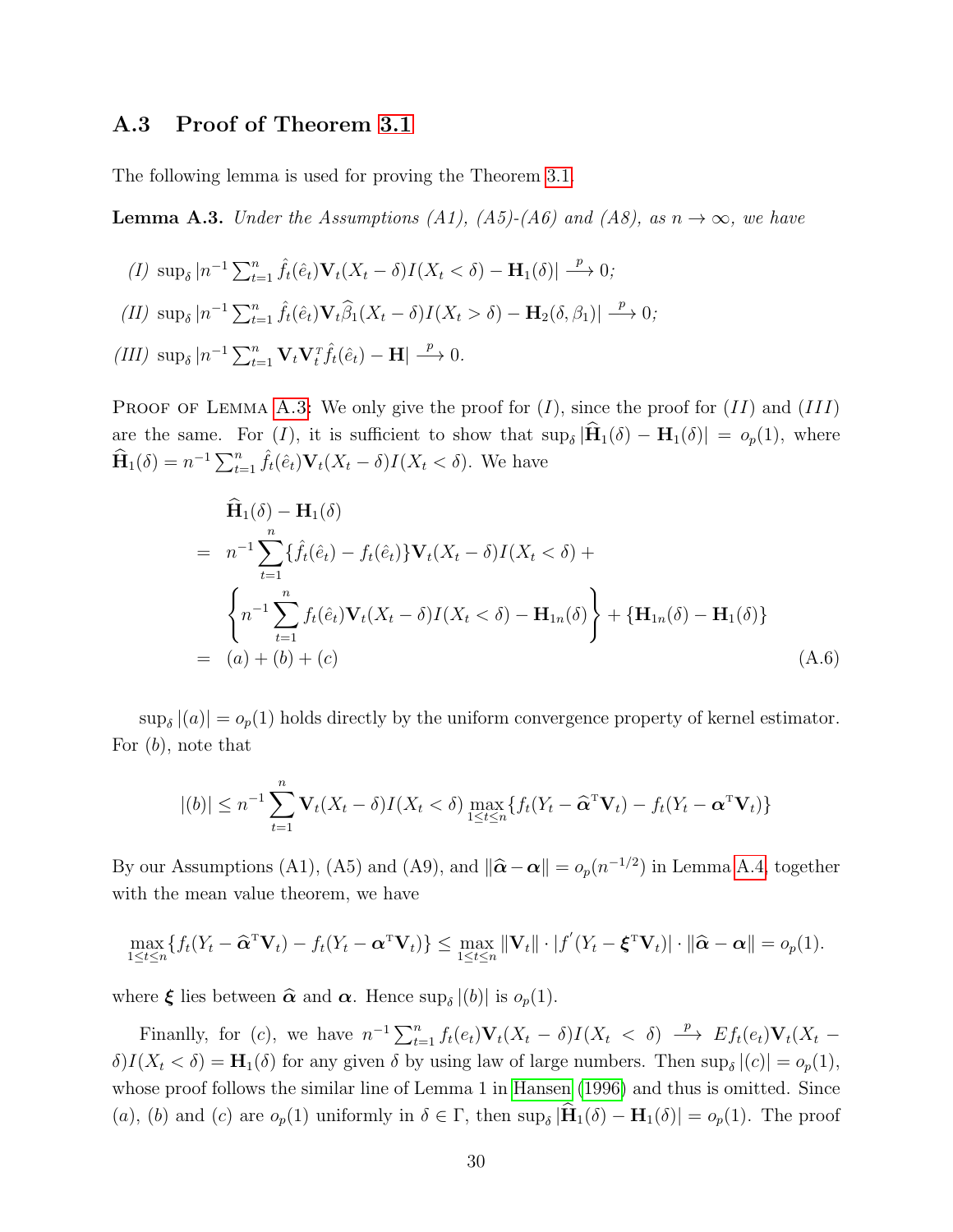is completed.

To assess the power of the proposed kink test, we consider the local alternative model

<span id="page-31-1"></span>
$$
Q_Y(\tau|\mathbf{W}_t) = \alpha_0 + \alpha_1 X_t + n^{-1/2} \beta_1 (X_t - \delta) I(X_t > \delta) + \gamma^{\mathrm{T}} \mathbf{Z}_t.
$$
 (A.7)

The following lemma holds.

<span id="page-31-0"></span>**Lemma A.4.** Under Assumptions  $(A1)$ ,  $(A5)-(A6)$  and  $(A8)$ , and the local alternative model  $(A.7)$ ,  $\hat{\alpha}$  has the following Bahadur representation:

$$
\widehat{\mathbf{\alpha}} - \mathbf{\alpha}_0 = \mathbf{H}^{-1} \left\{ n^{-1} \sum_{t=1}^n \psi_\tau(e_t) \mathbf{V}_t \right\} + n^{-1/2} \mathbf{H}^{-1} \mathbf{H}_2(\delta, \beta_1) + o_p(1).
$$

where  $e_t = Y_t - \alpha^T \mathbf{V}_t - n^{-1/2} \beta_1 (X_t - \delta) I(X_t > \delta).$ 

PROOF OF LEMMA [A.4:](#page-31-0) By using Lemma 4.1 of [He and Shao \(1996\)](#page-37-14), we have

$$
\sup_{\|\boldsymbol{\alpha}-\boldsymbol{\alpha}_0\| \leq c_n} \left\| n^{-1/2} \sum_{t=1}^n \{ \psi_\tau (Y_t - \boldsymbol{\alpha}^T \mathbf{V}_t) - \psi_\tau(e_t) \} \mathbf{V}_t - n^{-1/2} \sum_{t=1}^n E \{ \psi_\tau (Y_t - \boldsymbol{\alpha}^T \mathbf{V}_t) \mathbf{V}_t | \mathbf{V}_t \} \right\| = O_p \left( (c_n + n^{-1/2})^{1/2} \log n \right)
$$

where  $c_n = o(1)$  as  $n \to \infty$ . Since  $E{\psi_\tau(Y_t - \alpha^T \mathbf{V}_t)|\mathbf{V}_t} = \tau - F{(Y_t - \alpha^T \mathbf{V}_t)|\mathbf{V}_t}$ , then we can obtain

<span id="page-31-2"></span>
$$
n^{-1/2} \sum_{t=1}^{n} [\psi_{\tau}(Y_t - \boldsymbol{\alpha}^{\mathrm{T}} \mathbf{V}_t) - \{ \tau - F_t (Y_t - \boldsymbol{\alpha}^{\mathrm{T}} \mathbf{V}_t) \} ] \mathbf{V}_t
$$
  
= 
$$
n^{-1/2} \sum_{t=1}^{n} \psi_{\tau}(e_t) \mathbf{V}_t + O_p \left( (\parallel \hat{\boldsymbol{\alpha}} - \boldsymbol{\alpha} \parallel + n^{-1/2})^{1/2} \log n \right).
$$
 (A.8)

Based on the subgradient condition of quantile regression, we get

$$
n^{-1/2} \sum_{t=1}^{n} \psi_{\tau} (Y_t - \boldsymbol{\alpha}^{\mathrm{T}} \mathbf{V}_t) \mathbf{V}_t = o_p(1)
$$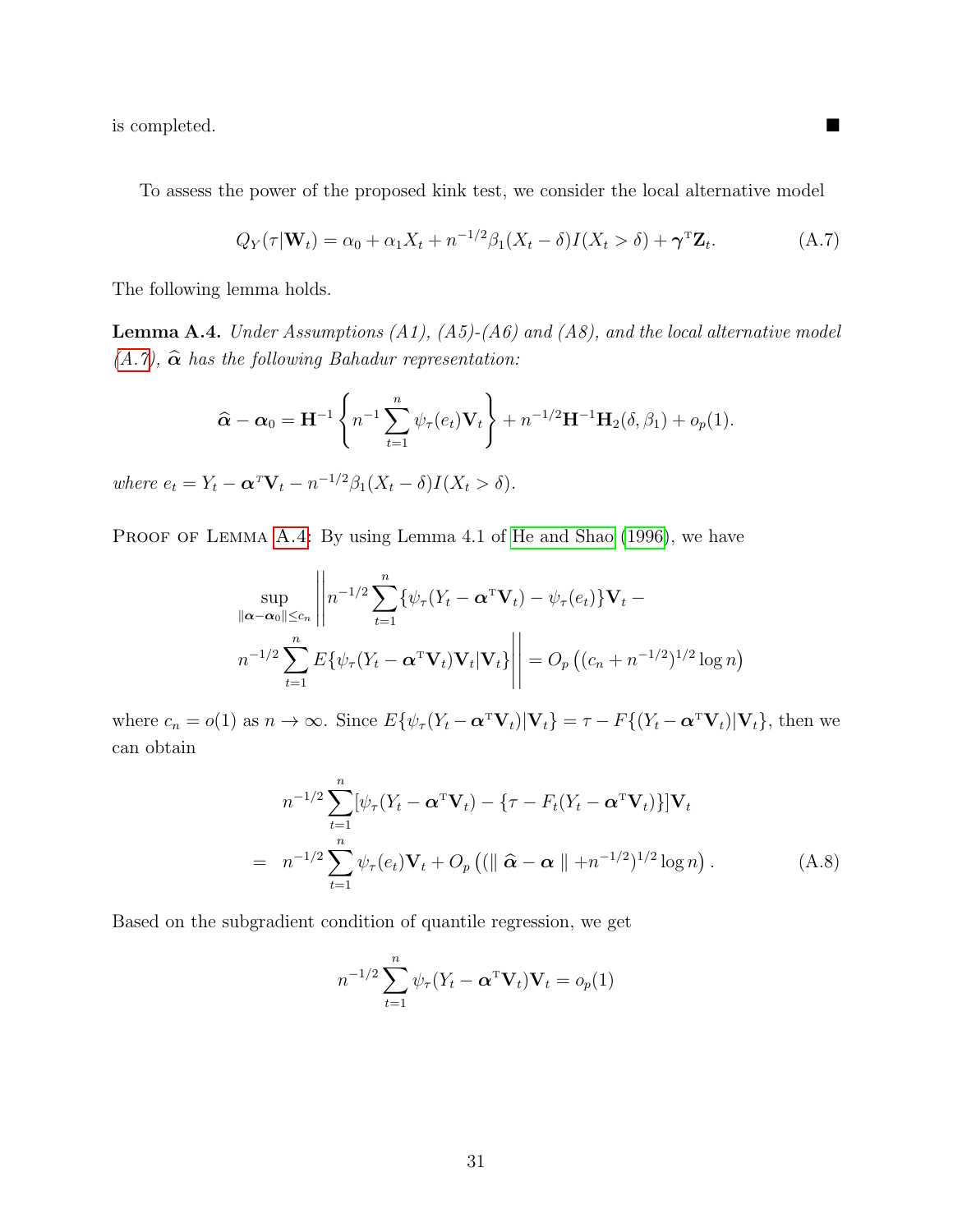Hence,

$$
n^{-1/2} \sum_{t=1}^{n} [\psi_{\tau}(Y_t - \hat{\alpha}^{\mathrm{T}} \mathbf{V}_t) - \{ \tau - F_t(Y_t - \hat{\alpha}^{\mathrm{T}} \mathbf{V}_t) \} ] \mathbf{V}_t
$$
  
\n
$$
= n^{-1/2} \sum_{t=1}^{n} \{ F_t(Y_t - \hat{\alpha}^{\mathrm{T}} \mathbf{V}_t) - \tau \} \mathbf{V}_t + o_p(1)
$$
  
\n
$$
= n^{-1/2} \sum_{t=1}^{n} f_t \{ Y_t - \alpha_0^{\mathrm{T}} \mathbf{V}_t - n^{-1/2} \beta_{10} (X_t - \delta_0) I(X_t > \delta_0) \} \mathbf{V}_t \mathbf{V}_t^{\mathrm{T}} (\hat{\alpha} - \alpha_0)
$$
  
\n
$$
-n^{-1} \sum_{t=1}^{n} f_t \{ Y_t - \alpha_0^{\mathrm{T}} \mathbf{V}_t - n^{1/2} \beta_{10} (X_t - \delta_0) I(X_t > \delta_0) \} \mathbf{V}_t (X_t - \delta_0) I(X_t > \delta_0)
$$
  
\n
$$
+ o_p(1) + o_p (n^{1/2} (\hat{\alpha} - \alpha_0))
$$
  
\n
$$
= n^{1/2} \mathbf{H} (\hat{\alpha} - \alpha_0) - \mathbf{H}_2(\delta, \beta_1) + o_p(1) + o_p (n^{1/2} (\hat{\alpha} - \alpha_0)).
$$

Together with [\(A.8\)](#page-31-2), the proof of Lemma [A.4](#page-31-0) is completed.

PROOF OF THEOREM [3.1:](#page-12-0) Under the null hypothesis  $\beta_1 = 0$ ,  $q(\delta, \beta_1) = 0$  and thus Theorem [3.1](#page-12-0) holds under  $H_0$ . It remains to show that Theorem [3.1](#page-12-0) holds under  $H_1$ . By Lemmas [A.3](#page-30-0) and [A.4,](#page-31-0) and after some simple algebraic manipulation, it is easy to obtain that

$$
R_n(\delta) = n^{-1/2} \sum_{t=1}^n \psi_\tau (Y_t - \widehat{\alpha}^T \mathbf{V}_t)(X_t - \delta)I(X_t \le \delta)
$$
  
\n
$$
= n^{-1/2} \sum_{t=1}^n \psi_\tau \{e_t + n^{-1/2} \beta_1 (X_t - \delta)I(X_t > \delta) - (\widehat{\alpha} - \alpha)^T \mathbf{V}_t\}(X_t - \delta)I(X_t \le \delta)
$$
  
\n
$$
= n^{-1/2} \sum_{t=1}^n \psi_\tau(e_t)(X_t - \delta)I(X_t \le \delta) - \mathbf{H}_1(\delta) \mathbf{H}^{-1} n^{-1/2} \sum_{t=1}^n \psi_\tau(e_t) \mathbf{V}_t
$$
  
\n
$$
- \mathbf{H}_1(\delta) \mathbf{H}^{-1} \mathbf{H}_2(\delta, \beta_1) + o_p(1)
$$
  
\n
$$
= n^{-1/2} \sum_{t=1}^n \psi_\tau(e_t) \{ (X_t - \delta)I(X_t \le \delta) - \mathbf{H}_1(\delta) \mathbf{H}^{-1} \mathbf{V}_t \} - \mathbf{H}_1(\delta) \mathbf{H}^{-1} \mathbf{H}_2(\delta, \beta_1) + o_p(1)
$$
  
\n
$$
= R(\delta) + q(\delta, \beta_1) + o_p(1).
$$

The weak convergence of  $R(\delta)$  can be obtained directly by following the proof of [Stute \(1997\)](#page-38-14). This completes the proof of Theorem [3.1.](#page-12-0)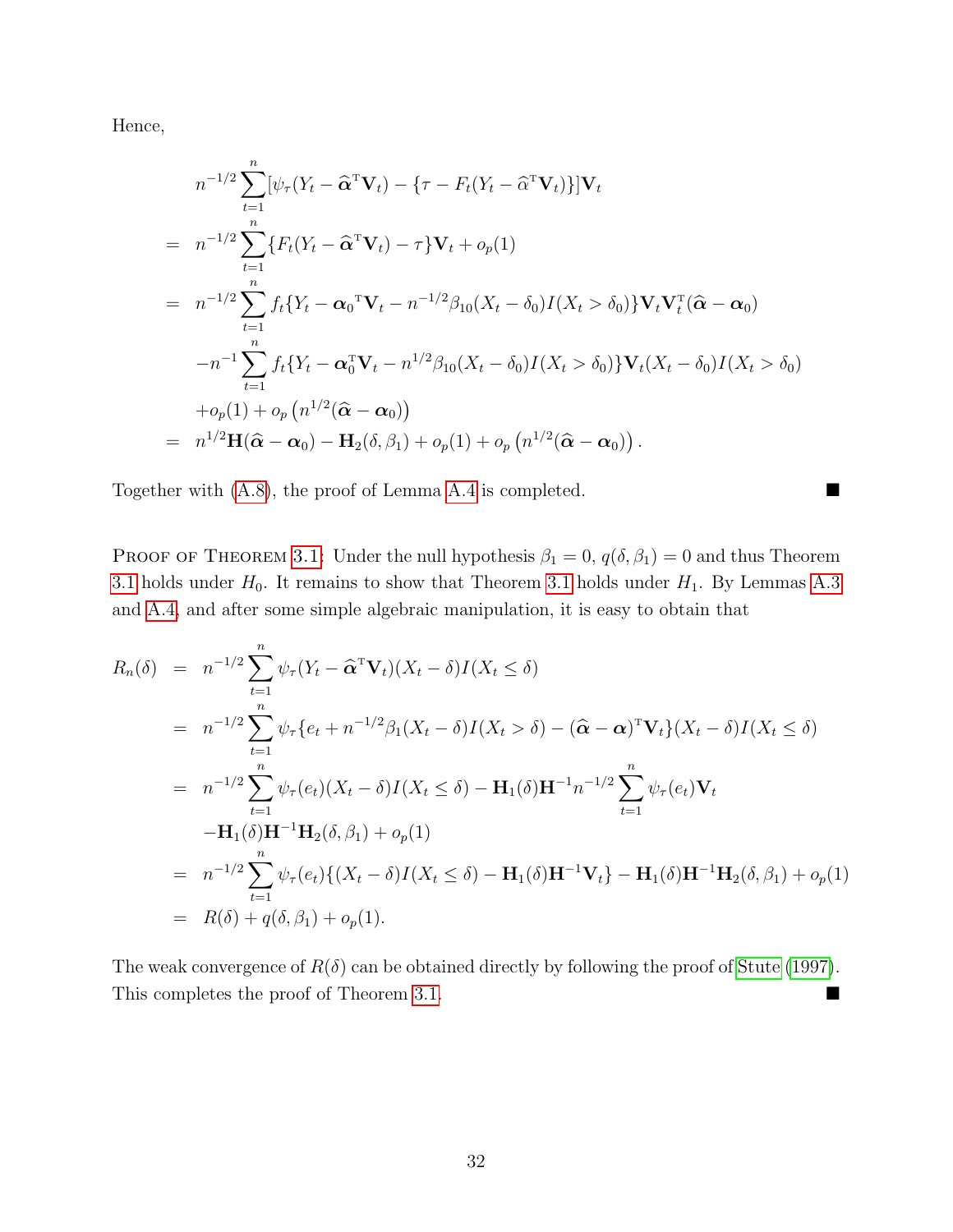#### A.4 Wild Bootstrap Algorithm for P-Values

The null asymptotical distribution in Theorem [3.1](#page-12-0) can not be directly used for computing the P-values. Instead, we utilize a wild bootstrap procedure to approximate the asymptotically valid P-values. This idea is related to [He and Zhu \(2003\)](#page-37-10), [Feng et al. \(2011\)](#page-37-6).

We first introduce the following proposition to give the asymptotic representation for  $R_n(\delta)$ , which is easier to compute in practice.

<span id="page-33-0"></span>**Proposition A.1.**  $R_n(\delta)$  has the asymptotic representation

$$
R_n(\delta) = n^{-1/2} \sum_{t=1}^n \omega_t \psi_\tau(v_t) \{ (X_t - \delta) I(X_t < \delta) - \mathbf{H}_{1n}(\delta) \mathbf{H}_n^{-1} \mathbf{V}_t \} \tag{A.9}
$$

where  $\{\omega_t; t = 1, \dots, n\}$  is a random sample with zero mean, unit variance, and a finite third moment, and  $\{v_t; t = 1, \dots, n\}$  is independent of  $\omega_t$  with  $\tau$ th quantile zero.

PROOF OF PROPOSITION [A.1:](#page-33-0) Define

$$
R_n^{**}(\delta) = n^{-1/2} \sum_{t=1}^n w_t \psi_\tau(v_t) \{ (X_t - \delta) I(X_t \le \delta) - \mathbf{H}_{1n}(\delta) \mathbf{H}_n^{-1} \mathbf{V}_t \}.
$$
 (A.10)

To prove the result, we need to show (i)  $R_n^*(\delta)$  and  $R_n^{**}(\delta)$  are asymptotically equivalent, and (ii)  $R_n^{**}(\delta)$  converges to the Gaussian process  $R(\delta)$ .

For  $(i)$ , it is easy to show that

$$
\sup_{\delta \in \Gamma} ||R_n^*(\delta) - R_n^{**}(\delta)|| = \sup_{\delta \in \Gamma} \left\| n^{-1/2} \sum_{t=1}^n w_t \psi_\tau(v_t) \{ \widehat{\mathbf{H}}_{1n}(\delta) \widehat{\mathbf{H}}_n^{-1} - \mathbf{H}_{1n}(\delta) \mathbf{H}_n^{-1} \} \mathbf{V}_t \right\|
$$
  
=  $o_p(1)$ ,

by using Lemma [A.3,](#page-30-0) along with the consistency of  $\hat{\alpha} - \alpha$ .

The proof of second part  $(ii)$  is divided into three steps. Firstly we need to show that the covariance function of  $R_n^{**}(\delta)$  converges to that of  $R(\delta)$ . For any  $\delta \in \Gamma$  and  $\delta' \in \Gamma$ , the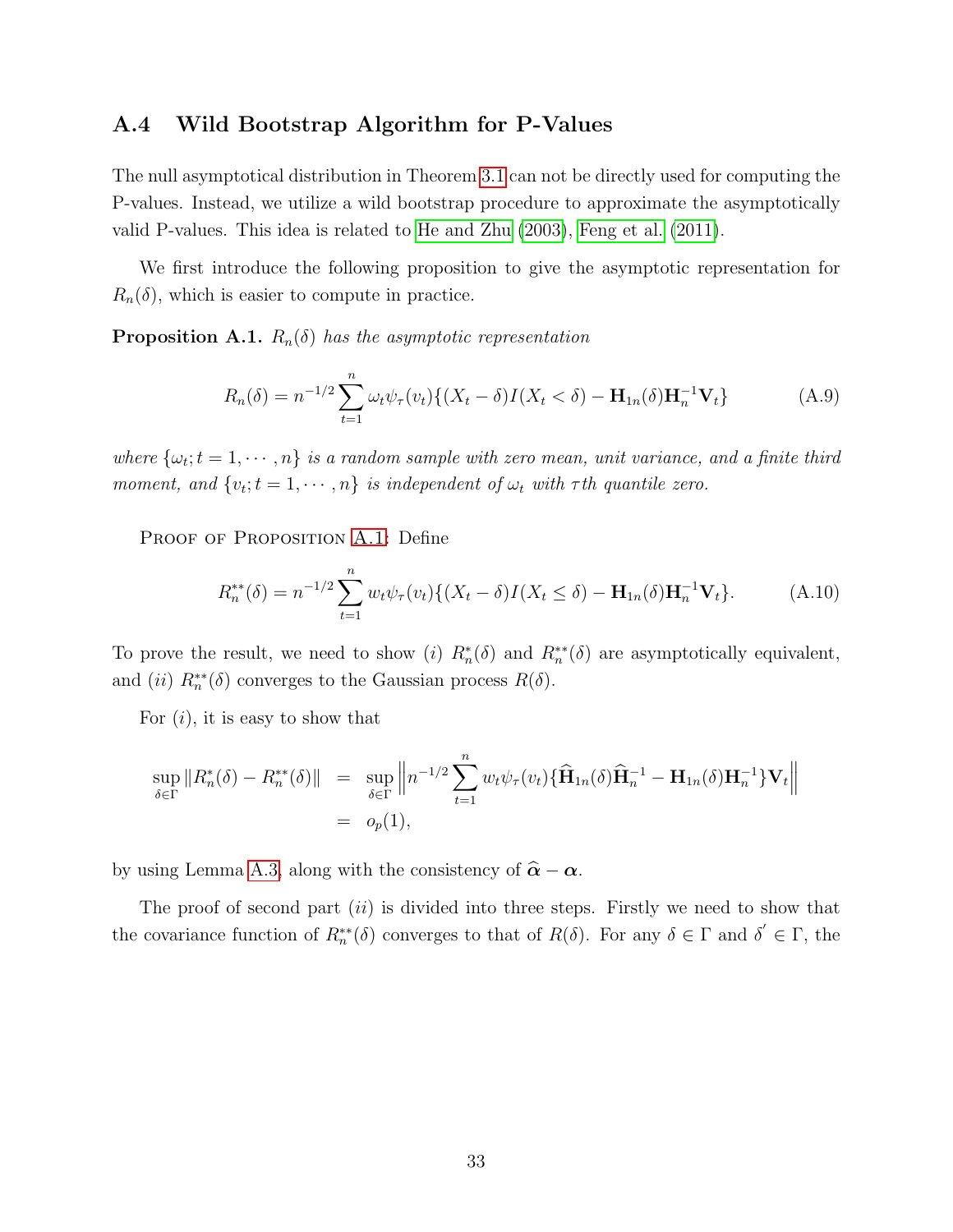covariance function of  $R_n^{**}(\cdot)$  is

$$
Cov\{R_{n}^{**}(\delta), R_{n}^{**}(\delta')\}
$$
  
=  $Cov\Big[n^{-1/2}\sum_{t=1}^{n} w_{t}\psi_{\tau}(v_{t})\{(X_{t}-\delta)I(X_{t}\leq \delta) - \mathbf{H}_{1n}(\delta)\mathbf{H}_{n}^{-1}\mathbf{V}_{t}\},$   

$$
n^{-1/2}\sum_{t=1}^{n} w_{t}\psi_{\tau}(v_{t})\{(X_{t}-\delta)I(X_{t}\leq \delta') - \mathbf{H}_{1n}(\delta')\mathbf{H}_{n}^{-1}\mathbf{V}_{t}\}\Big]
$$
  
=  $n^{-1}\sum_{t=1}^{n} Cov\Big[w_{t}\psi_{\tau}(v_{t})\{(X_{t}-\delta)I(X_{t}\leq \delta) - \mathbf{H}_{1n}(\delta)\mathbf{H}_{n}^{-1}\mathbf{V}_{t}\},$   

$$
w_{t}\psi_{\tau}(v_{t})\{(X_{t}-\delta)I(X_{t}\leq \delta') - \mathbf{H}_{1n}(\delta')\mathbf{H}_{n}^{-1}\mathbf{V}_{t}\}\Big]
$$
  
=  $n^{-1}\sum_{t=1}^{n} E\Big[\{w_{t}\psi_{\tau}(v_{t})\}^{2}\{I(X_{t}\leq \delta) - \mathbf{H}_{1n}(\delta)\mathbf{H}_{n}^{-1}\mathbf{V}_{t}\}\times\{(X_{t}-\delta)I(X_{t}\leq \delta') - \mathbf{H}_{1n}(\delta')\mathbf{H}_{n}^{-1}\mathbf{V}_{t}\}\Big]$   

$$
\rightarrow \tau(1-\tau)E\Big[\{(X_{t}-\delta)I(X_{t}\leq \delta) - \mathbf{H}_{1n}^{T}(\delta)\mathbf{H}^{-1}\mathbf{V}_{t}\}\times\{(X_{t}-\delta')I(X_{t}\leq \delta') - \mathbf{H}_{1}^{T}(\delta')\mathbf{H}^{-1}\mathbf{V}_{t}\}\Big],
$$
almost surely,

by using the fact that  $w_t$ s are independent of  $v_t$ s and  $E\{w_t\psi_\tau(v_t)\}^2 = \tau(1-\tau)$ . Obviously,  $Cov\{R_n^{**}(\delta), R_n^{**}(\delta')\}$  is the same as the covariance of  $R(\delta)$  in Proposition [A.1.](#page-33-0)

Next, any finite-dimensional projection of  $R_n^{**}(\delta)$  converges to that of the process  $R(\delta)$  by the Cramer-Wold device. Finally, note that  $\mathcal{F}_n = [\psi_\tau(\cdot) \{ (X_t - \delta) I(X_t \le \delta) - \mathbf{H}_{1n}(\delta) \mathbf{H}_n^{-1} \mathbf{V}_t \}$ :  $t \in \Gamma$  is a Vapnik-Chervonenskis (VC) class function of functions. Then we can obtain that  $R_n^{**}(\delta)$  is uniformly tight by applying the equicontinuity lemma 15 in [Pollard \(2012\)](#page-38-15). The proof of Proposition [A.1](#page-33-0) is now completed.

The detailed procedures of wild bootstrap to compute the P-value for testing the existence of kink points are summarized in Algorithm [3.](#page-35-0)

#### A.5 Confidence Intervals for Kink Location Parameters  $\delta$

First, we provide the proof of Proposition [3.1.](#page-13-0) Take one kink model as an illustration. To prove Proposition [3.1,](#page-13-0) we need to show

$$
\sup_{\boldsymbol{\theta}\in\Theta}|\widetilde{S}_n(\boldsymbol{\theta})-S(\boldsymbol{\theta})|\xrightarrow{p}0
$$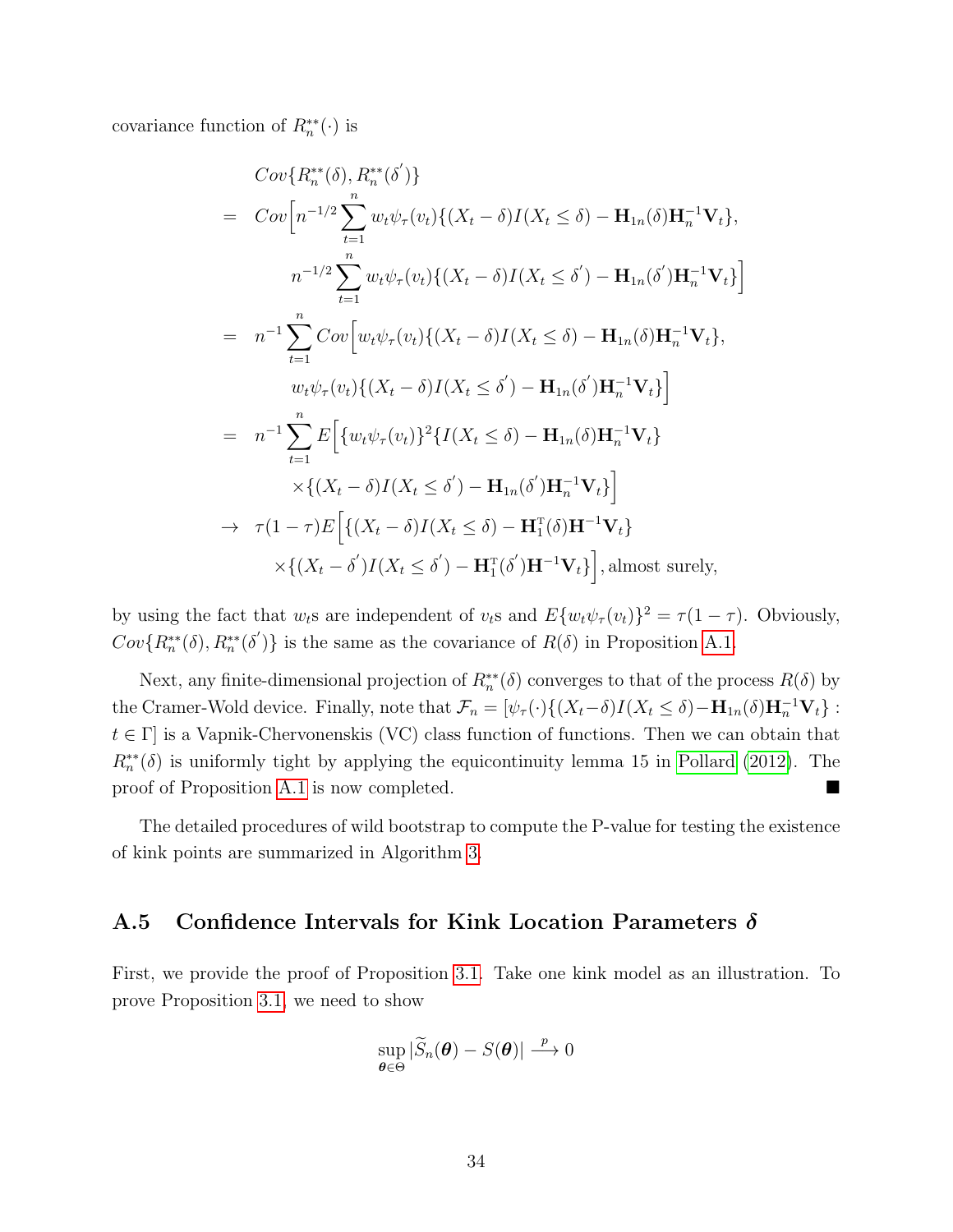Algorithm 3: Wild bootstrap algorithm to compute the P-value.

<span id="page-35-0"></span>**Step 1.** Compute  $T_n(\tau)$  defined in [\(3.2\)](#page-11-1); Step 2. for  $b=1:B$  do **Step 2.1.** Generate an i.i.d sample  $\{v_1, \dots, v_n\}$  from  $N(0, 1) - \Phi^{-1}(\tau)$ ; **Step 2.2.** Generate an i.i.d sample  $\{w_1, \dots, w_n\}$  that are independent of  $v_t$  from two point mass distribution  $P(w_t = 1) = P(w_t = -1) = 0.5;$ **Step 2.3.** Calculate the quantity  $T_{nb}^*(\tau) = \sup_{\delta} |R_n^*(\delta)|$ , where  $R_n^*(\delta) = n^{-1/2} \sum_{n=1}^n$  $\sum_{t=1} \omega_t \psi_\tau(v_t) \{ (X_t - \delta) I(X_t < \delta) - \widehat{\mathbf{H}}_{1n}(\delta) \widehat{\mathbf{H}}_n^{-1} \mathbf{V}_t \}.$ 

end

**Step 3.** Calculate the P-value as the proportion of  $\{T_{n1}^*(\tau), \dots, T_{nB}^*(\tau)\}\)$  exceeding  $T_n(\tau)$ .

where  $\widetilde{S}(\boldsymbol{\theta}) = n^{-1} \sum_{t=1}^n \rho_{\tau} \{ Y_t - \widetilde{Q}_Y(\tau | \mathbf{W}_t) \}$  and  $S(\boldsymbol{\theta}) = E \rho_{\tau} \{ Y_t - Q_Y(\tau | \mathbf{W}_t) \}$ . As the bandwidth  $h \to 0$ , we have  $I(X_t > \delta) = \Phi((X_t - \delta)/h) + o_p(1)$ . Then

$$
\sup_{\theta \in \Theta} |\tilde{S}_n(\theta) - S(\theta)|
$$
\n
$$
= \sup_{\theta \in \Theta} |\tilde{S}_n(\theta) - S_n(\theta) + S_n(\theta) - S(\theta)|
$$
\n
$$
\leq \sup_{\theta \in \Theta} |\tilde{S}_n(\theta) - S_n(\theta)| + \sup_{\theta \in \Theta} |S_n(\theta) - S(\theta)|
$$
\n
$$
= (i) + (j).
$$

For (i), since  $Q_Y(\tau | \mathbf{W}_t) = \widetilde{Q}_Y(\tau | \mathbf{W}_t) + \beta_1(X_t - \delta) \{ I(X_t > \delta) - \Phi((X_t - \delta)/h) \}$ , we have

$$
\sup_{\theta \in \Theta} |\widetilde{S}_n(\theta) - S_n(\theta)|
$$
\n
$$
= \sup_{\theta \in \Theta} \left| n^{-1} \sum_{t=1}^n \left[ \rho_\tau \{ Y_t - \widetilde{Q}_Y(\tau | \mathbf{W}_t) \} - \rho_\tau \{ Y_t - Q_Y(\tau | \mathbf{W}_t) \} \right] \right|
$$
\n
$$
\leq \sup_{\theta \in \Theta} n^{-1} \sum_{t=1}^n \left| \rho_\tau \{ Y_t - Q_Y(\tau | \mathbf{W}_t) \} - \rho_\tau \{ \widetilde{Q}_Y(\tau | \mathbf{W}_t) \} \right|
$$
\n
$$
= \sup_{\theta \in \Theta} n^{-1} \sum_{t=1}^n \left| \beta_1 (X_t - \delta) \{ I(X_t > \delta) - \Phi((X_t - \delta)/h) \} \left[ I \{ Y_t - \widetilde{Q}_Y(\tau | \mathbf{W}_t) \le 0 \} - \tau \right] + \int_0^{\beta_1 (X_t - \delta) \{ I(X_t > \delta) - \Phi((X_t - \delta)/h) \} } \left[ I \{ Y_t - \widetilde{Q}_Y(\tau | \mathbf{W}_t) \le s \} - I \{ Y_t - \widetilde{Q}_Y(\tau | \mathbf{W}_t) \le 0 \} \right] ds \right|
$$
\n
$$
= o_p(1),
$$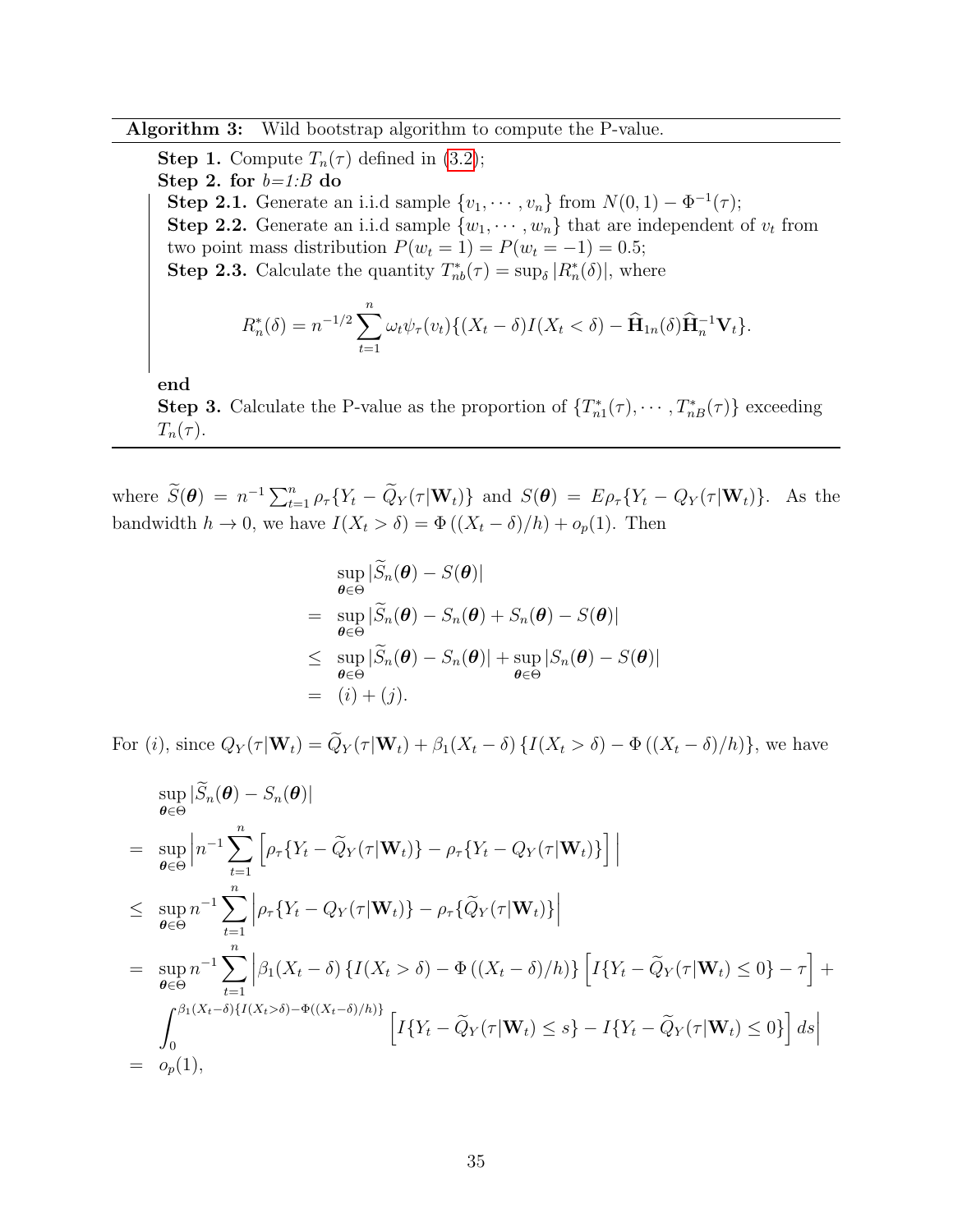where the second equality is by using the Knight's identity. For  $(j)$ , by using Uniform Strong Law of Large Numbers (USLLN), we directly obtain  $\sup_{\theta \in \Theta} |S_n(\theta) - S(\theta)| = o_p(1)$ . Since (i) and (j) are both  $o_p(1)$ , then  $\sup_{\theta \in \Theta} |\widetilde{S}_n(\theta) - S(\theta)| = o_p(1)$ .

Finally, following the similar line of Theorem 2 in [Zhang et al. \(2017\)](#page-39-2), the proof of Proposition [3.1](#page-13-0) is completed.

We detail the procedures to construct the confidence interval for each kink parameter by sample splitting in Algorithm [4.](#page-36-3)

<span id="page-36-3"></span>

| <b>Algorithm 4:</b> Confidence Intervals for Kink Location Parameters $\delta$ .                                                                                                  |
|-----------------------------------------------------------------------------------------------------------------------------------------------------------------------------------|
| <b>Step 1.</b> Obtain $\hat{\boldsymbol{\delta}} = (\hat{\delta}_1, \cdots, \hat{\delta}_{\hat{\kappa}})^T$ and $\hat{K}$ from Algorithm 2 for a given $\tau \in (0, 1)$ .        |
| Step 2. for $k = 1 : \hat{K}$ do                                                                                                                                                  |
| <b>Step 2.1</b> Find the upper bound $\delta_{k,u}$ for $\delta_k$ .                                                                                                              |
| <b>Step 2.1.1</b> Test $H_{0k}$ : $\delta_k = \tilde{\delta}_k^u$ for $\tilde{\delta}_k^u = \hat{\delta}_k + \varrho$ , $\varrho$ is a small positive increment.                  |
| <b>Step 2.1.2</b> If $H_{0k}$ is not rejected, then let $\widetilde{\delta}^u = \widetilde{\delta}^u + \rho$ and repeat Step 2.2.1.                                               |
| If $H_{0k}$ is rejected, the upper bound for $\delta_k$ is $\widehat{\delta}_{k,u} = \widetilde{\delta}^u$ .                                                                      |
| <b>Step 2.2</b> Find the lower bound $\hat{\delta}_{k,l}$ for $\delta_k$ .                                                                                                        |
| <b>Step 2.2.1</b> Test $H_{0k}$ : $\delta_k = \tilde{\delta}_k^l$ for $\tilde{\delta}_k^l = \hat{\delta}_k - \varrho$ , $\varrho$ is a small positive increment.                  |
| <b>Step 2.2.2</b> If $H_{0k}$ is not rejected, then let $\tilde{\delta}^l = \tilde{\delta}^l - \varrho$ and repeat Step 2.3.1.                                                    |
| If $H_{0k}$ is rejected, the lower bound for $\delta_k$ is $\widehat{\delta}_{k,l} = \widetilde{\delta}^l$ .                                                                      |
| end                                                                                                                                                                               |
| <b>Step 3.</b> The $(1 - \alpha)$ th confidence interval for $\widehat{\delta}_k$ is $[\widehat{\delta}_{k,l}, \widehat{\delta}_{k,u}]$ , where $k = 1, 2, \cdots, \widehat{K}$ . |

## References

- <span id="page-36-2"></span>Bofingeb, E. (1975). Estimation of a density function using order statistics. Australian Journal of Statistics, 17(1):1–7.
- <span id="page-36-4"></span>Brandt, L., Tombe, T., and Zhu, X. (2013). Factor market distortions across time, space and sectors in china. Review of Economic Dynamics, 16(1):39–58.
- <span id="page-36-0"></span>Caner, M. (2002). A note on least absolute deviation estimation of a threshold model. Econometric Theory, 18(3):800–814.
- <span id="page-36-5"></span>Cao, K. H. and Birchenall, J. A. (2013). Agricultural productivity, structural change, and economic growth in post-reform china. Journal of Development Economics, 104:165–180.
- <span id="page-36-1"></span>Chen, J. and Chen, Z. (2008). Extended bayesian information criteria for model selection with large model spaces. *Biometrika*, 95:759–771.
- <span id="page-36-6"></span>Chenery, H. B., Robinson, S., Syrquin, M., and Feder, S. (1986). Industrialization and growth. Citeseer.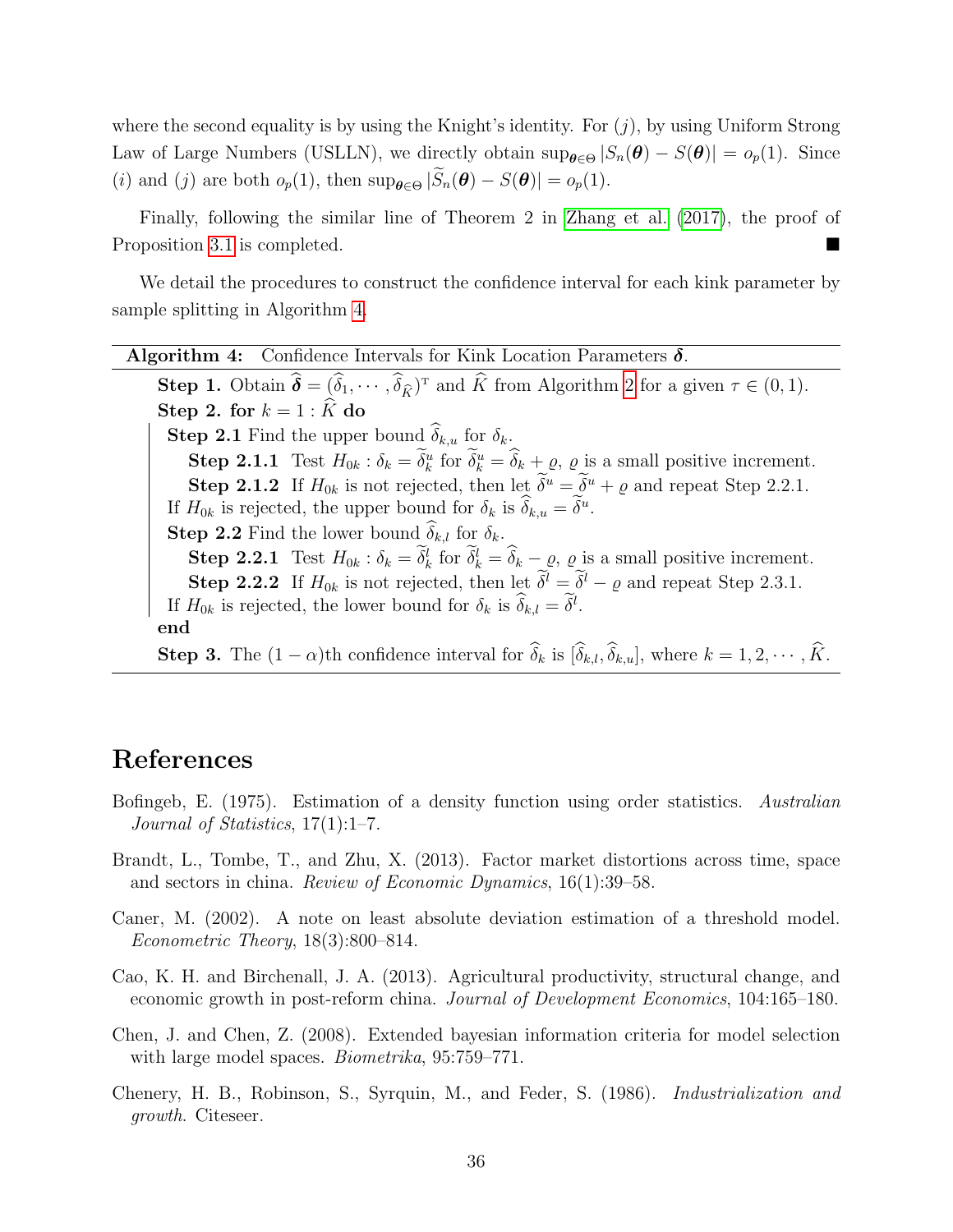- <span id="page-37-13"></span>Cole, T. J. and Green, P. J. (1992). Smoothing reference centile curves: the lms method and penalized likelihood. Statistics in Medicine, 11(10):1305–1319.
- <span id="page-37-12"></span>Durnin, J. V. and Womersley, J. (1974). Body fat assessed from total body density and its estimation from skinfold thickness: measurements on 481 men and women aged from 16 to 72 years. British Journal of Nutrition, 32(1):77–97.
- <span id="page-37-6"></span>Feng, X., He, X., and Hu, J. (2011). Wild bootstrap for quantile regression. Biometrika, 98:995–999.
- <span id="page-37-1"></span>Fong, Y. (2019). Fast bootstrap confidence intervals for continuous threshold linear regression. Journal of Computational and Graphical Statistics, 28(2):1–8.
- <span id="page-37-11"></span>Fong, Y., Di, C., Huang, Y., and Gilbert, P. B. (2017). Model-robust inference for continuous threshold regression models. Biometrics, 73(2):452–462.
- <span id="page-37-9"></span>Fryzlewicz, P. (2014). Wild binary segmentation for multiple change-point detection. The Annals of Statistics, 42(6):2243–2281.
- <span id="page-37-7"></span>Gutenbrunner, C. and Jurečková, J. (1992). Regression rank-scores and regression quantiles. The Annals of Statistics, 20:305–330.
- <span id="page-37-8"></span>Gutenbrunner, C., Jurečková, J., Koenker, R., and Portnoy, S. (1993). Tests of linear hypotheses based on regression rank scores. *Journal of Nonparametric Statistics*, 2:307– 333.
- <span id="page-37-5"></span>Hall, P. and Sheather, S. J. (1988). On the distribution of a studentized quantile. Journal of the Royal Statistical Society: Series B (Methodological), 50(3):381–391.
- <span id="page-37-15"></span>Hansen, B. E. (1996). Inference when a nuisance parameter is not identified under the null hypothesis. Econometrica, 64(2):413–430.
- <span id="page-37-3"></span>Hansen, B. E. (2000). Sample splitting and threshold estimation. *Econometrica*, 68(3):575– 603.
- <span id="page-37-0"></span>Hansen, B. E. (2017). Regression kink with an unknown threshold. Journal of Business  $\mathcal{C}$ Economic Statistics, 35(2):228–240.
- <span id="page-37-14"></span>He, X. and Shao, Q.-M. (1996). A general bahadur representation of m-estimators and its application to linear regression with nonstochastic designs. The Annals of Statistics, 24(6):2608–2630.
- <span id="page-37-10"></span>He, X. and Zhu, L.-X. (2003). A lack-of-fit test for quantile regression. Journal of the American Statistical Association, 98(464):1013–1022.
- <span id="page-37-4"></span>Hendricks, W. and Koenker, R. (1992). Hierarchical spline models for conditional quantiles and the demand for electricity. Journal of the American Statistical Association, 87(417):58–68.
- <span id="page-37-2"></span>Hidalgo, J., Lee, J., and Seo, M. H. (2019). Robust inference for threshold regression models. Journal of Econometrics, 210(2):291–309.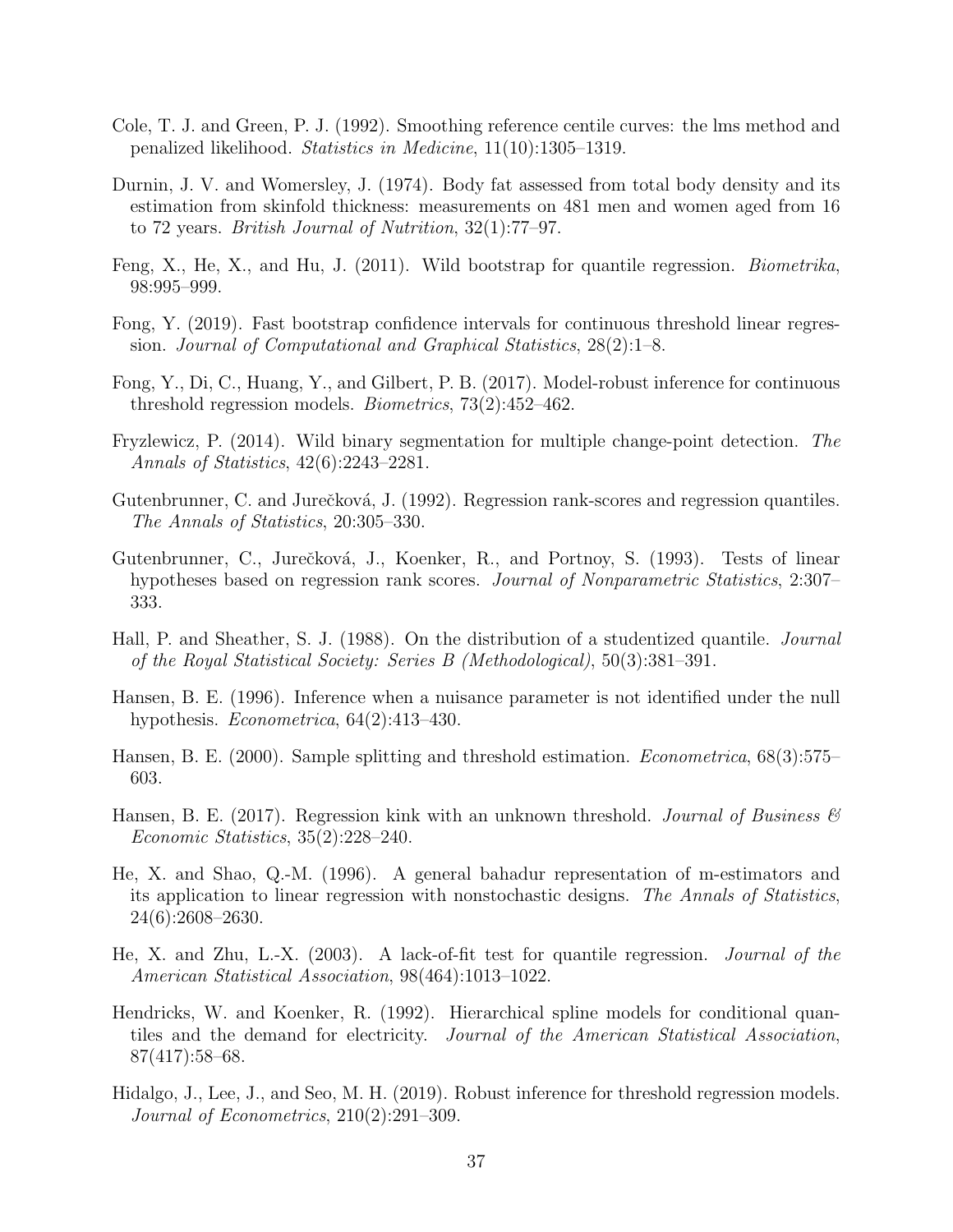- <span id="page-38-6"></span>Lee, E. R., Noh, H., and Park, B. U. (2014). Model selection via bayesian information criterion for quantile regression models. Journal of the American Statistical Association, 109(505):216–229.
- <span id="page-38-0"></span>Li, C., Wei, Y., Chappell, R., and He, X. (2011). Bent line quantile regression with application to an allometric study of land mammals' speed and mass. *Biometrics*,  $67(1):242-249$ .
- <span id="page-38-2"></span>Li, J. and Zhang, W. (2011). A semiparametric threshold model for censored longitudinal data analysis. Journal of the American Statistical Association, 106(494):685–696.
- <span id="page-38-5"></span>Lian, H. (2012). A note on the consistency of schwarzs criterion in linear quantile regression with the scad penalty. *Statistics*  $\&$  *Probability Letters*, 82(7):1224–1228.
- <span id="page-38-9"></span>Muggeo, V. M. (2017). Interval estimation for the breakpoint in segmented regression: a smoothed score-based approach. Australian  $\mathcal{C}$  New Zealand Journal of Statistics, 59(3):311–322.
- <span id="page-38-4"></span>Muggeo, V. M. and Adelfio, G. (2010). Efficient change point detection for genomic sequences of continuous measurements. Bioinformatics, 27(2):161–166.
- <span id="page-38-13"></span>Newey, W. K. and McFadden, D. (1994). Large sample estimation and hypothesis testing. Handbook of econometrics, 4:2111–2245.
- <span id="page-38-11"></span>Perperoglou, A., Sauerbrei, W., Abrahamowicz, M., and Schmid, M. (2019). A review of spline function procedures in r. *BMC Medical Research Methodology*,  $19(1):46$ .
- <span id="page-38-15"></span>Pollard, D. (2012). Convergence of stochastic processes. Springer Science & Business Media.
- <span id="page-38-8"></span>Qu, Z. (2008). Testing for structural change in regression quantiles. Journal of Econometrics, 146(1):170–184.
- <span id="page-38-1"></span>Reinhart, C. M. and Rogoff, K. S. (2010). Growth in a time of debt. American Economic Review, 100(2):573–78.
- <span id="page-38-12"></span>Royston, P. and Sauerbrei, W. (2008). Multivariable model-building: a pragmatic approach to regression anaylsis based on fractional polynomials for modelling continuous variables, volume 777. John Wiley & Sons.
- <span id="page-38-10"></span>Song, Z., Storesletten, K., and Zilibotti, F. (2011). Growing like china. American Economic Review, 101(1):196–233.
- <span id="page-38-14"></span>Stute, W. (1997). Nonparametric model checks for regression. The Annals of Statistics,  $25(2):613-641.$
- <span id="page-38-7"></span>Wang, H., Li, R., and Tsai, C. L. (2007). Tuning parameter selectors for the smoothly clipped absolute deviation method. Biometrika, 94(3):553–568.
- <span id="page-38-3"></span>Wood, S. N. (2001). Minimizing model fitting objectives that contain spurious local minima by bootstrap restarting. Biometrics, 57(1):240–244.